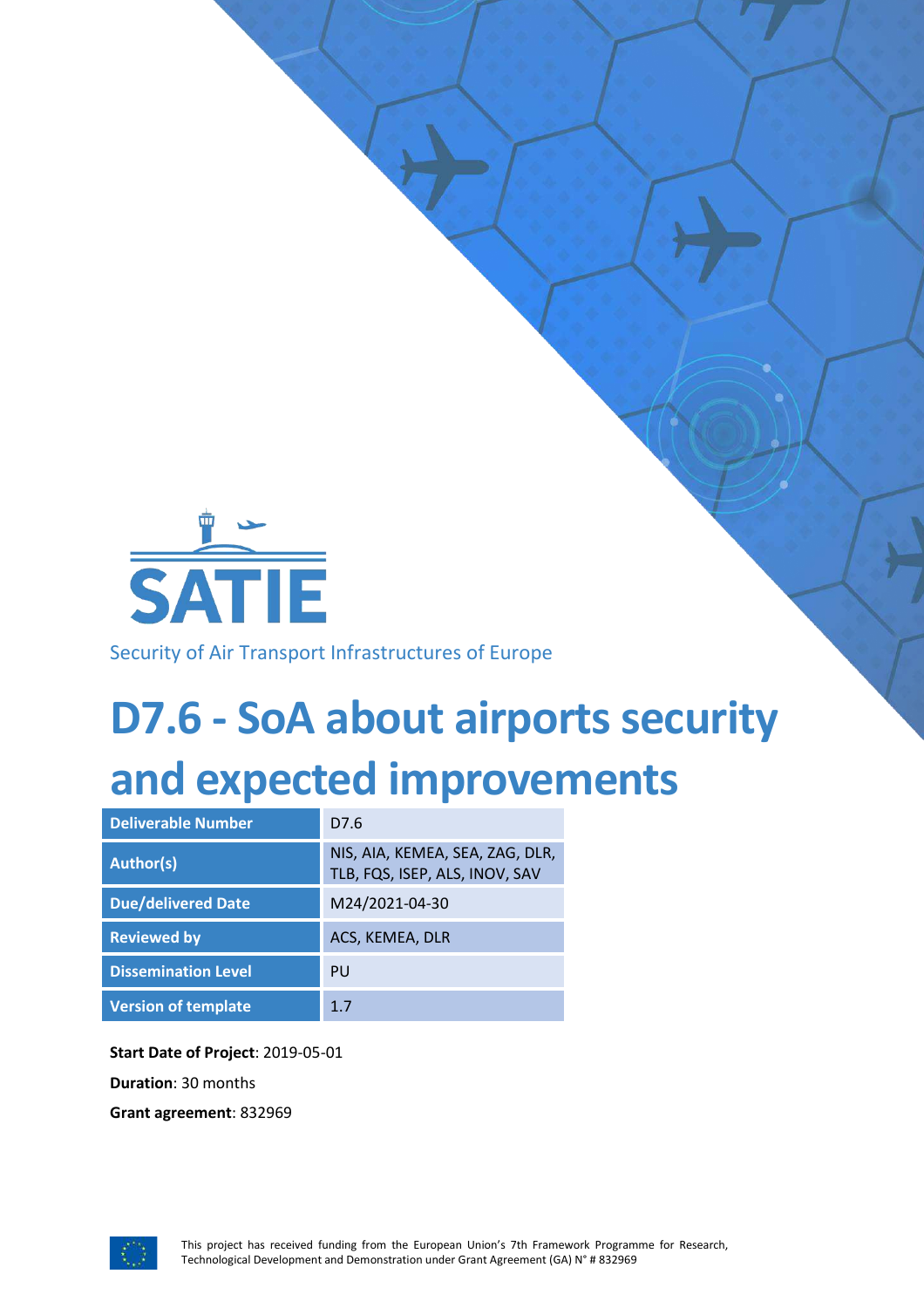#### *DISCLAIMER*

*The opinion stated in this report reflects the opinion of the authors and not the opinion of the European Commission.*

*All intellectual property rights are owned by the SATIE consortium members and are protected by the applicable laws. Reproduction is not authorised without prior written agreement. The commercial use of any information contained in this document may require a license from the owner of that information.* 

*All SATIE consortium members are also committed to publish accurate and up to date information and take the greatest care to do so. However, the SATIE consortium members cannot accept liability for any inaccuracies or omissions nor do they accept liability for any direct, indirect, special, consequential or other losses or damages of any kind arising out of the use of this information.*

# **Document contributors**

| No. | <b>Name</b>                     | Role (content contributor/reviewer/other) |
|-----|---------------------------------|-------------------------------------------|
| 1   | Nikolaos Papagiannopoulos (AIA) | <b>Content Contributor</b>                |
| 2.  | Matteo Mangini (NIS)            | <b>Content Contributor</b>                |
| 3.  | Kelly Burke (NIS)               | <b>Content Contributor</b>                |
| 4.  | <b>Filipe Apolinario (INOV)</b> | <b>Content Contributor</b>                |
| 5   | Eva Maia (ISEP)                 | <b>Content Contributor</b>                |
| 6   | Eftichia Georgiou (KEM)         | <b>Content Contributor</b>                |
| 7   | Eleni - Maria Kalogeraki (AIA)  | <b>Content Contributor</b>                |
| 8   | <b>Filippos Komninos (AIA)</b>  | <b>Content Contributor</b>                |
| 9   | Vasilis Kontothanasis (AIA)     | <b>Content Contributor</b>                |
| 10  | Anastasios Nikas (AIA)          | <b>Content Contributor</b>                |
| 11  | Ioanna Varvitsioti (AIA)        | <b>Content Contributor</b>                |
| 12  | Spyridon Papastergiou (AIA)     | <b>Content Contributor</b>                |
| 13  | Elena Branchini (SEA)           | <b>Content Contributor</b>                |
| 14  | Paolo Previtali (SEA)           | <b>Content Contributor</b>                |
| 15  | Marcella Scuccimarra (SEA)      | <b>Content Contributor</b>                |
| 16  | Italo D'Ascoli (SEA)            | <b>Content Contributor</b>                |
| 17  | Angelo D'Andrea (SEA)           | <b>Content Contributor</b>                |
| 18  | <b>Biagio Tarantino (SEA)</b>   | <b>Content Contributor</b>                |
| 19  | Sven Hrastnik (ZAG)             | <b>Content Contributor</b>                |
| 20  | David Lancelin (ACS)            | Reviewer                                  |
| 21  | Vasileios Kazoukas (KEMEA)      | Reviewer                                  |
| 22  | Meilin Schaper (DLR)            | Reviewer                                  |

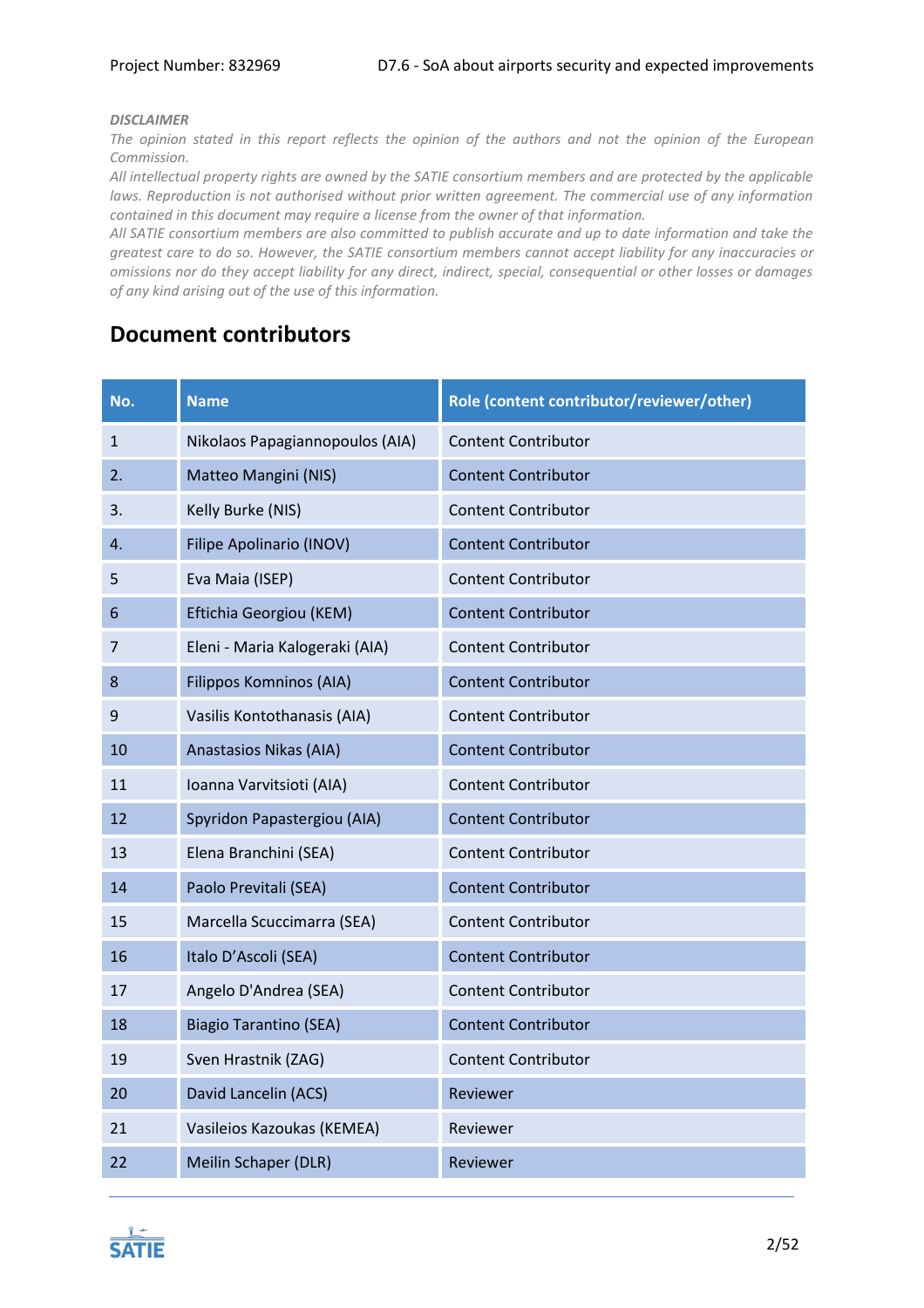# **Document revisions**

| <b>Revision</b>  | <b>Date</b> | <b>Comment</b>                                      | <b>Author</b>                                          |
|------------------|-------------|-----------------------------------------------------|--------------------------------------------------------|
| V <sub>0.1</sub> | 2021-03-29  | Initial draft - updating D2.2                       | Nikolaos Papagiannopoulos                              |
| V <sub>0.1</sub> | 2021-04-13  | Initial security check and change<br>requests       | Vasileios Kazoukas, Project<br><b>Security Officer</b> |
| V <sub>0.2</sub> | 2021-04-29  | Adressing review comments                           | Nikolaos Papagiannopoulos<br><b>Filipe Apolinario</b>  |
| V <sub>0.2</sub> | 2021-04-30  | Final security check and approval for<br>submission | Vasileios Kazoukas, Project<br><b>Security Officer</b> |
| V1.0             | 2021-04-30  | Final quality check and approval for<br>submission  | Meilin Schaper, Quality<br>Manager                     |

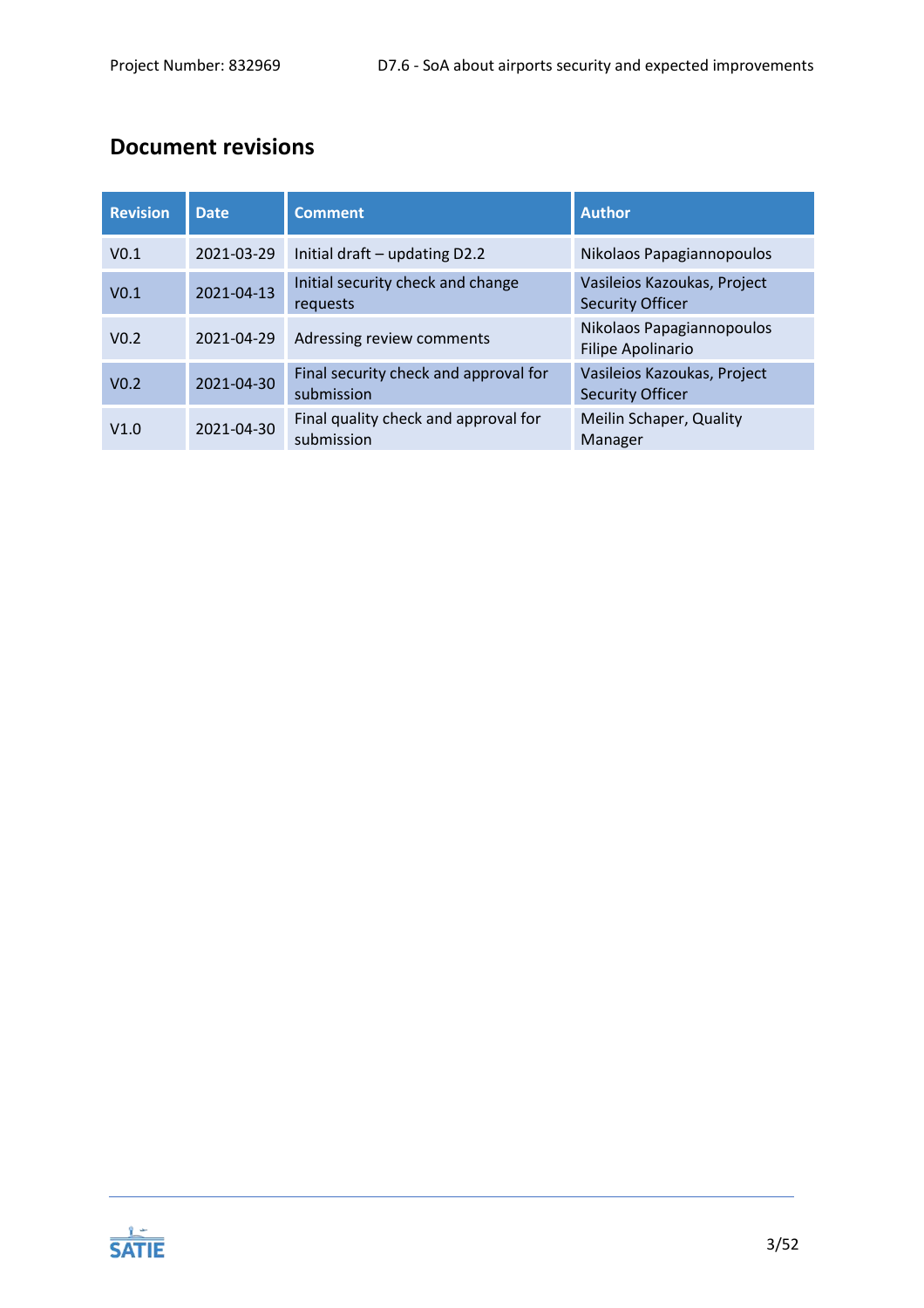# **Executive summary**

The main goal of the SATIE project is to protect critical air transport infrastructures against combined cyber and physical threats in terms of improving the interoperability between existing systems and enhanced security solutions to ensure resilience and sustainability across airport infrastructures and provide safety to the populations within the airport and in the adjacent environment. A stepping stone to find ways to encounter or mitigate the cascading effects of a sophisticated attack on airports' infrastructures is to have a complete understanding of the existing cyber and physical airports' security environment.

Deliverable 7.6 provides a state-of-the-art analysis about airport security and expected improvements. In this regard, current standards, guidelines, crisis management aspects together with their societal impact and security solutions applied on air transport infrastructures are presented in the context of SATIE and critical ICS/SCADA airport systems, such as the Baggage Handling System are described reflecting security concerns.

During this task, the consortium in collaboration with the end users has managed to analyse the current security measures and controls, the legal background and the crisis and disaster management practices applied in the three SATIE demonstration airports following a specific systematic approach that addresses the SATIE attack scenarios requirements and the assets/operations involved.

The deliverable's purpose is to build a reliable state-of-the-art and gap analysis about physical and cybersecurity in airports and analyse the requirements, in order to identify the main areas of security improvements. To this aim, an extensive gap analysis is presented upon which the expected improvements from SATIE are defined.

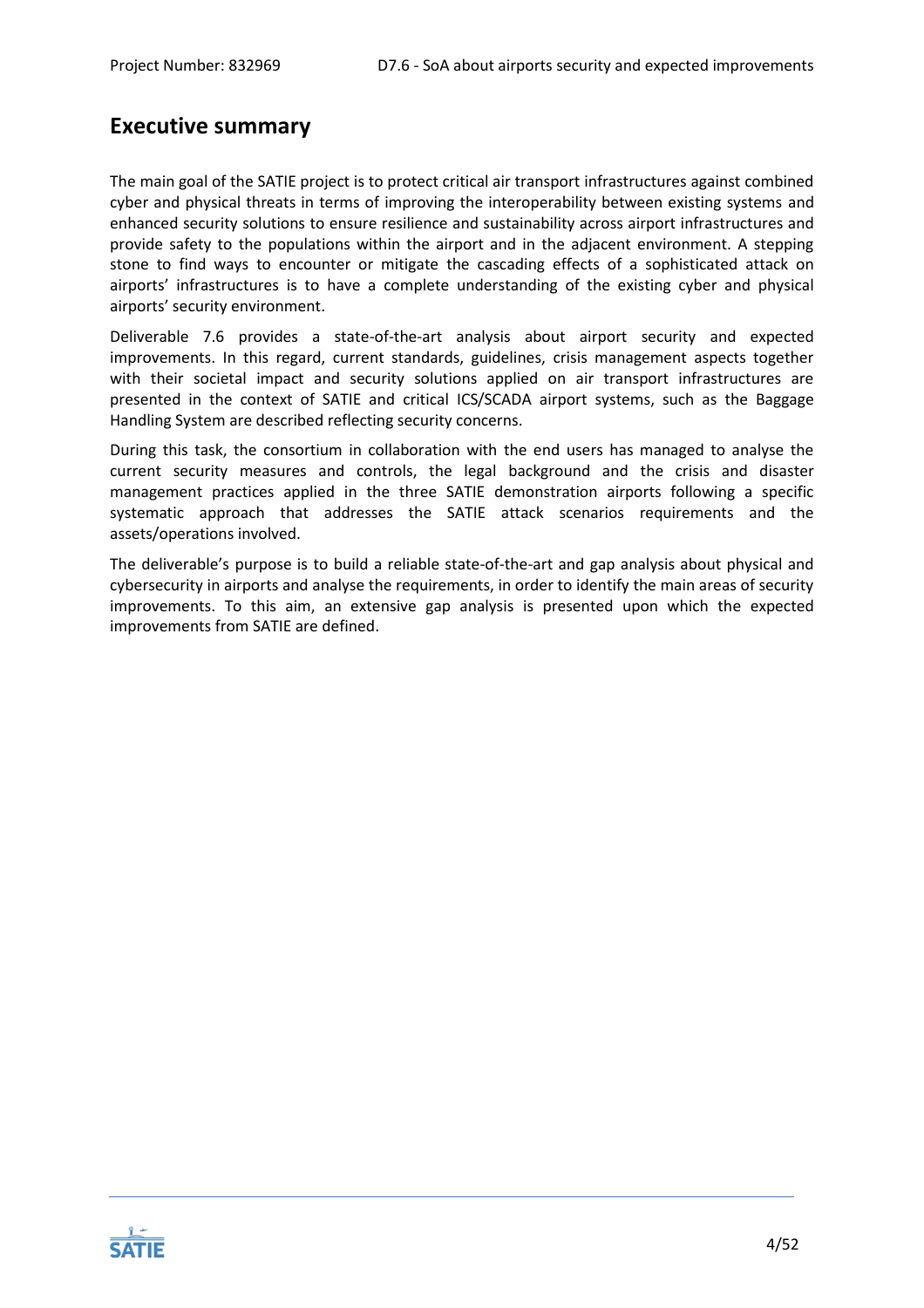# **Table of Content**

| 1              |                                |                                                                                       |    |
|----------------|--------------------------------|---------------------------------------------------------------------------------------|----|
| $\overline{2}$ |                                |                                                                                       |    |
|                | 2.1                            | Current standards and guidelines to be considered in the context of SATIE  12         |    |
|                | 2.2                            |                                                                                       |    |
|                | 2.3<br>2.3.1                   | Analysis on existing ICS/SCADA systems in the airports and particularly on the BHS 24 |    |
| 3              |                                |                                                                                       |    |
|                | 3.1                            |                                                                                       |    |
|                | 3.2<br>3.2.1<br>3.2.2          | Data collection and analysis of security controls in airport infrastructures  30      |    |
|                | 3.3<br>3.3.1<br>3.3.2<br>3.3.3 |                                                                                       |    |
| 4              |                                |                                                                                       |    |
|                | 4.1                            |                                                                                       |    |
|                | 4.2                            |                                                                                       |    |
| 5              |                                |                                                                                       |    |
| 6              |                                |                                                                                       | 50 |

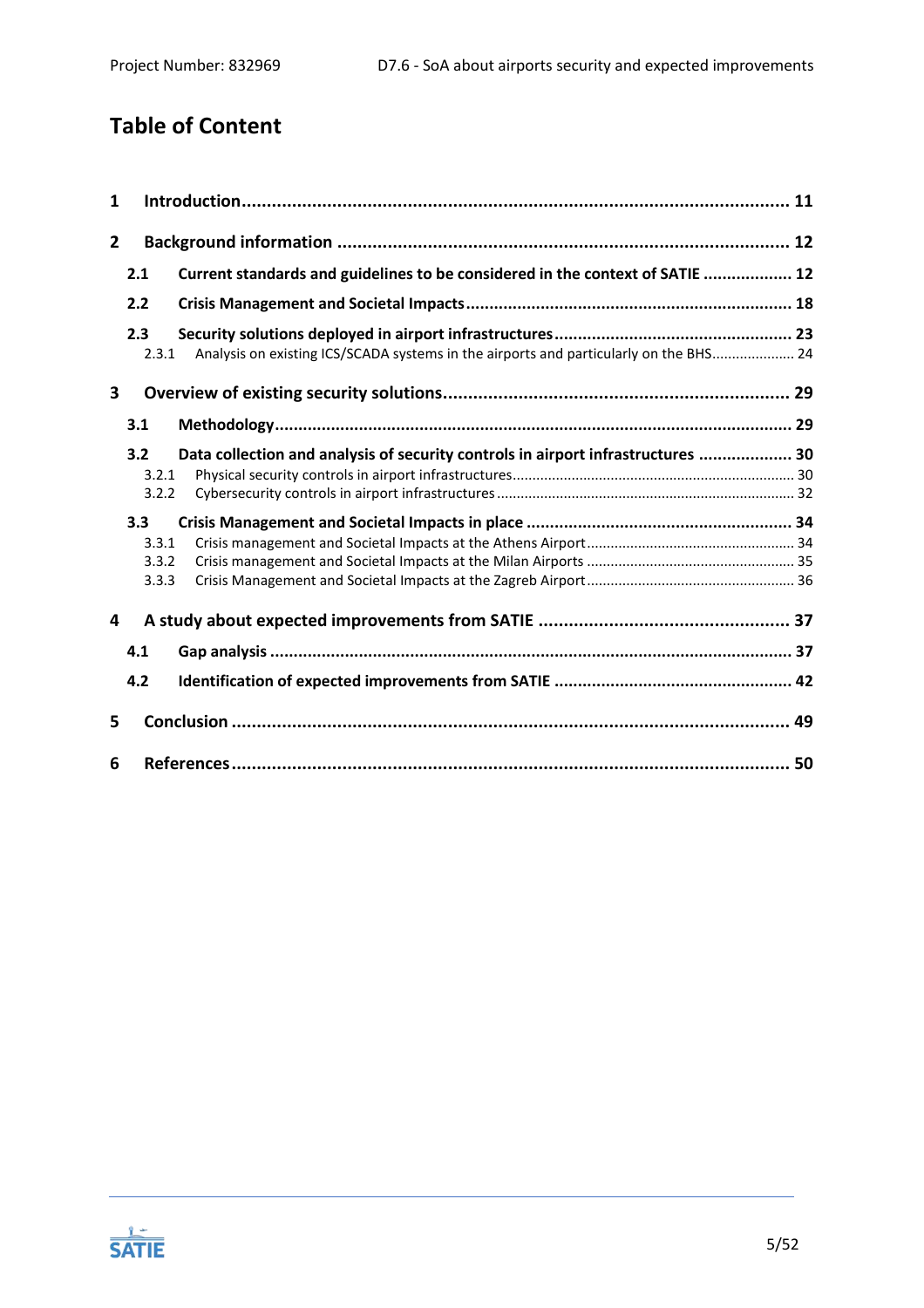# **List of Figures**

| Figure 2.2: Linear presentation of the Crisis Management life-cycle, showing Goal, Processes and                                                                                         |  |
|------------------------------------------------------------------------------------------------------------------------------------------------------------------------------------------|--|
|                                                                                                                                                                                          |  |
|                                                                                                                                                                                          |  |
|                                                                                                                                                                                          |  |
| Figure 2.5: Societal impacts of security breaches (yellow: short term; red: long term) 22                                                                                                |  |
| Figure 2.6: Air Traffic Demand (Source: Airbus Global Market Forecast 2018)  23                                                                                                          |  |
|                                                                                                                                                                                          |  |
|                                                                                                                                                                                          |  |
| Figure 3.1: The elements in the Know, Get in, Find, and Control (KGFC) chart are translated into                                                                                         |  |
| threats, assets, operations, impacts, victims, response plans, and procedures. This incomplete<br>example demonstrates that each KGFC element may also involve more than one category 29 |  |

# **List of Tables**

| Table 2.1: Current cyber standards and guidelines to be considered in the context of SATIE 12    |  |
|--------------------------------------------------------------------------------------------------|--|
| Table 2.2: Current physical standards and guidelines to be considered in the context of SATIE 14 |  |
|                                                                                                  |  |

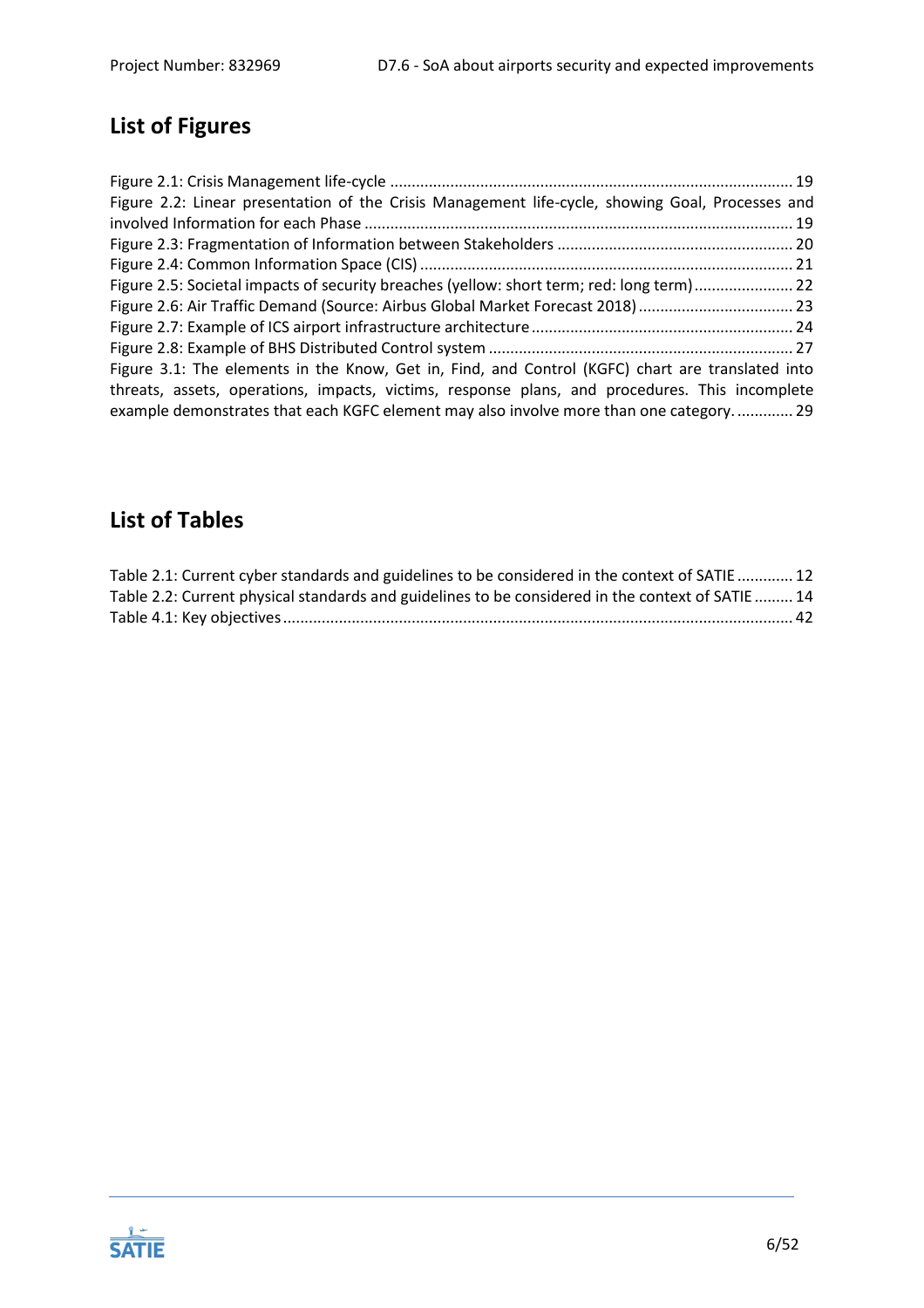# **List of Acronyms**

| <b>Acronym</b> | <b>Definition</b>                                                               |
|----------------|---------------------------------------------------------------------------------|
| AA             | <b>Airport Authority</b>                                                        |
| <b>ACC</b>     | <b>Area Control Centre</b>                                                      |
| AI             | Artificial Intelligence                                                         |
| <b>AIRAC</b>   | Aeronautical Information Regulation And Control                                 |
| AIA            | Athens International Airport                                                    |
| <b>AIP</b>     | <b>Aeronautical Information Publications</b>                                    |
| <b>AISS</b>    | Aeronautical Information Security System                                        |
| <b>AMS</b>     | <b>Apron Management Service</b>                                                 |
| <b>ANSSI</b>   | National Cybersecurity Agency of France                                         |
| <b>ANSV</b>    | Agenzia Nazionale per la Sicurezza del Volo (National Agency for Air<br>Safety) |
| <b>AOC</b>     | Airport operations control                                                      |
| <b>API</b>     | <b>Advanced Passenger Information</b>                                           |
| <b>APOC</b>    | <b>Airport Operations Centers</b>                                               |
| <b>APP</b>     | Approach Control                                                                |
| <b>ARINC</b>   | Aeronautical Radio, Incorporated                                                |
| <b>ARP</b>     | Airport (or Aerodrome) Reference Point                                          |
| <b>ATC</b>     | Air Traffic Control                                                             |
| <b>ATM</b>     | Air Traffic Management                                                          |
| <b>ATR</b>     | <b>Automated Tag Reader</b>                                                     |
| <b>BHS</b>     | <b>Baggage Handling System</b>                                                  |
| <b>BP-IDS</b>  | Business Process based Intrusion Detection System                               |
| <b>BYOD</b>    | <b>Bring Your Own Device</b>                                                    |
| <b>CBRN</b>    | Chemical, biological, radiological, and nuclear                                 |
| <b>CANSO</b>   | Civil Air Navigation Services Organisation                                      |
| <b>CARATS</b>  | Collaborative Actions for Renovation of Air Traffic Systems                     |
| <b>CCS</b>     | Centralized control system                                                      |
| <b>CCS</b>     | <b>Cassidian Cybersecurity SAS</b>                                              |
| <b>CCTV</b>    | <b>Closed-Circuit Television</b>                                                |

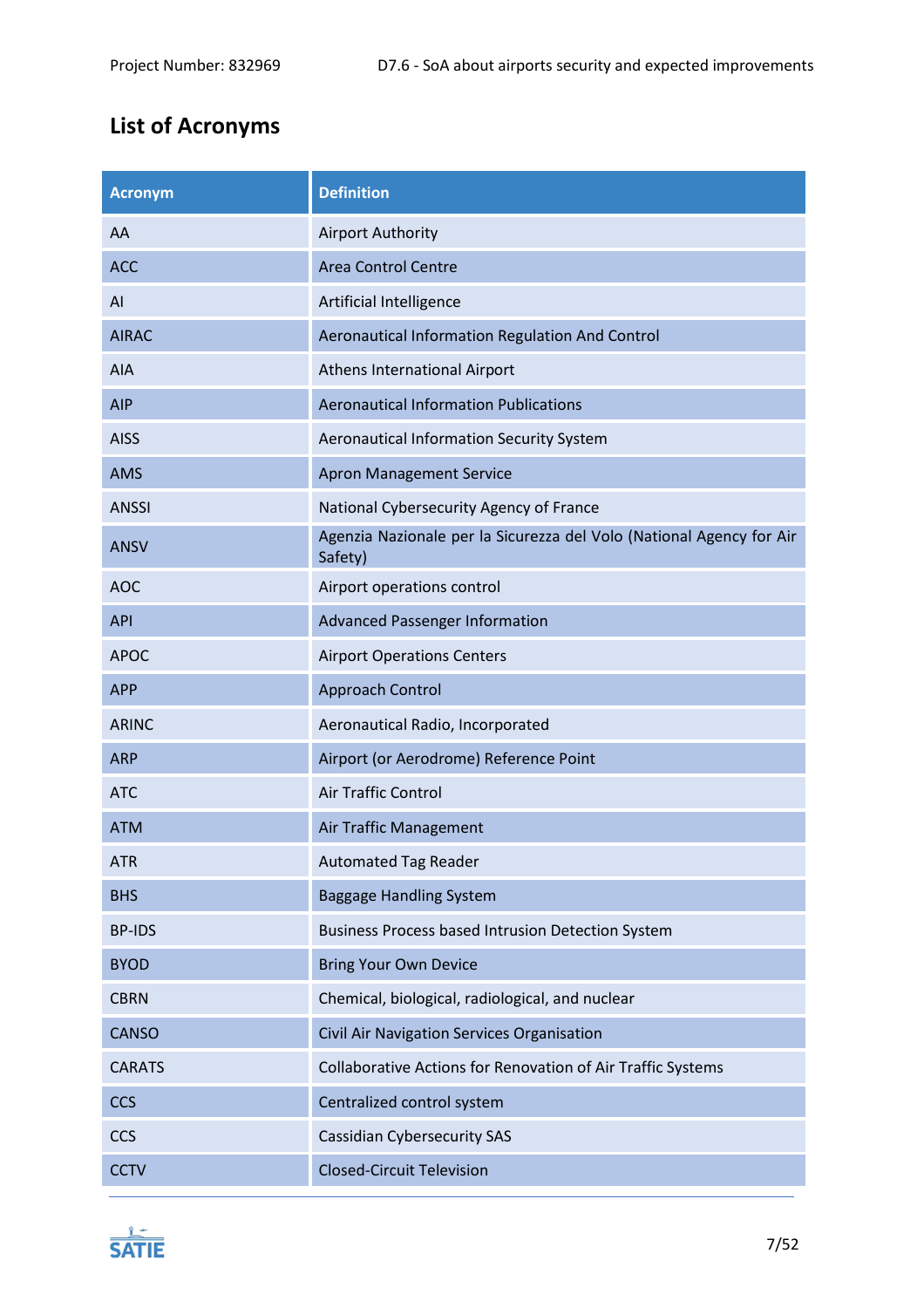| <b>CERT</b>     | Computer Emergency Response Team                                           |
|-----------------|----------------------------------------------------------------------------|
| <b>CI</b>       | <b>Critical Infrastructure</b>                                             |
| <b>CIS</b>      | <b>Common Information Space</b>                                            |
| <b>CMC</b>      | <b>Crisis Management Center</b>                                            |
| <b>COE</b>      | Centro Operativo per l'Emergenza (Emergency Operations Centre)             |
| <b>COEU 118</b> | <b>Emergency Operations Centre 118</b>                                     |
| <b>CPA</b>      | <b>Cybersecurity Program Assessment</b>                                    |
| <b>CPSRA</b>    | <b>Critical Part of Security Restricted Areas</b>                          |
| <b>CSIRT</b>    | Computer Security Incident Response Team                                   |
| CU              | User Committee (Association Of Airline Companies and airport<br>operators) |
| <b>DCS</b>      | Distributed control system                                                 |
| <b>DCS</b>      | <b>Departure Control Systems</b>                                           |
| <b>EBIOS</b>    | Expression of Needs and Identification of Security Objectives              |
| <b>ED</b>       | <b>EUROCAE Documents</b>                                                   |
| <b>EDS</b>      | <b>Explosive Detection System</b>                                          |
| <b>EMCR</b>     | <b>Emergency Message Content Router</b>                                    |
| <b>ENAC</b>     | Ente Nazionale Aviazione Civile (the Italian Civil Aviation Authority)     |
| <b>ENAV</b>     | Ente Nazionale Assistenza al Volo (the Italian Air Navigation Services     |
| <b>ENISA</b>    | European Network and Information Security Agency                           |
| EOC             | <b>Emergency Operations Centre</b>                                         |
| <b>EPIC</b>     | <b>Emergency Procedures Information Center</b>                             |
| <b>ETD</b>      | Explosive and chemical trace detection systems                             |
| <b>ETD</b>      | Explosive trace detection equipment                                        |
| EU              | <b>European Union</b>                                                      |
| <b>EUROCAE</b>  | European Organisation for Civil Aviation Equipment                         |
| <b>FIC</b>      | <b>Flight Information Center</b>                                           |
| <b>FIDS</b>     | Flight Information Display System                                          |
| <b>FTP</b>      | <b>File Transfer Protocol</b>                                              |
| <b>GLPI</b>     | Gestionnaire Libre de Parc Informatique                                    |
| GUI             | <b>Graphical User Interface</b>                                            |
| <b>HBS</b>      | <b>Hold Baggage Screening</b>                                              |

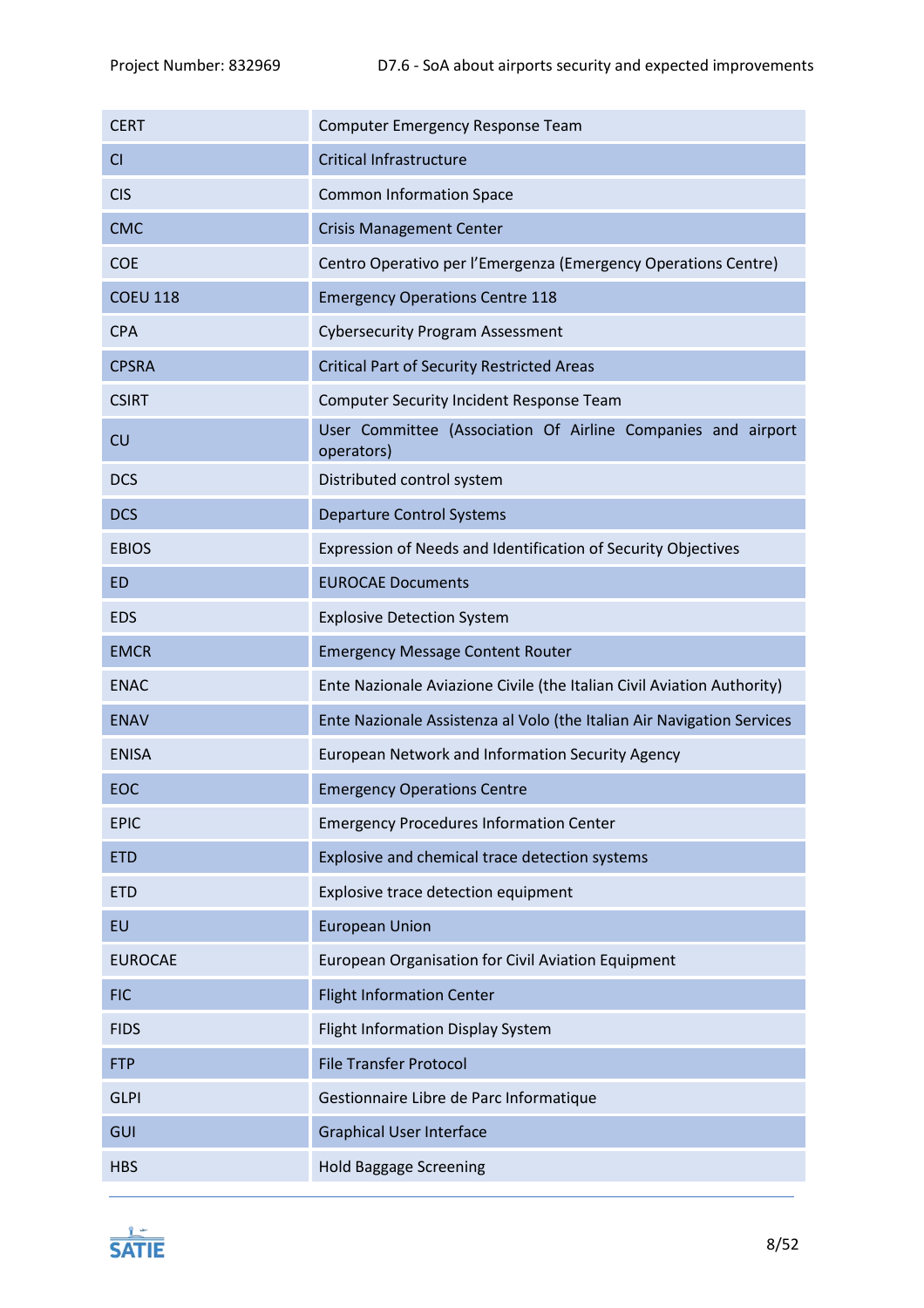| <b>HF</b>              | <b>High Frequency</b>                                                                                      |  |
|------------------------|------------------------------------------------------------------------------------------------------------|--|
| <b>HHMD</b>            | <b>Hand-Held Metal Detection</b>                                                                           |  |
| <b>HMI</b>             | Human-machine interface                                                                                    |  |
| <b>ICAO</b>            | International Civil Aviation Organization                                                                  |  |
| <b>ICS</b>             | <b>Industrial Control System</b>                                                                           |  |
| ICT                    | <b>Information Communication Technology</b>                                                                |  |
| ID                     | Identity                                                                                                   |  |
| <b>IDS</b>             | <b>Intrusion Detection Systems</b>                                                                         |  |
| <b>IEC</b>             | <b>International Electrotechnical Commission</b>                                                           |  |
| <b>IED</b>             | Intelligent embedded devices                                                                               |  |
| IoT                    | Internet of Things                                                                                         |  |
| <b>IPS</b>             | <b>Intrusion Prevention Systems</b>                                                                        |  |
| IPS/IDS                | Intrusion Prevention Systems / Intrusion Detection Systems                                                 |  |
| <b>ISG</b>             | <b>Information Security Governance</b>                                                                     |  |
| <b>ISMS</b>            | <b>Information Security Management System</b>                                                              |  |
| ISO/ IEC               | Organization for Standardization /<br>International<br>International<br><b>Electrotechnical Commission</b> |  |
| $\mathsf{I}\mathsf{T}$ | <b>Information Technology</b>                                                                              |  |
| <b>ITMS</b>            | Intelligent Traffic Management System                                                                      |  |
| <b>KGFC</b>            | Know, Get in, Find, and Control                                                                            |  |
| <b>LEDS</b>            | Liquid Explosive Detection System                                                                          |  |
| <b>MRZ</b>             | <b>Machine Readable Zone</b>                                                                               |  |
| <b>MSS</b>             | <b>Managed Security Service</b>                                                                            |  |
| <b>MVC</b>             | Model-vie-controller                                                                                       |  |
| <b>NIS</b>             | Network and Information Security                                                                           |  |
| <b>NIS</b>             | <b>Network Integration &amp; Solutions</b>                                                                 |  |
| <b>NIST</b>            | National Institute of Standards and Technology                                                             |  |
| <b>NOTAM</b>           | Notice to Airmen                                                                                           |  |
| OT                     | <b>Operational Technology</b>                                                                              |  |
| <b>PAC</b>             | <b>Programmable Automation Controller</b>                                                                  |  |
| PAS                    | Public Address System                                                                                      |  |
| <b>PLC</b>             | Programmable Logic Controller                                                                              |  |

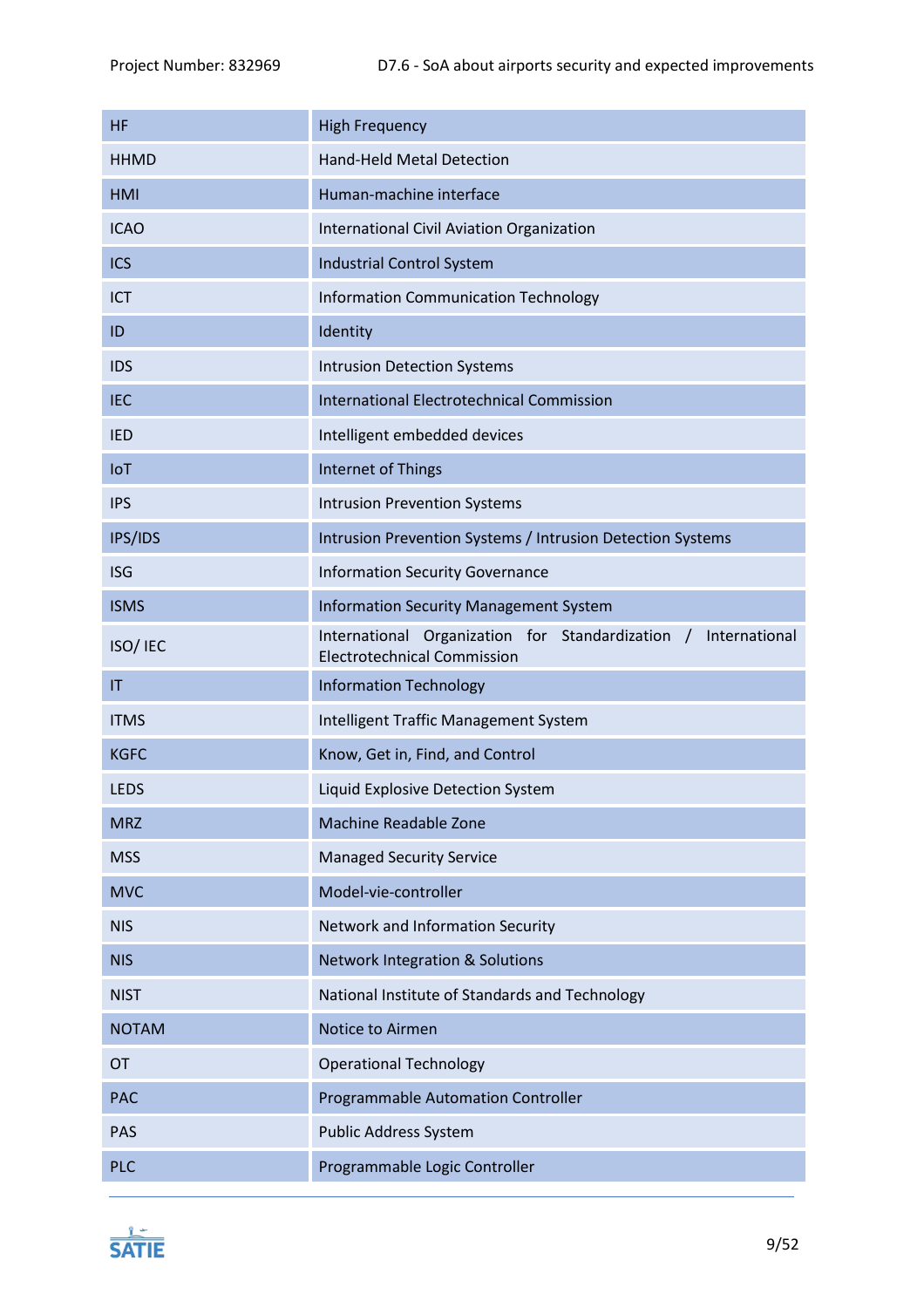| <b>PNR</b>     | Passenger Name Record                                                                                                   |  |
|----------------|-------------------------------------------------------------------------------------------------------------------------|--|
| <b>PNS</b>     | <b>National Security Program</b>                                                                                        |  |
| <b>RFID</b>    | Radio-frequency identification                                                                                          |  |
| <b>RIS</b>     | Risk assessment platform                                                                                                |  |
| <b>ROS</b>     | <b>Rescue Operations Supervisor</b>                                                                                     |  |
| <b>RTCA DO</b> | <b>RTCA Document</b>                                                                                                    |  |
| <b>RTCA</b>    | <b>Radio Technical Commission for Aeronautics</b>                                                                       |  |
| <b>RTU</b>     | <b>Remote Terminal Unit</b>                                                                                             |  |
| <b>SAMD</b>    | Shoe Analyzer Metal Detectors                                                                                           |  |
| <b>SCADA</b>   | <b>Supervisory Control and Data Acquisition</b>                                                                         |  |
| <b>SEA</b>     | SEA Società per Azioni Esercizi Aeroportuali                                                                            |  |
| <b>SESAR</b>   | Single European Sky ATM Research                                                                                        |  |
| SGSI           | di Gestione<br>della<br>delle<br>Informazioni<br>Sistema<br>Sicurezza<br>(an<br>Information Security Management System) |  |
| <b>SOC</b>     | <b>Security Operations Centre</b>                                                                                       |  |
| <b>SSUEM</b>   | Servizio Sanitario di Urgenza ed Emergenza Medica                                                                       |  |
| <b>SWIM</b>    | <b>System Wide Information Management</b>                                                                               |  |
| <b>TraMICS</b> | Traffic Management Intrusion and Compliance System                                                                      |  |
| <b>TWR</b>     | Control Tower (Torre di Controllo)                                                                                      |  |
| <b>UFIDS</b>   | Unique Across All Possible Distributed File Systems                                                                     |  |
| <b>UPS</b>     | Uninterrupted power supply                                                                                              |  |
| <b>VHF</b>     | Very High Frequency                                                                                                     |  |
| <b>VPN/SSH</b> | Virtual Private Network / Secure Shell                                                                                  |  |
| Wi-Fi          | <b>Wireless Fidelity</b>                                                                                                |  |
| <b>WTMD</b>    | <b>Walk-Through Metal Detection</b>                                                                                     |  |
| ZAG            | Franjo Tuđman Airport of Zagreb (ZAG)                                                                                   |  |

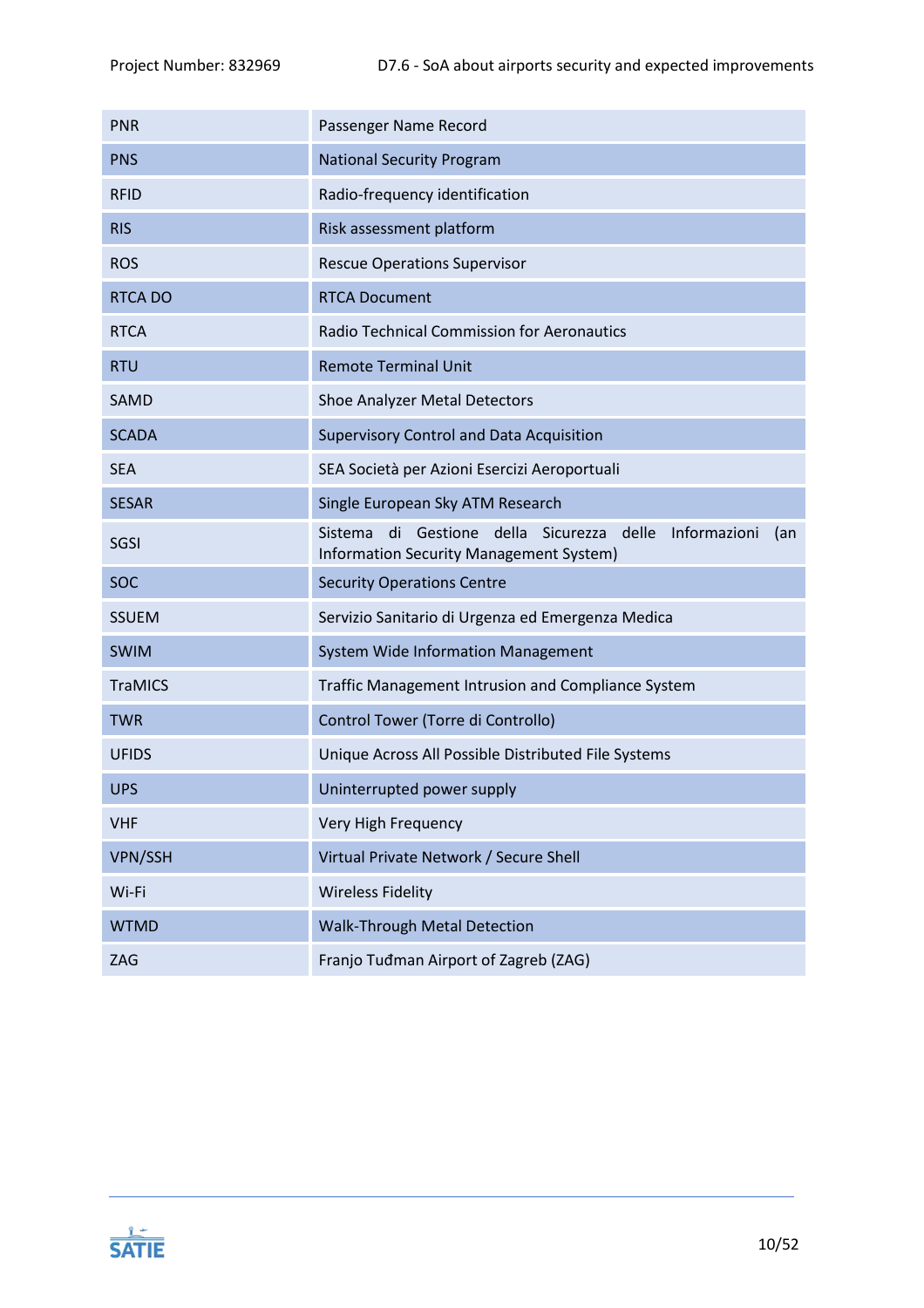# <span id="page-10-0"></span>**1 Introduction**

SATIE project aims to provide a security solution to protect critical air transport infrastructures in terms of combined cyber and physical threats. A stepping stone on this way is to concentrate on the identification and mitigation of cyber-physical attacks on airports. To determine how to abate any cascading effects of an attack within the airport environment, the first task is to identify all current and expected physical- and cyber-security measures.

In this deliverable the results of the Task 2.1 "State-of-the-art about airport security and expected improvements" relevant to a thorough state-of-the-art analysis about security controls in airport infrastructures and to a comprehensive report on how SATIE is expected to provide improvements are documented in detail. It should be noted that this deliverable is the public version of document D2.2.

This deliverable aims to offer a clear and accurate understanding of the current measures in place so that future, well-defined strategies can be developed. To this intent, an analysis on the relationships between security solutions and the assets and airport operations involved in the context of SATIE is carried out. The results outlined here were used to harmonize the security and management strategies across the three airports in deliverable D7.7.

Moreover, chapter 2 presents the background information on the current security measures regarding the air transport infrastructures. In particular, the chapter i) describes indicative current Standards and Guidelines about Security techniques, risk management, information security controls, considered most relevant in the context of SATIE project requirements, activities and areas of interest, ii) presents a state-of-the-art analysis about relevant crisis management aspects along with their societal impacts, iii) refers to security solutions deployed in Airport infrastructures, such as the detection and screening of passengers and their baggage bringing up information sharing and Air Traffic Management (ATM) security concerns and iv) reports on the existing ICS/SCADA systems in the airports and provides a description of the Baggage Handling System (BHS) commonly used in airports.

Chapter 3 provides a brief overview of the existing security solutions that are extant and relevant for the hypothetical attacks outlined in the context of SATIE. To this extent, the current document reflects the SATIE project partners' collaborative work to collect the security solutions data regarding the cyber and physical security controls that are undertaken by the three SATIE demonstration airports, tailored by the abovementioned systematic approach. The international standards followed by the end-users, which are relevant to this project, along with nation-specific and airport-specific measures in use are presented in the current report as well. Additionally, the crisis management approaches of the three demonstration airports and their societal impact are extensively described.

Finally, chapter 4 illustrates the study about the expected improvements from SATIE containing an in-depth gap analysis that takes into account the security gaps that have been identified by ENISA (1) and CONCEPTIVITY (2). The described gap analysis will allow the identification of the expected improvements from SATIE, which is furthermore documented.

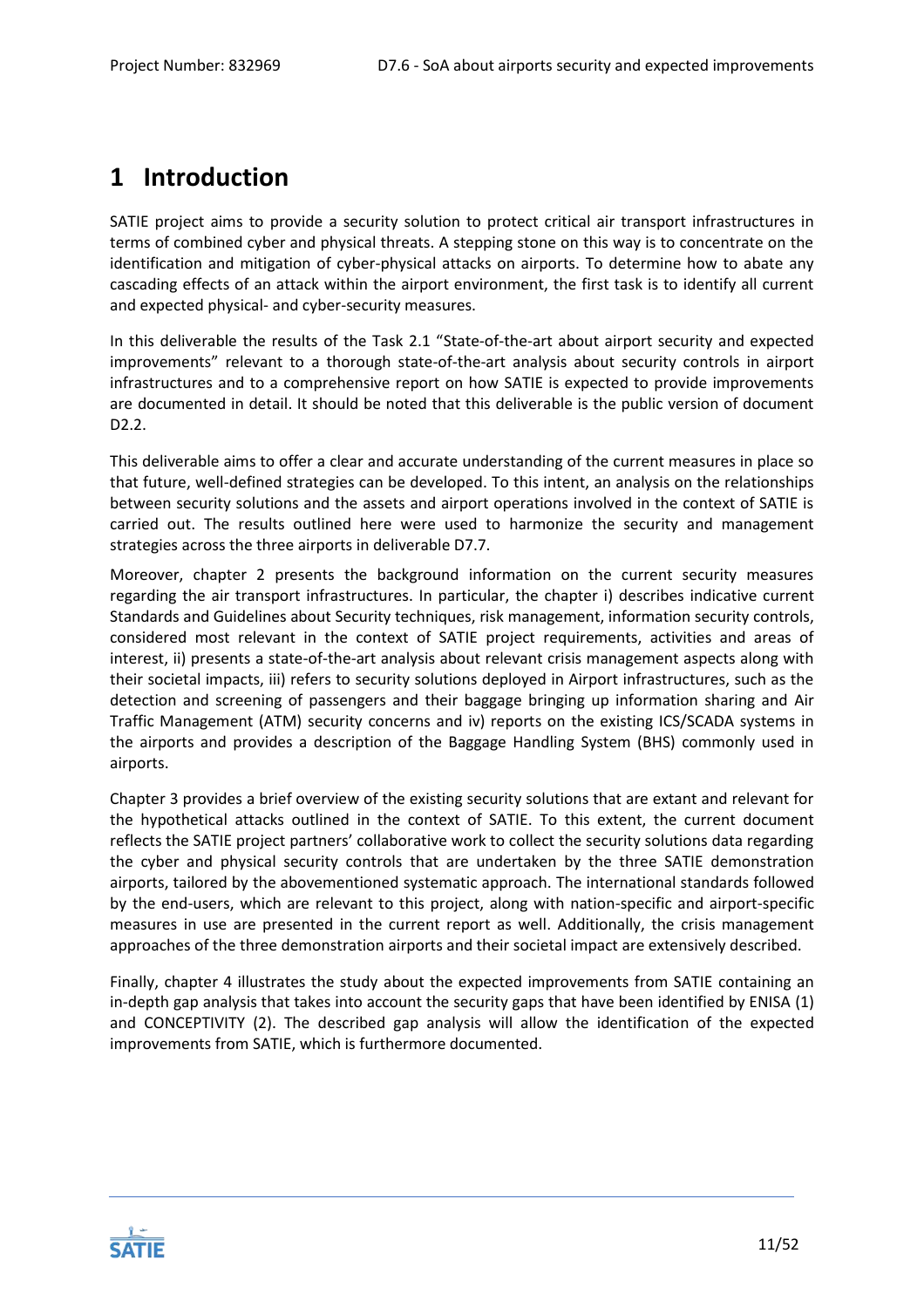# <span id="page-11-0"></span>**2 Background information**

# <span id="page-11-1"></span>**2.1 Current standards and guidelines to be considered in the context of SATIE**

This section aims in providing a comprehensive outline of existing standards/guidelines that are in effect in the field under study. In this regard, [Table 2.1](#page-11-2) indicatives Standards and Guidelines are considered to be relevant to the security techniques, requirements, risk management, information security controls in the context of SATIE and will be further studied. This is not an exhaustive list of all available standards but a refined selection of those considered to best suit the needs of the projects' activities and areas of interest.

| <b>Title</b>                                                                                                      | <b>Description</b>                                                                                                                                                                                                                                                                                                                                                                                                                                                                                                                                                                                                                                                                                                                                                                                                           |
|-------------------------------------------------------------------------------------------------------------------|------------------------------------------------------------------------------------------------------------------------------------------------------------------------------------------------------------------------------------------------------------------------------------------------------------------------------------------------------------------------------------------------------------------------------------------------------------------------------------------------------------------------------------------------------------------------------------------------------------------------------------------------------------------------------------------------------------------------------------------------------------------------------------------------------------------------------|
| ISO/IEC 27001:2013 (3) Information<br>technology                                                                  | This International Standard has been prepared to provide<br>requirements for establishing, implementing, maintaining<br>continually improving<br>an<br>information<br>and<br>security<br>management system                                                                                                                                                                                                                                                                                                                                                                                                                                                                                                                                                                                                                   |
| ISO 31000:2018 (4) Risk<br>management - Guidelines                                                                | The specific Standard can be used by any public, private or<br>community enterprise, association, group or individual.<br>Therefore, it is not specific to any industry or sector. ISO<br>31000:2018 provides guidelines on managing risk faced by<br>organizations. The application of these guidelines can be<br>customized to any organization and its context. ISO<br>31000:2018 can be used throughout the life of the<br>organization and can be applied to a wide range of<br>activities, including strategies and decision<br>making,<br>operations, processes, functions, services and assets. This<br>International Standard provides principles and generic<br>guidelines on risk management. It can be applied to any<br>type of risk, whatever its nature, whether having positive<br>or negative consequences. |
| ISO 27005:2018 (5) Information<br>technology -- Security techniques --<br>Information security risk<br>management | This document provides guidelines for information security<br>risk management. This document supports the general<br>concepts specified in ISO/IEC 27001 and is designed to<br>assist the satisfactory implementation of information<br>security based on a risk management approach. Knowledge<br>of the concepts, models, processes and terminologies<br>described in ISO/IEC 27001 and ISO/IEC 27002 is important<br>for a complete understanding of this document. This<br>document is applicable to all types of organizations (e.g.<br>commercial enterprises, government agencies, non-profit<br>organizations) which intend to manage risks that can<br>compromise the organization's information security.                                                                                                          |

<span id="page-11-2"></span>Table 2.1: Current cyber standards and guidelines to be considered in the context of SATIE

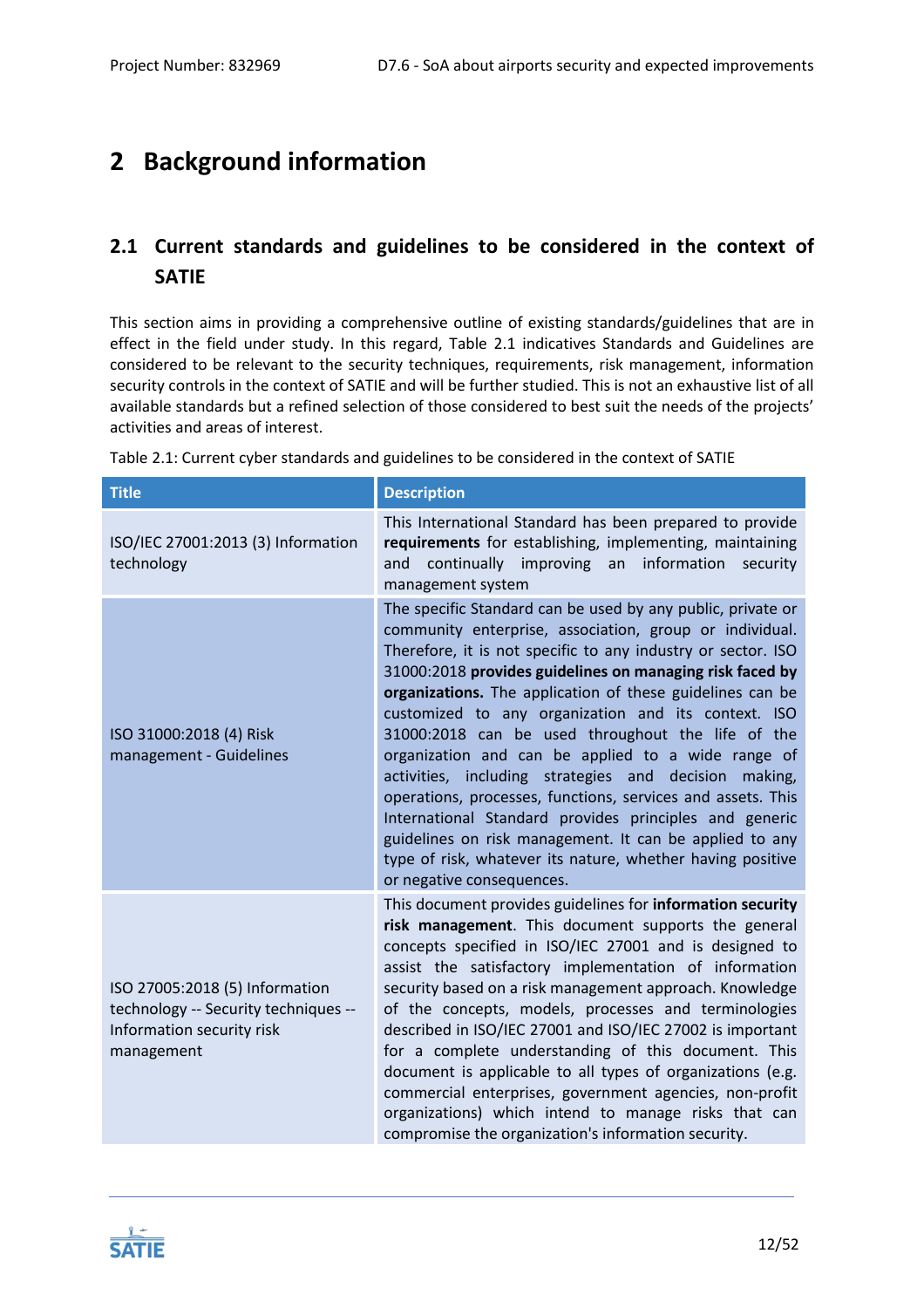| <b>Title</b>                                                                                                                      | <b>Description</b>                                                                                                                                                                                                                                                                                                                                                                                                                                                                                                                                                                      |
|-----------------------------------------------------------------------------------------------------------------------------------|-----------------------------------------------------------------------------------------------------------------------------------------------------------------------------------------------------------------------------------------------------------------------------------------------------------------------------------------------------------------------------------------------------------------------------------------------------------------------------------------------------------------------------------------------------------------------------------------|
| ISO/IEC 27002:2013 (6) Information<br>technology - Security techniques -<br>Code of practice for information<br>security controls | This International Standard is designed for organizations to<br>use as a reference for selecting controls within the process<br>of implementing an Information Security Management<br>System (ISMS) based on ISO/IEC 27001 or as a guidance<br>document for organizations implementing commonly<br>accepted information security controls. This standard is<br>intended for use in developing industry- and<br>also<br>organization-specific information security management<br>consideration their specific<br>guidelines,<br>taking into<br>information security risk environment(s). |
| ISO/IEC 27033:2015 (7)- IT network<br>security standard.                                                                          | The purpose of ISO/IEC 27033 is to provide detailed<br>guidance on the security aspects of the management,<br>operation and use of information system networks, and<br>their inter-connections.                                                                                                                                                                                                                                                                                                                                                                                         |
| ISO 22301:2012 (8)- Societal security                                                                                             | It specifies requirements to plan, establish, implement,<br>operate, monitor, review, maintain and continually<br>improve a documented management system to protect<br>against, reduce the likelihood of occurrence, prepare for,<br>respond to, and recover from disruptive incidents when<br>they arise.                                                                                                                                                                                                                                                                              |
| CANSO (2014) (9) CANSO Position<br>Paper on Cyber security                                                                        | The CANSO Cyber Security and Risk Assessment Guide<br>provides Members with an introduction to cybersecurity in<br><b>ATM</b>                                                                                                                                                                                                                                                                                                                                                                                                                                                           |
| <b>ARINC 811 Commercial aircraft</b><br>information security concepts of<br>operations and process framework                      | This document describes a security process framework<br>risk-based<br>three-step<br>approach,<br>involving<br>$\mathsf{a}$<br>which<br>considers existing airline operations and impacts of new<br>information security measures, especially regarding asset<br>management.                                                                                                                                                                                                                                                                                                             |
| EUROCAE ED-201 - 204 Aeronautical<br><b>Information Security System (AISS)</b><br>Framework                                       | These documents describe the overall context of the AISS,<br>covering all aspects of civil aviation, including airworthiness<br>security process specification, airworthiness security<br>methods and considerations, and information security<br>guidance for continuing airworthiness.                                                                                                                                                                                                                                                                                                |
| RTCA DO-326 Airworthiness security<br>process specifications                                                                      | This guideline is intended to augment current guidance in<br>how to handle cybersecurity threat to aircraft safety,<br>adding data requirements and compliance objectives.                                                                                                                                                                                                                                                                                                                                                                                                              |
| EU NIS Directive (10)                                                                                                             | This EU-wide cybersecurity directive applies to all EU<br>member states and specifies certain national cybersecurity<br>improvements, that they must collaborate cross-borders,<br>and that they must supervise the cybersecurity within their<br>country including ex-ante and ex-post supervision.                                                                                                                                                                                                                                                                                    |
| <b>NIST Framework for Improving</b><br><b>Critical Infrastructure Cybersecurity</b><br>Version 1.1 (2018)                         | This document suggested a risk management framework<br>with standards, guidelines, and best practices to mitigate<br>cybersecurity risks.                                                                                                                                                                                                                                                                                                                                                                                                                                               |

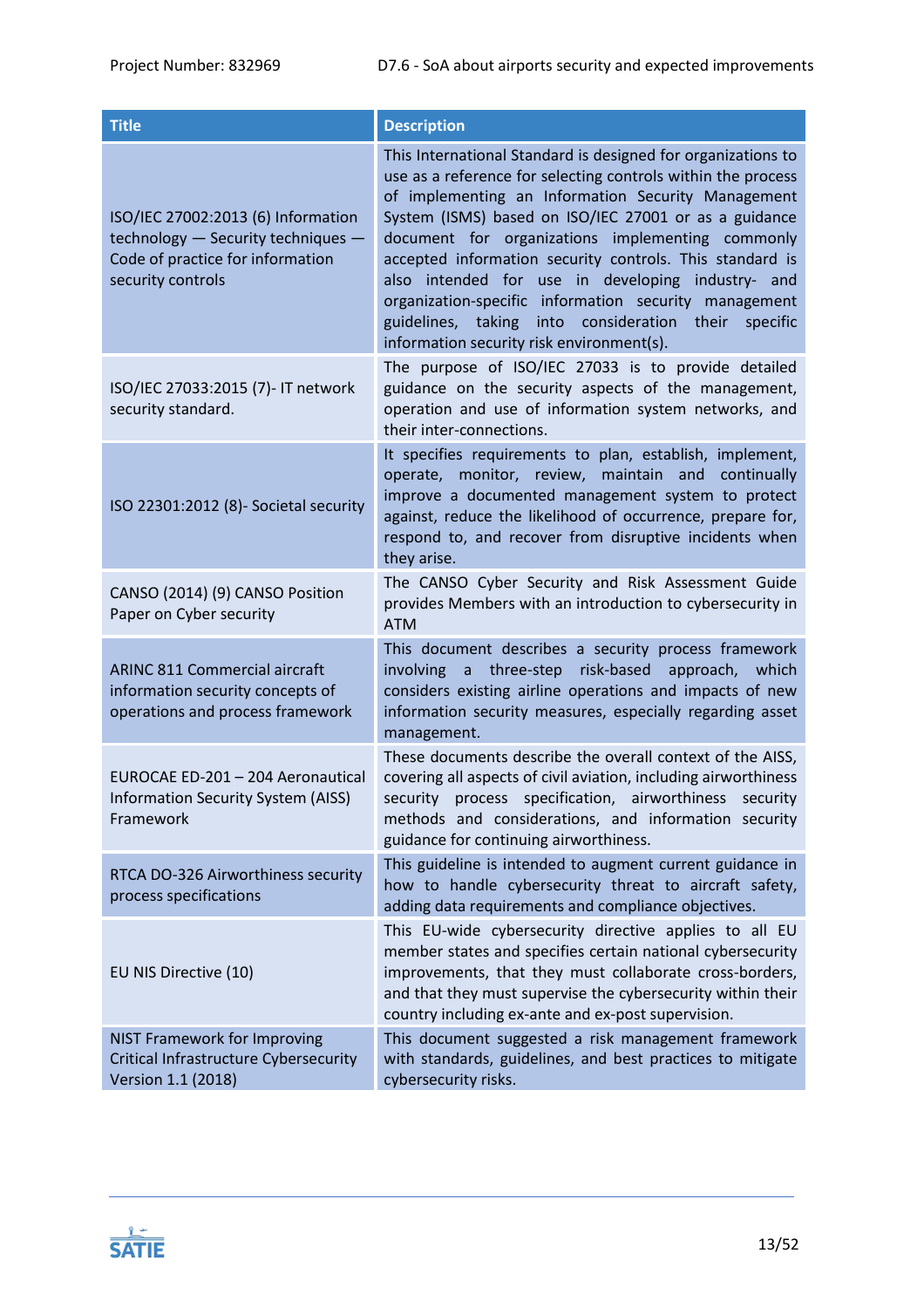| <b>Title</b>                                                                                                                                                               | <b>Description</b>                                                                                                                                                                                                                                                                                                                                                                                                                                                                                     |  |  |
|----------------------------------------------------------------------------------------------------------------------------------------------------------------------------|--------------------------------------------------------------------------------------------------------------------------------------------------------------------------------------------------------------------------------------------------------------------------------------------------------------------------------------------------------------------------------------------------------------------------------------------------------------------------------------------------------|--|--|
| NIST SP 800-30 Rev.1 (2012) Guide<br>for Conducting Risk Assessments                                                                                                       | This Special Publication aims to provide guidance for<br>conducting risk assessments of federal information systems<br>and organizations, amplifying the guidance in Special<br>Publication 800-39. Risk assessments, carried out at all<br>three tiers in the risk management hierarchy, are part of an<br>risk management process, providing senior<br>overall<br>leaders/executives with the required information to<br>determine appropriate courses of action in response to<br>identified risks. |  |  |
| NIST SP 800-37 Rev. 2 (2018) Risk<br>Management Framework for<br><b>Information Systems and</b><br>Organizations: A System Life Cycle<br>Approach for Security and Privacy | <b>This</b><br>publication describes<br><b>Risk</b><br>the<br>Management<br>Framework (RMF) and provides guidelines for applying the<br>RMF to information systems and organizations. The RMF<br>provides a disciplined, structured, and flexible process for<br>managing security and privacy risk that includes<br>information security categorization; control selection,<br>implementation, and assessment; system and common<br>control authorizations; and continuous monitoring.                |  |  |
| NIST SP 800-53 Rev.5 Assessing<br>Security and Privacy Controls in<br>Federal Information Systems and<br><b>Organizations: Building Effective</b><br>Assessment Plans.     | This document provides a catalog of security and privacy<br>controls for information systems and organizations to<br>protect organizational operations and assets, individuals,<br>other organizations, and the Nation from a diverse set of<br>threats and risks, including hostile attacks, human errors,<br>natural disasters, structural failures, foreign intelligence<br>entities, and privacy risks.                                                                                            |  |  |

| <b>Title</b>                                                                                                               | <b>Description</b>                                                                                                                                                                                                                                                                                                                                                                                                                                                                                                                                                                                                                                                                                                                                                                                                                          |  |  |  |
|----------------------------------------------------------------------------------------------------------------------------|---------------------------------------------------------------------------------------------------------------------------------------------------------------------------------------------------------------------------------------------------------------------------------------------------------------------------------------------------------------------------------------------------------------------------------------------------------------------------------------------------------------------------------------------------------------------------------------------------------------------------------------------------------------------------------------------------------------------------------------------------------------------------------------------------------------------------------------------|--|--|--|
| ICAO Aviation Security Manual-<br>Document 8973 (Restricted Access)                                                        | This manual assists member states on implementing Annex<br>17 of the Chicago Convention. It is regularly reviewed and<br>amended as new threats and technological developments<br>are identified and it provides guidance on how to apply its<br>Standards and Recommended Practices.<br>The specific annex contains recommendations, guidelines<br>including the response to an act of unlawful interference,<br>the International Cooperation, the national Organization<br>and Training, the contingency Planning and Exercises, the<br>architectural<br>infrastructure requirements, the<br>and<br>implementation of aviation security measures and the<br>exchange of information and reporting, etc.<br>It refers to aspects of notification to Air Traffic System<br>(ATS) and broadcast warnings on the VHF emergency<br>frequency. |  |  |  |
| <b>ICAO's Annex 17</b><br>Security - Safeguarding International<br>Civil Aviation Against Acts of<br>Unlawful Interference |                                                                                                                                                                                                                                                                                                                                                                                                                                                                                                                                                                                                                                                                                                                                                                                                                                             |  |  |  |
| Attachment to Annex 17 from ICAO's<br>Annex 2 "Rules of the Air"                                                           |                                                                                                                                                                                                                                                                                                                                                                                                                                                                                                                                                                                                                                                                                                                                                                                                                                             |  |  |  |
| <b>ECAC</b><br>(European Civil Aviation Conference)<br>Document 30                                                         | Provides recommendations aimed at ensuring:<br>the correct application of Annex 17 within the EU,<br>a higher level of Security in air transport.<br>٠                                                                                                                                                                                                                                                                                                                                                                                                                                                                                                                                                                                                                                                                                      |  |  |  |
| Attachment from ICAO's Annex 9<br>"Facilitation"                                                                           | It refers to aspects of valid passports or other acceptable<br>from of identify; approved custom offices, imported                                                                                                                                                                                                                                                                                                                                                                                                                                                                                                                                                                                                                                                                                                                          |  |  |  |

<span id="page-13-0"></span>Table 2.2: Current physical standards and guidelines to be considered in the context of SATIE

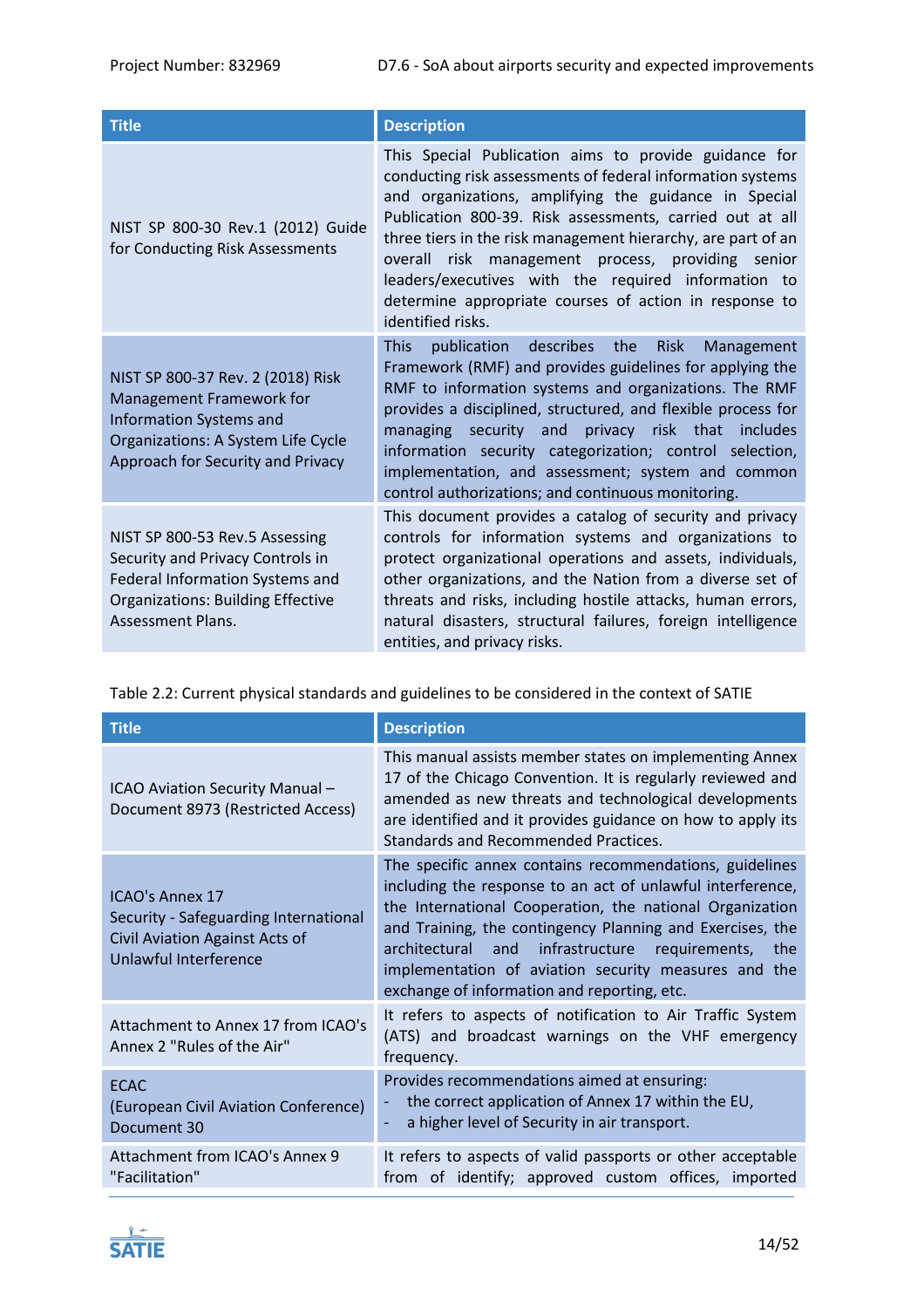| <b>Title</b>                                                                                                                                                       | <b>Description</b>                                                                                                                                                                                                                                                                                                                                                                                                                                                                                                                                    |  |  |  |
|--------------------------------------------------------------------------------------------------------------------------------------------------------------------|-------------------------------------------------------------------------------------------------------------------------------------------------------------------------------------------------------------------------------------------------------------------------------------------------------------------------------------------------------------------------------------------------------------------------------------------------------------------------------------------------------------------------------------------------------|--|--|--|
|                                                                                                                                                                    | security equipment - ground equipment; satisfactory<br>facilities<br>and<br>services;<br>specialized<br>communication<br>equipment, etc.                                                                                                                                                                                                                                                                                                                                                                                                              |  |  |  |
| Attachment from ICAO's Annex 10<br>"Aeronautical Telecommunications"                                                                                               | It refers to aspects of reply codes (aircrafts), etc.                                                                                                                                                                                                                                                                                                                                                                                                                                                                                                 |  |  |  |
| Attachment from ICAO's Annex 11<br>"Air Traffic Services                                                                                                           | It refers to aspects of service to aircraft in the event of an<br>alerting service, notification<br>emergency,<br>of rescue<br>coordination centres, information to the operator,<br>information to aircraft operating in the vicinity of an<br>aircraft in a state of emergency, etc.                                                                                                                                                                                                                                                                |  |  |  |
| Attachment from ICAO's Annex 14<br>"AERODROMES"                                                                                                                    | It refers to aspects of isolate aircraft parking position,<br>lights/security<br>lighting, secondary<br>supply,<br>power<br>fencing/patrolling,<br>aerodrome<br>planning,<br>emergency<br>aerodrome emergency exercise, etc.                                                                                                                                                                                                                                                                                                                          |  |  |  |
| Attachment from ICAO's Annex 18<br>"The Safe Transport of Dangerous<br>goods by Air"                                                                               | It refers to aspects of dangerous goods technical<br>instructions, establishment of training programs, etc.                                                                                                                                                                                                                                                                                                                                                                                                                                           |  |  |  |
| EU Regulation 300/2008                                                                                                                                             | Common rules and basic standards on aviation security and<br>procedures to monitor the implementation of the common<br>rules and standards.                                                                                                                                                                                                                                                                                                                                                                                                           |  |  |  |
| Eu Regulation<br>Commission implementing<br><b>Regulation 1998/2015</b>                                                                                            | Sets detailed procedures concerning Civil Aviation safety<br>fundamental rules.<br>It refers to aspects of airport planning requirements,<br>access control, screening of persons other than passengers,<br>examination of vehicles, surveillance, patrols and other<br>physical controls, aircraft security, passenger and cabin<br>baggage screening, screening of hold baggage, cargo<br>security, air-mail security, in-flight supplies, airport<br>supplies, security during flight, staff recruitment and<br>training, security equipment, etc. |  |  |  |
| <b>Eu Regulation</b>                                                                                                                                               | Sets detailed provisions for the implementation of the                                                                                                                                                                                                                                                                                                                                                                                                                                                                                                |  |  |  |
| <b>Commission Decision 8005/2015</b>                                                                                                                               | common basic standards on Aviation Security containing<br>the information referred to in Article 18, letter a) of<br>Regulation (EC) no. 300/2008 ("EU classified information").                                                                                                                                                                                                                                                                                                                                                                      |  |  |  |
| <b>National Civil Aviation Security</b><br><b>Regulation AND Security Technical</b><br>Directives (Technical Directive No. 1,<br><b>Technical Directive No. 2)</b> | refers to aspects of airport security measures,<br>It<br>demarcated airport areas, aircraft security, passenger and<br>cabin baggage screening, screening of hold baggage, cargo<br>security - air-mail security, flight supplies, airport supplies,<br>security during flight staff recruitment and training,<br>security equipment, general aviation, etc.                                                                                                                                                                                          |  |  |  |
| <b>National Civil Aviation Training</b><br>Program                                                                                                                 | Describes the National Policy on the Basic, Advanced and<br>Aviation Security Training Courses Implemented by the<br>Hellenic Civil Aviation Authority.                                                                                                                                                                                                                                                                                                                                                                                               |  |  |  |
| <b>National Civil Aviation Security</b><br>Audits and Inspections                                                                                                  | Describes the methodology and the protocols for auditing /<br>inspecting / testing the Airport Security System.                                                                                                                                                                                                                                                                                                                                                                                                                                       |  |  |  |

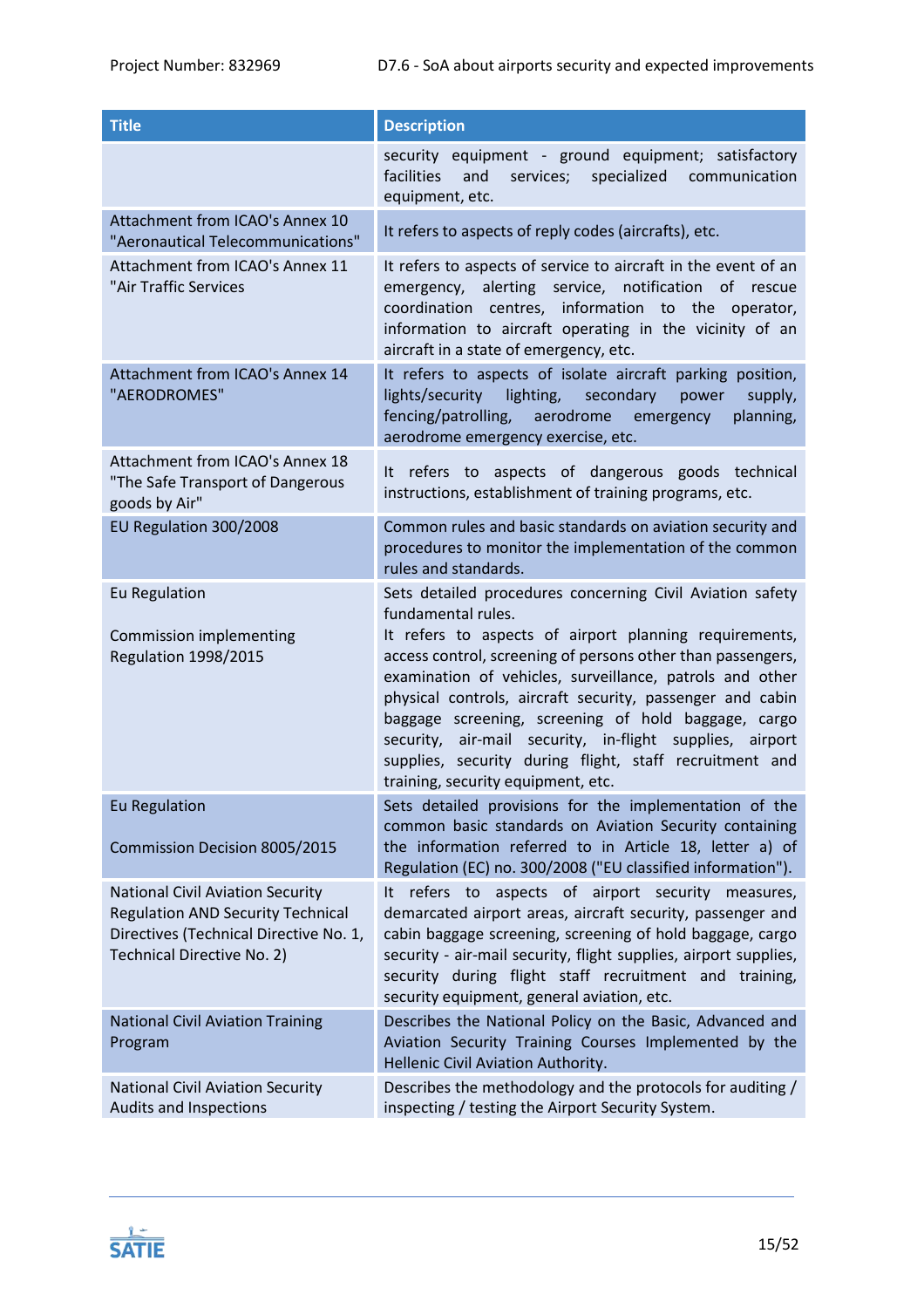| <b>Title</b>                                                                                                                                          | <b>Description</b>                                                                                                                                                                                                                                                                                                                                                                                                                                                                                                                                                                                                                                                                                                                             |  |  |  |
|-------------------------------------------------------------------------------------------------------------------------------------------------------|------------------------------------------------------------------------------------------------------------------------------------------------------------------------------------------------------------------------------------------------------------------------------------------------------------------------------------------------------------------------------------------------------------------------------------------------------------------------------------------------------------------------------------------------------------------------------------------------------------------------------------------------------------------------------------------------------------------------------------------------|--|--|--|
| <b>Airport Security Program</b>                                                                                                                       | refers to aspects of airport security measures,<br>It.<br>demarcated airport areas, aircraft security, passenger and<br>cabin baggage screening, screening of hold baggage, cargo<br>security - air-mail security, flight supplies, airport supplies,<br>security during flight staff recruitment and training,<br>security equipment, general aviation, special categories of<br>passengers, weapons and ammunitions, handling of<br>security threats and incidents, etc.                                                                                                                                                                                                                                                                     |  |  |  |
| <b>Hellenic National Level</b>                                                                                                                        |                                                                                                                                                                                                                                                                                                                                                                                                                                                                                                                                                                                                                                                                                                                                                |  |  |  |
| <b>National Aviation Security</b><br>Programme containing the following<br>documents:                                                                 |                                                                                                                                                                                                                                                                                                                                                                                                                                                                                                                                                                                                                                                                                                                                                |  |  |  |
| 1. National Aviation Security<br>Regulations,<br>2. Technical Aviation Security<br>Directive No1,<br>3. Technical Aviation Security<br>Directive No2, | country has to implement the international<br>Each<br>standards, taking into account national laws introducing<br>another level of refinement, which makes the rules more<br>precise and more constrained, and guides the design and<br>processes of the airports.                                                                                                                                                                                                                                                                                                                                                                                                                                                                             |  |  |  |
| 4. National Programme for Aviation<br>Security Surveys and Inspections, 5.<br><b>National Aviation Security Training</b><br>Programme                 |                                                                                                                                                                                                                                                                                                                                                                                                                                                                                                                                                                                                                                                                                                                                                |  |  |  |
| <b>Airport Level</b>                                                                                                                                  |                                                                                                                                                                                                                                                                                                                                                                                                                                                                                                                                                                                                                                                                                                                                                |  |  |  |
| <b>ATHENS</b>                                                                                                                                         | Document harmonised with the National Aviation Security<br>Programme.                                                                                                                                                                                                                                                                                                                                                                                                                                                                                                                                                                                                                                                                          |  |  |  |
| <b>Airport Security Programme</b>                                                                                                                     |                                                                                                                                                                                                                                                                                                                                                                                                                                                                                                                                                                                                                                                                                                                                                |  |  |  |
| Italian National Level<br>Ministerial Decree 29 January 1999,<br>N°85                                                                                 | Entrustment under concession to the Airport Operator of:<br>a) control of departing and transit passengers;<br>b) X-ray inspection, or with other types of equipment, of<br>passengers' baggage;                                                                                                                                                                                                                                                                                                                                                                                                                                                                                                                                               |  |  |  |
|                                                                                                                                                       | X-ray inspection, or with other types of equipment, of hold<br>baggage, cargo and express couriers' parcels.                                                                                                                                                                                                                                                                                                                                                                                                                                                                                                                                                                                                                                   |  |  |  |
| <b>Italian National Level</b><br>Law-Decree 31 August 2013, N°101,<br>Coordinated with the Conversion<br>Law 30 October 2013, N°125                   | In compliance with EU Regulations, the following services<br>are entrusted in concession to the Airport Operator by<br><b>ENAC (national Civil Aviation Authority):</b><br>a) control of airport staff and airline crews accessing<br>security restricted areas through the checkpoints inside<br>passenger terminals. The control is extended to the<br>objects transported and to the verification of the<br>possession of the necessary authorizations;<br>b) control of airport staff and any other person who,<br>through the checkpoints other than those inside the<br>passenger terminals, access the security restricted<br>areas. The control is extended to the objects<br>transported and to the verification of possession of the |  |  |  |

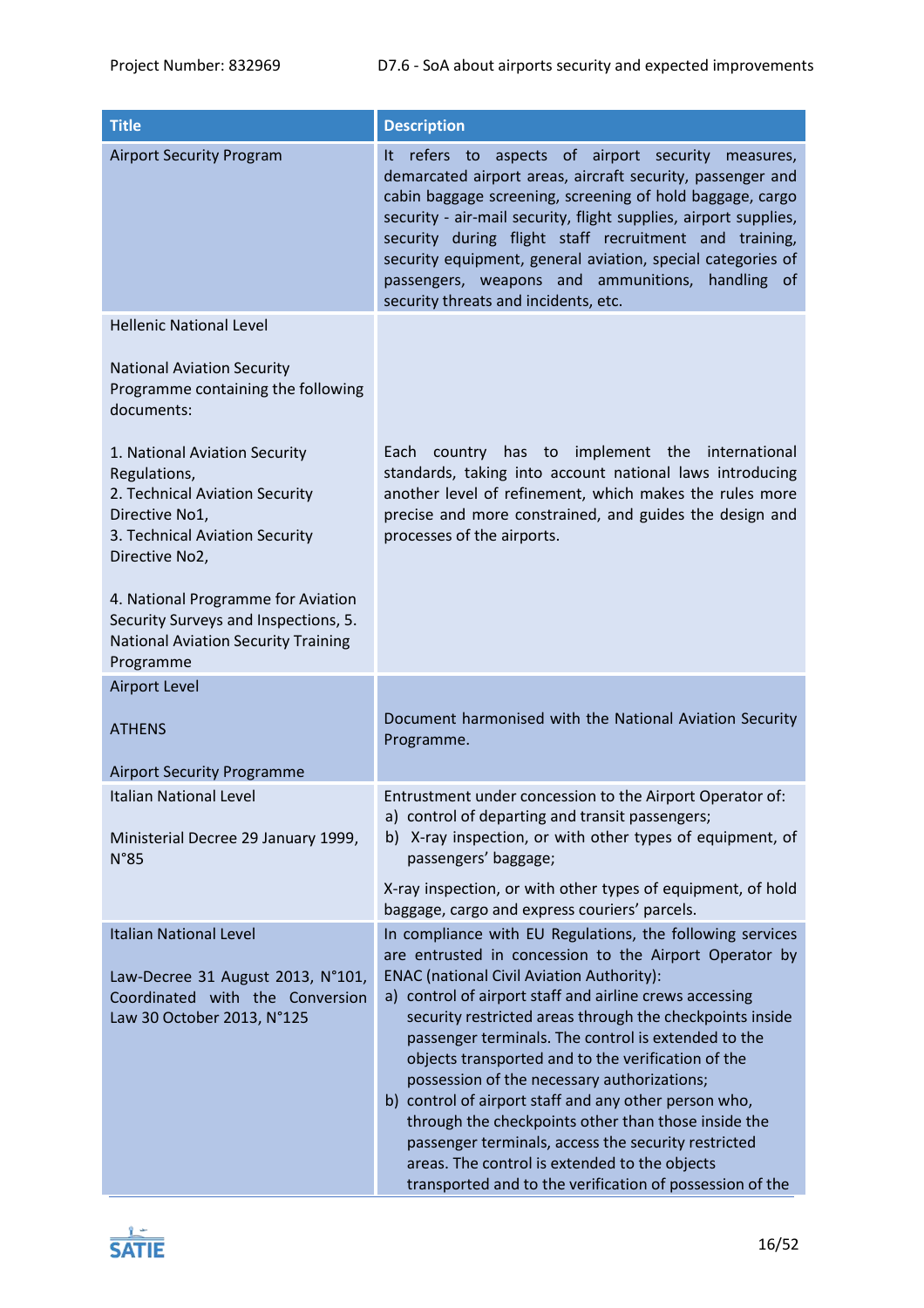| <b>Title</b>                                                                                                                                                                         | <b>Description</b>                                                                                                                                                                                                                                                                                                                                                                                                                                                                                                                                                                                                                        |  |  |  |
|--------------------------------------------------------------------------------------------------------------------------------------------------------------------------------------|-------------------------------------------------------------------------------------------------------------------------------------------------------------------------------------------------------------------------------------------------------------------------------------------------------------------------------------------------------------------------------------------------------------------------------------------------------------------------------------------------------------------------------------------------------------------------------------------------------------------------------------------|--|--|--|
|                                                                                                                                                                                      | necessary authorizations.<br>Control of vehicles entering the sterile restricted area of<br>the Airport which can be accessed exclusively with the<br>necessary authorizations and only after carrying out<br>specific checks.                                                                                                                                                                                                                                                                                                                                                                                                            |  |  |  |
| <b>Italian National Level</b><br>$ENAC -$<br>National<br>Civil<br>Aviation<br>Authority<br><b>National Aviation Security</b><br>Programme                                            | Sets the standard security measures concerning the<br>controls, the procedures, the resources of airports and<br>their operators.<br>It has two objectives: the definition of responsibilities for<br>the implementation of the common basic standard rules<br>and the specification of the obligations required for this<br>purpose to operators and other subjects to which it<br>applies.<br>Given the primary rules (i.e.: Regulation 1998/2015 and<br>Decision 8005/2015), ENAC integrates them in the National<br>Aviation Security Programme with specific methodological<br>and procedural, supplementary or specific provisions. |  |  |  |
| <b>Italian National Level</b><br>$ENAC -$<br><b>National</b><br>Civil<br>Aviation<br>Authority<br><b>NQCP - National Civil Aviation</b><br><b>Security Quality Control Programme</b> | The Program aims at establishing the organizational<br>structure, skills, resources, procedures and methodologies<br>that must be applied to obtain an effective monitoring<br>which aim is twofold: on the one hand, the verification of<br>the effective and correct application of the measures of<br>civil aviation security, on the other hand it aims to control,<br>through compliance control activities, their level of<br>conformity with the provisions of EU Regulation n.1998 /<br>2015 and subsequent amendments. and of the National<br>Civil Aviation Security Programme.                                                 |  |  |  |
| <b>Italian National Level</b><br><b>ENAC</b><br>National<br>Civil<br>Aviation<br>$\sim$ $-$<br>Authority<br><b>Security Training Manual</b>                                          | It sets guidelines for:<br>a) the development of initial and periodic training<br>programs for 16 professional categories,<br>b) minimum duration of courses,<br>c) methods of provision and use of technical support<br>(Computer Based Training).                                                                                                                                                                                                                                                                                                                                                                                       |  |  |  |
| <b>Airport Level</b><br><b>Airport Operator</b><br><b>Airport Security Program</b>                                                                                                   | The Program, besides including the Security Procedures<br>applied in a specific Airport, also includes provisions<br>related to internal quality control describing how the<br>Airport Operator must monitor the compliance with these<br>methods and procedures.<br>The Airport Security Program is submitted to the<br>competent authority (ENAC - National Civil Aviation<br>Authority) for the final approval.                                                                                                                                                                                                                        |  |  |  |
| ISO 55001:2014 (11) Asset<br><b>Management System Requirements</b>                                                                                                                   | This standard indicates the framework and best practices<br>for asset management, including how to optimize value<br>while ensuring that assets meet necessary safety and<br>performance requirements. This framework is for the<br>lifecycle<br>of<br>whole<br>assets,<br>from<br>acquisition<br>to<br>decommission.                                                                                                                                                                                                                                                                                                                     |  |  |  |

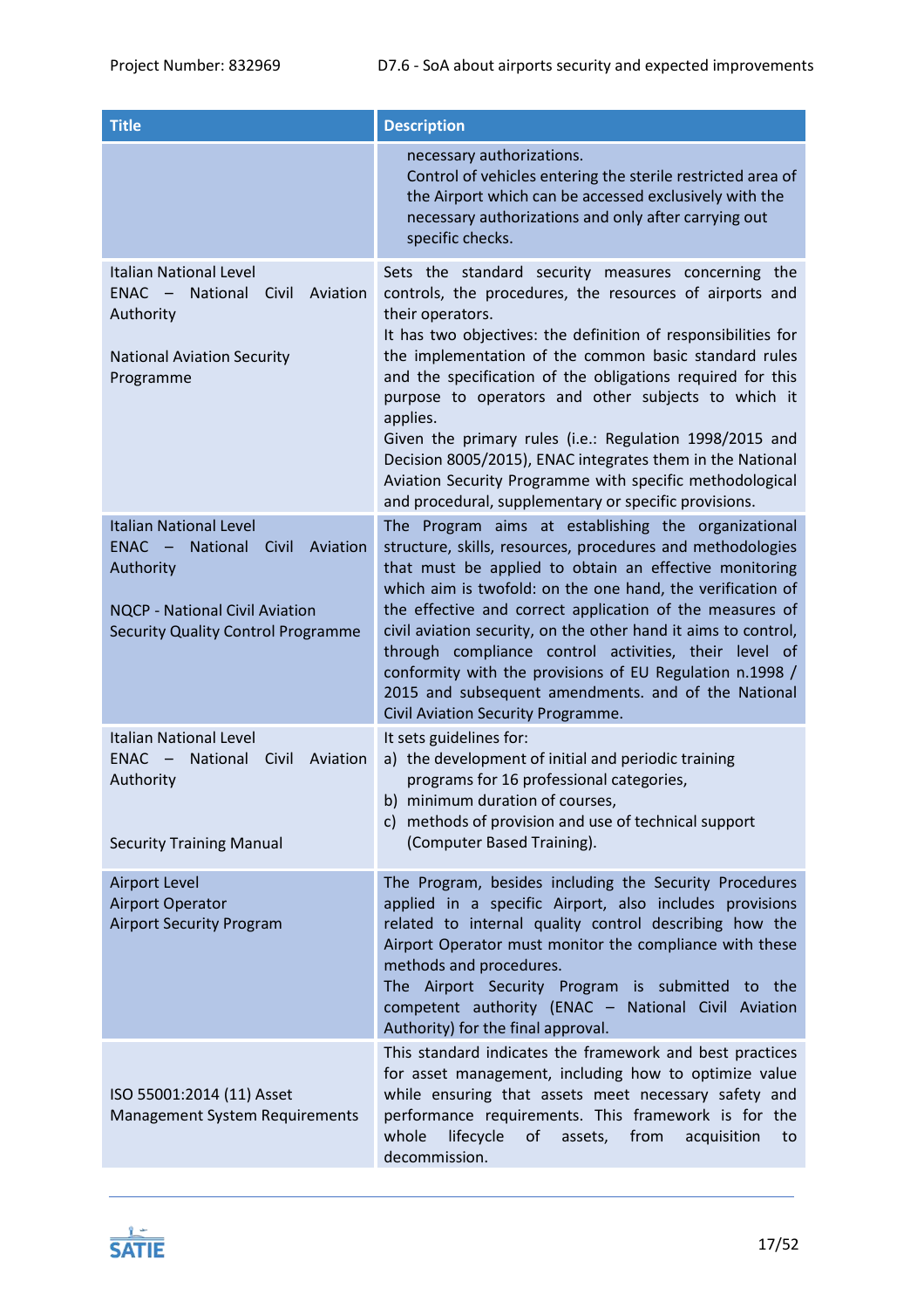| <b>Title</b>                                                                                                                                                       | <b>Description</b>                                                                                                                                                                                                                                                                                                                                                                                                                                                                                                                                                                                                                                                                                                                                                                                                                                                                                                                                                                                                                                                                                                                                                                                                                                                                                                                                                           |  |  |
|--------------------------------------------------------------------------------------------------------------------------------------------------------------------|------------------------------------------------------------------------------------------------------------------------------------------------------------------------------------------------------------------------------------------------------------------------------------------------------------------------------------------------------------------------------------------------------------------------------------------------------------------------------------------------------------------------------------------------------------------------------------------------------------------------------------------------------------------------------------------------------------------------------------------------------------------------------------------------------------------------------------------------------------------------------------------------------------------------------------------------------------------------------------------------------------------------------------------------------------------------------------------------------------------------------------------------------------------------------------------------------------------------------------------------------------------------------------------------------------------------------------------------------------------------------|--|--|
| <b>International Civil Aviation</b><br>Organization (ICAO) DOC. 8973<br><b>Security Manual for Safeguarding</b><br><b>Against Acts of Unlawful</b><br>Interference | This manual assists member states on implementing Annex<br>17 of the Chicago Convention. It is regularly reviewed and<br>amended as new threats and technological developments<br>are identified and it provides guidance on how to apply its<br><b>Standards and Recommended Practices.</b><br>It provides States and Air Carriers with details and<br>information to guide them in creating / implementing their<br>security programs                                                                                                                                                                                                                                                                                                                                                                                                                                                                                                                                                                                                                                                                                                                                                                                                                                                                                                                                      |  |  |
| <b>National Level</b><br><b>CROATIA</b>                                                                                                                            | National Civil Aviation Security Programme                                                                                                                                                                                                                                                                                                                                                                                                                                                                                                                                                                                                                                                                                                                                                                                                                                                                                                                                                                                                                                                                                                                                                                                                                                                                                                                                   |  |  |
| <b>Airport Level</b><br><b>ZAGREB</b>                                                                                                                              | <b>Airport Security Programme</b>                                                                                                                                                                                                                                                                                                                                                                                                                                                                                                                                                                                                                                                                                                                                                                                                                                                                                                                                                                                                                                                                                                                                                                                                                                                                                                                                            |  |  |
| Airport emergency plan                                                                                                                                             | Main goal of emergency plan is to save lives and eliminate<br>dangers and threats to people, property and environment.<br>Airport adopts this plan in order to define an organized and<br>coordinated<br>transition<br>from<br>normal<br>activities<br>to<br>functioning during an extraordinary event.<br>With this plan, airport determines the organization,<br>procedures and security measures to ensure quick and<br>efficient evacuation and rescue activities. It refers to<br>events that may endanger the safety and health of<br>workers, passengers and other persons present in the<br>premises of the new passenger terminal.<br>As airport's first priority, safety is a key pillar of the<br>efficiency of the operations for all employees from all<br>companies and stakeholders working at the airport. Goal is<br>to be a safe, smoothly-functioning airport which is<br>compliant with the international standards, national and<br>EU legislation.<br>Airport prepared this book with a description of the<br>measures in order to provide adequate health and safety<br>instructions. This document is a summary of National<br>public health institute (HZJZ), European Union Aviation<br>Safety Agency (EASA), Airport Council International (ACI)<br>and World health organization (WHO) based on available<br>information about Covid-19 disease. |  |  |
| Evacuation and rescue plan for the<br>passenger terminal                                                                                                           |                                                                                                                                                                                                                                                                                                                                                                                                                                                                                                                                                                                                                                                                                                                                                                                                                                                                                                                                                                                                                                                                                                                                                                                                                                                                                                                                                                              |  |  |
| Safety policy                                                                                                                                                      |                                                                                                                                                                                                                                                                                                                                                                                                                                                                                                                                                                                                                                                                                                                                                                                                                                                                                                                                                                                                                                                                                                                                                                                                                                                                                                                                                                              |  |  |
| Book of measures against Covid-19                                                                                                                                  |                                                                                                                                                                                                                                                                                                                                                                                                                                                                                                                                                                                                                                                                                                                                                                                                                                                                                                                                                                                                                                                                                                                                                                                                                                                                                                                                                                              |  |  |

# <span id="page-17-0"></span>**2.2 Crisis Management and Societal Impacts**

Crisis Management is "the process by which an organization deals with a major event that threatens to harm the organization, its stakeholders, or the general public (12). In contrast to risk management, which involves assessing potential threats and finding the best ways to avoid those threats, Crisis Management involves dealing with threats **before, during, and after** they have occurred.

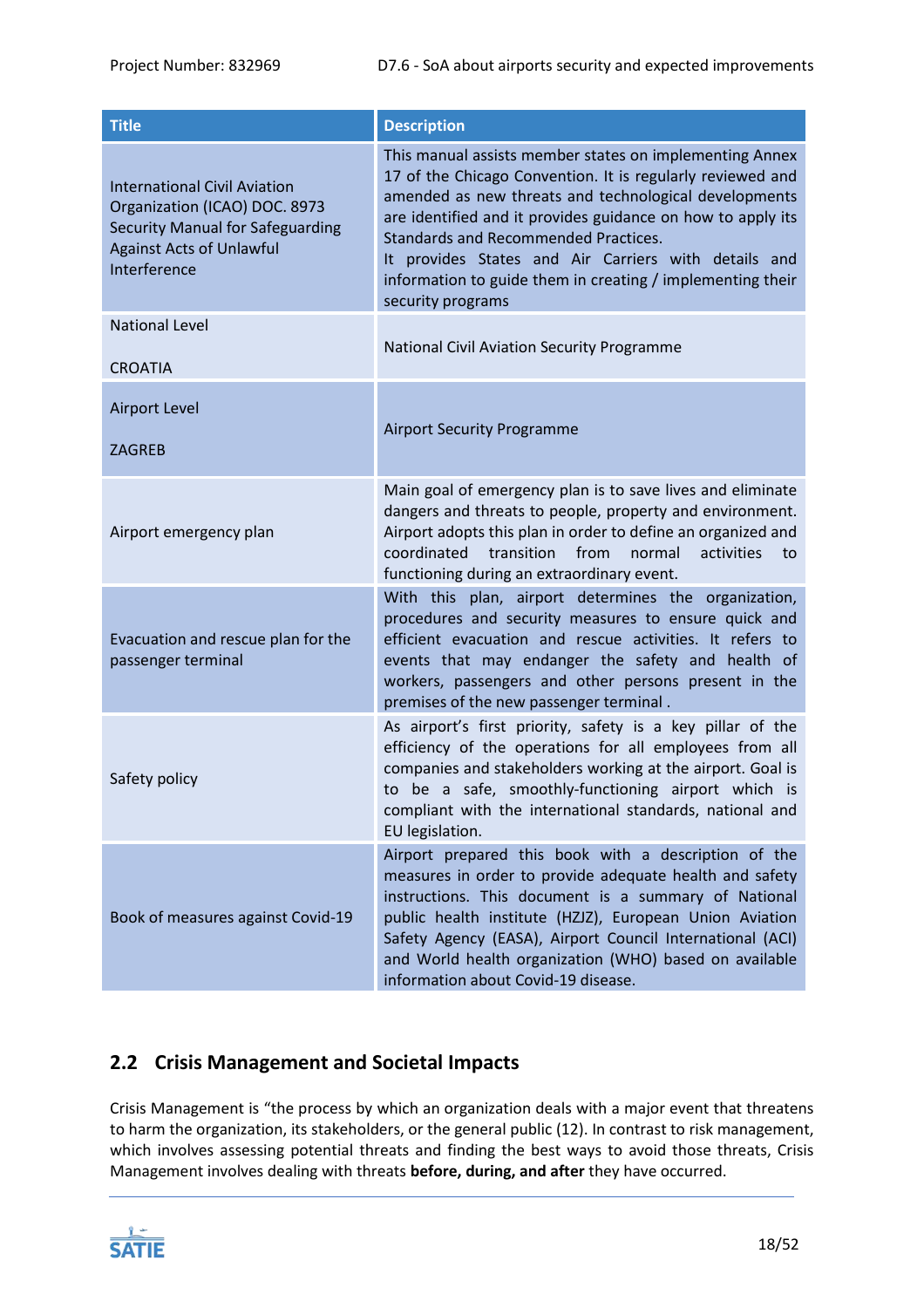The process of Crisis and Disaster Management is often visualized in form of a life-cycle, as depicted i[n Figure 2.1.](#page-18-0)



Figure 2.1: Crisis Management life-cycle

<span id="page-18-0"></span>The process comprises four phases with the following main goals:

- Prevention phase:
	- o Building knowledge about potential risks
	- o Risk mitigation
- Preparation phase:
	- o Being prepared to react
- Reaction phase:
	- o Minimizing the impact
- Recovery phase:
	- o Working on getting back to normality

A more detailed picture, showing working methods and related information per phase is provided in [Figure 2.2.](#page-18-1)



<span id="page-18-1"></span>Figure 2.2: Linear presentation of the Crisis Management life-cycle, showing Goal, Processes and involved Information for each Phase

During the time-critical Reaction phase within a crisis or disaster management action, crossorganizational collaboration and the related information management today is still mostly based on face-to-face meetings, telephone calls, fax transmissions, email messages, paper charts, whiteboards, and proprietary electronic systems. As a consequence, situation awareness is hampered by a

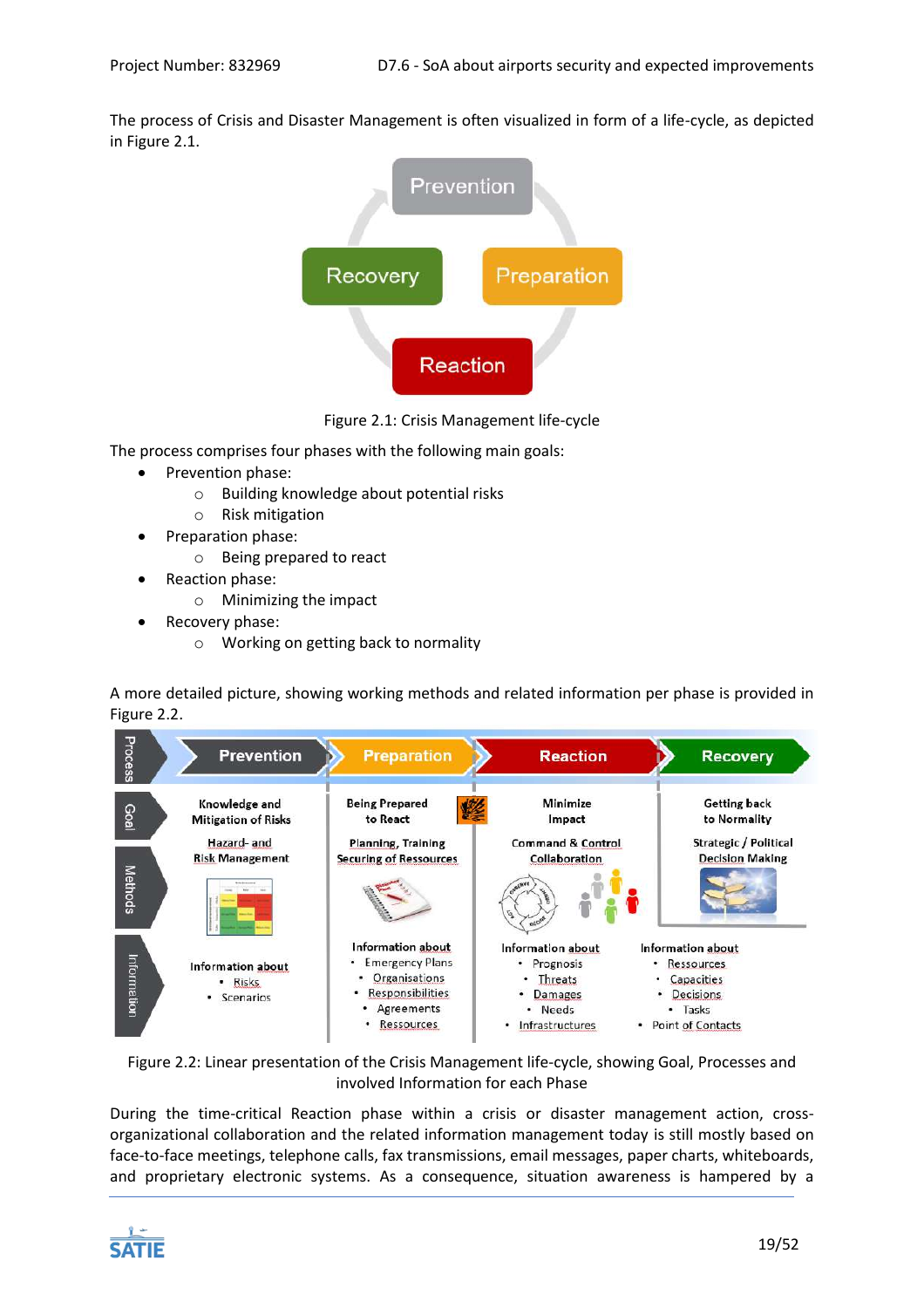fragmentation of relevant information into pieces held by different stakeholders. Within the highly collaborative scenarios of the civil crisis management operations such as for example in case of a flood, a forest fire, or an earthquake this fragmentation causes uncertainty whether the information base for critical decisions is up-to-date, comprehensive and valid. [Figure 2.3.](#page-19-0) shows an example for fragmentation in the context of typical stakeholders.



Figure 2.3: Fragmentation of Information between Stakeholders

<span id="page-19-0"></span>Although the nature of crises mentioned as examples above may be different from crises envisioned in the airport context in the scope of the SATIE project, the principles and the challenges of crisis management remain the same. Decision making based on a comprehensive picture of the situation requires exchange, verification and integration of all the different pieces of information provided by the stakeholders with their organizational and cultural background (13). At the same time a common understanding of the situation is also a basic prerequisite for successful collaboration (14).

A number of projects within the public safety domain focus on solutions for a Common Information Space (CIS). The U.S. XChangeCore programme and the European Research projects EPISECC (15), SecInCoRe, REDIRNET, SECTOR, IDIRA (16) and DRIVER have been identified as relevant projects or initiatives, respectively. All these projects implement a CIS (17). The CIS interconnects technical systems and applications of different organisations in order to support information sharing (see [Figure 2.4\)](#page-20-0). The Common Information Space is a data sharing platform, but not a data repository. The ownership of the data stays with the applications. The validation, interpretation and processing of the transported data is part of the applications.

The exchanged data need to be converted since the different applications usually use owner-specific taxonomies, data formats, and protocols. In order to avoid the necessity of N-to-N conversions the concepts are based on standard protocols, data formats and reference taxonomies. This allows implementing N-to-1-to-N conversion models based on application specific adaptors which depend on the individual external application itself.

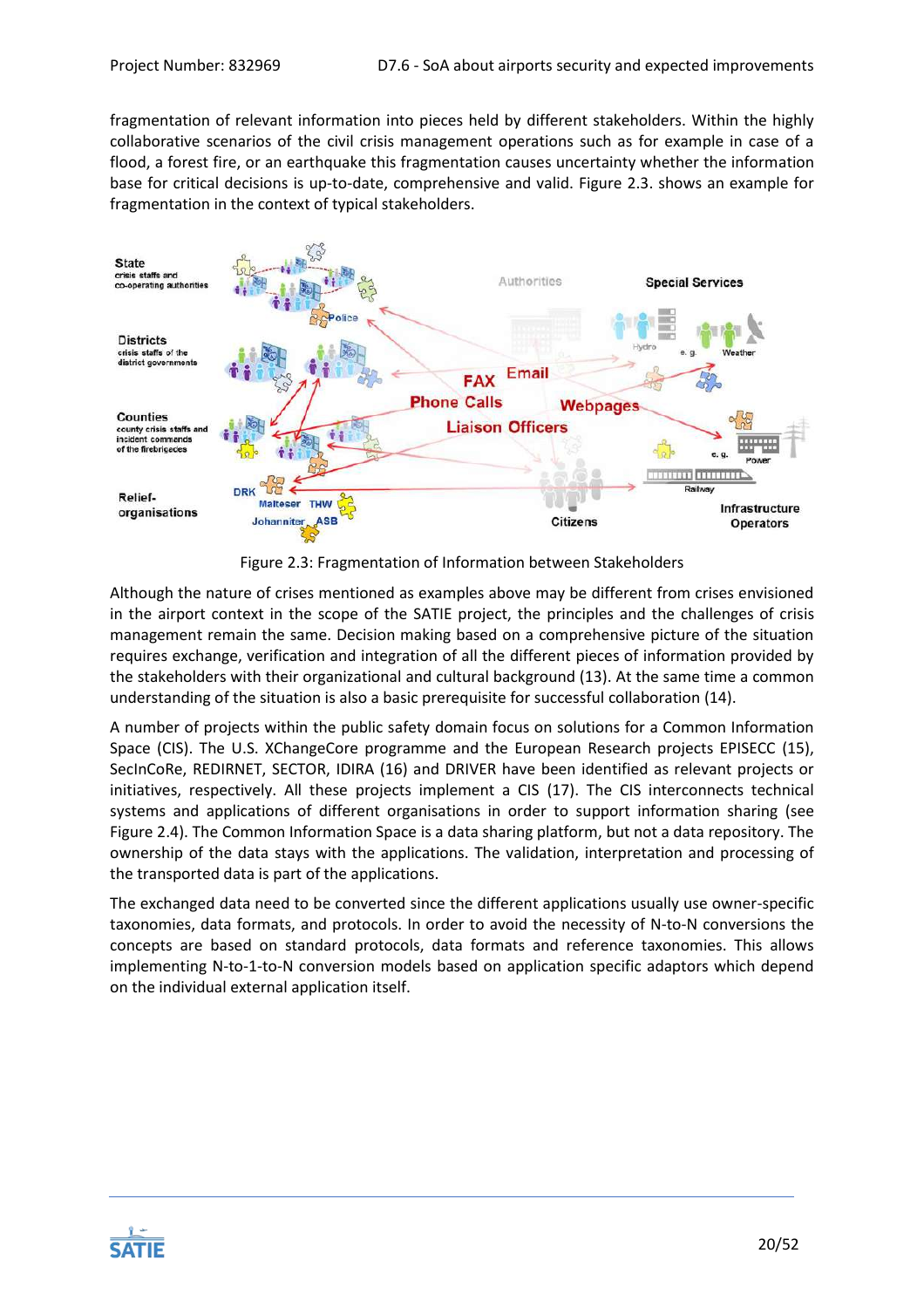

Figure 2.4: Common Information Space (CIS)

<span id="page-20-0"></span>In the aviation area, the European Aviation Crisis Coordination Cell (EACCC) has been established. It is actively engaged in an improved level of preparedness in Europe for any kind of crisis, including security breaches (18) .

Next to the direct consequences for the air transport system related to the crisis management, also the societal impacts are an issue which has to be considered (see [Figure 2.5\)](#page-21-0). The most obvious societal impacts result from the disruptions which are result of the attack:

1. Delays

affect the whole air transport system, i.e. the stakeholders like airlines, airport authorities, ground handlers or air navigation service providers but also the passengers. Delay can still be seen as daily business due to several reasons like weather or technical issues. But each additional delay factor increases the negative impacts of delay. Especially high delay causes high cost for passenger (19). This cost is lost for the economy.

2. Cancellations

have two main aggrieved parties, the airlines and the passengers. While the airlines may have high cost due to passenger compensations (depending on the applicable law) and adaption of operation scheduling. Associated services like ground handlers or fuel service have to reschedule their processes. Passengers themselves have cost due to missed meetings or bookings. In addition the above described delay cost occurs due to change of flight or transportation mean.

3. Rerouting

has attributes from both of the above mentioned impacts. All affected stakeholders have to reschedule their processes. The airline has additional cost of transferring the passengers to their desired destination. The passengers lose a lot of time with the aforementioned cost. In addition, this can also lead to delays and even cancellations in case other airports' capabilities are exhausted.

4. Accidents

are the most feared consequences of security breaches, as they have a high risk for fatalities. In a second stage they have a high impact on the trust in the air transportation system. Also air transportation is the safest traffic mean, one accident can significantly impact the travel behaviour.

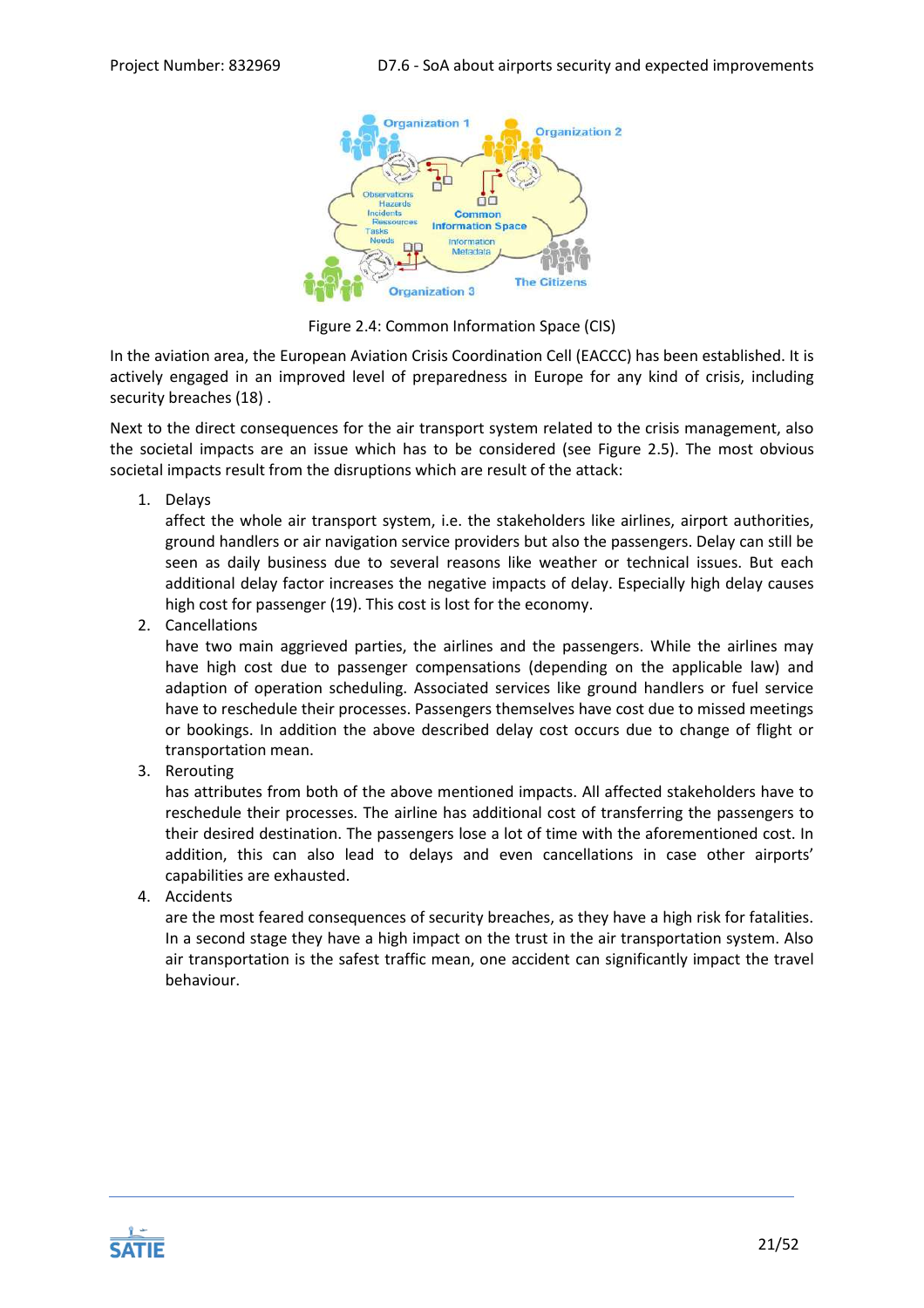

Figure 2.5: Societal impacts of security breaches (yellow: short term; red: long term)

<span id="page-21-0"></span>To avoid the above mentioned consequences, high effort is put on the security of the air transportation system and especially in the prevention. Reaction and recovery are extremely challenging in this very complex environment and in case of an accident impossible. However, all these crises management measures impose additional costs, either directly by e.g. in installing new facilities or indirectly by e.g. increased process times. These costs contribute to the ticket price and so to the competitive ability of the air transport system.

The most prominent and dreadful event is the September 11 attacks in the year 2001. In the aftermath of this attack a significant drop in worldwide air travel was observed (20). Such a reduction occurred only twice so far with the financial crisis 2009 being the other event (see [Figure 2.6\)](#page-22-1). This example shows the sensitivity of air traffic to a security breach.

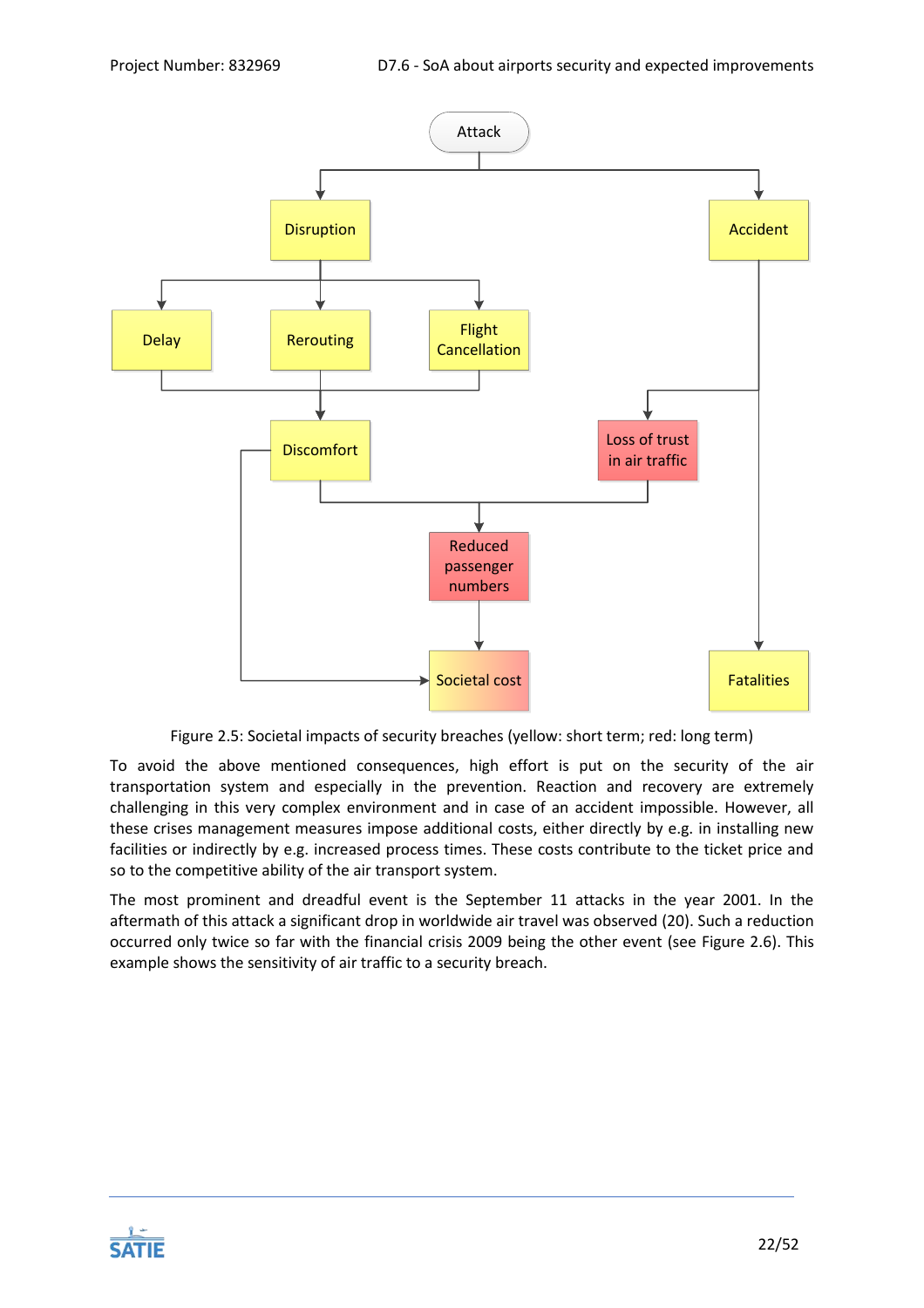World annual traffic (trillion RPKs)



Figure 2.6: Air Traffic Demand (Source: Airbus Global Market Forecast 2018)

# <span id="page-22-1"></span><span id="page-22-0"></span>**2.3 Security solutions deployed in airport infrastructures**

Security is a multi-faceted issue in the context of airports and the security measures for passenger travel and cargo are quite different. A key aim of aviation security is to protect airport infrastructure, controlling the access of people's movements through surveillance and possible intelligent video surveillance using biometric tools to verify employee identify and access rights to particular buildings or areas.

A well-known implemented security solution is the detection and screening of passengers and their baggage. This can come in the form of X-ray screening, X-ray based explosive detection systems (EDS), explosive and chemical trace detection systems (ETD), neutron beam technology, and body scanners. Many types are often used in the same context, but the cost-benefit analysis has to be done carefully before adding a further method of scanning. While most of the publicity has been given to passenger screening, cargo screening is also important and there is a need to strengthen conventional detection systems. Current, average cargo screening technologies are limited and in light of liquid explosives and the use of CBRN (chemical, biological, radiological, and nuclear) materials, there is an increasing need while maintaining a low false positive rate. Importantly, baggage screening technology does not operate independently, but is controlled and managed by an industrial control system (ICS). These ICSs come in various forms, each offering their own types of security and risks, as will be discussed in section [2.3.1.](#page-23-0)

Information sharing has to occur about passengers, particularly between the EU and the US. While data privacy concerns are an issue, an agreement was reached so that 19 pieces of information about passengers may be shared. This ensures that the presence of any potentially dangerous people are reported for detection across many countries.

The Air Traffic Management (ATM) has its own unique set of security threats because attacks may occur on the system itself or on assets involved in its operation and there are increasingly more cyber threats to ATM systems. The Single European Sky ATM Research (SESAR) initiative aimed to address some of the ATM security concerns and encourages the move towards System Wide Information Management (SWIM) and other standardizations and regulations.

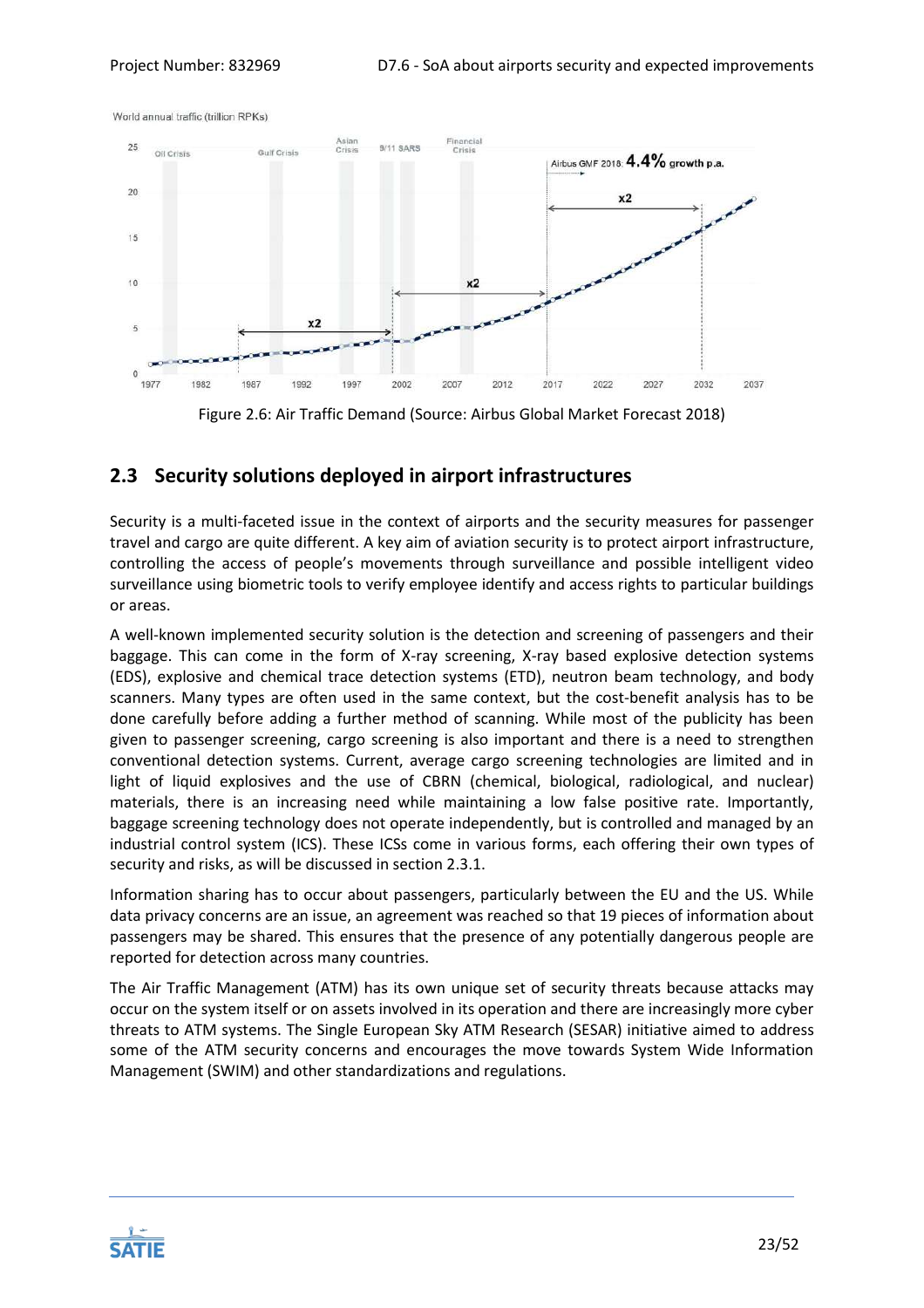# <span id="page-23-0"></span>**2.3.1 Analysis on existing ICS/SCADA systems in the airports and particularly on the BHS**

Airport infrastructures (21), (22) like other industrial organizations, are generally comprised of two main classes of assets: physical assets and technological assets. The realm of airport physical assets (like control towers, hangars, terminals, baggage conveyors, etc.) is the core business of these transportation infrastructures and deliver a broad type of services (air traffic control, ground control, baggage and passenger boarding, etc.) to end-users that rely on the activities of these organizations (e.g., passengers, airline companies) (23). On the other hand, the technological assets that comprise the airport infrastructure monitor and control the organizations' physical assets and allow airport staff to have technologic tools to manage and supervise the work performed on the airport physical assets and automate the scheduling of the several tasks required to deliver airport services.



Figure 2.7: Example of ICS airport infrastructure architecture

<span id="page-23-1"></span>[Figure 2.7](#page-23-1) provides a representation of an ICS airport infrastructure architecture, presenting the main components of the baggage handling system (BHS) commonly used in airports. Like other industry organizations (transportation, energy supply and distribution, manufacturing, etc.), airports typically follow industrial control system (ICS) architecture (24) where physical assets connect to technological assets using four main classes of technological devices:

1. Modular units – are intelligent embedded devices (IED) (24), (25) that serve as interface between physical and digital assets of the ICS organization. With the possibility of functioning

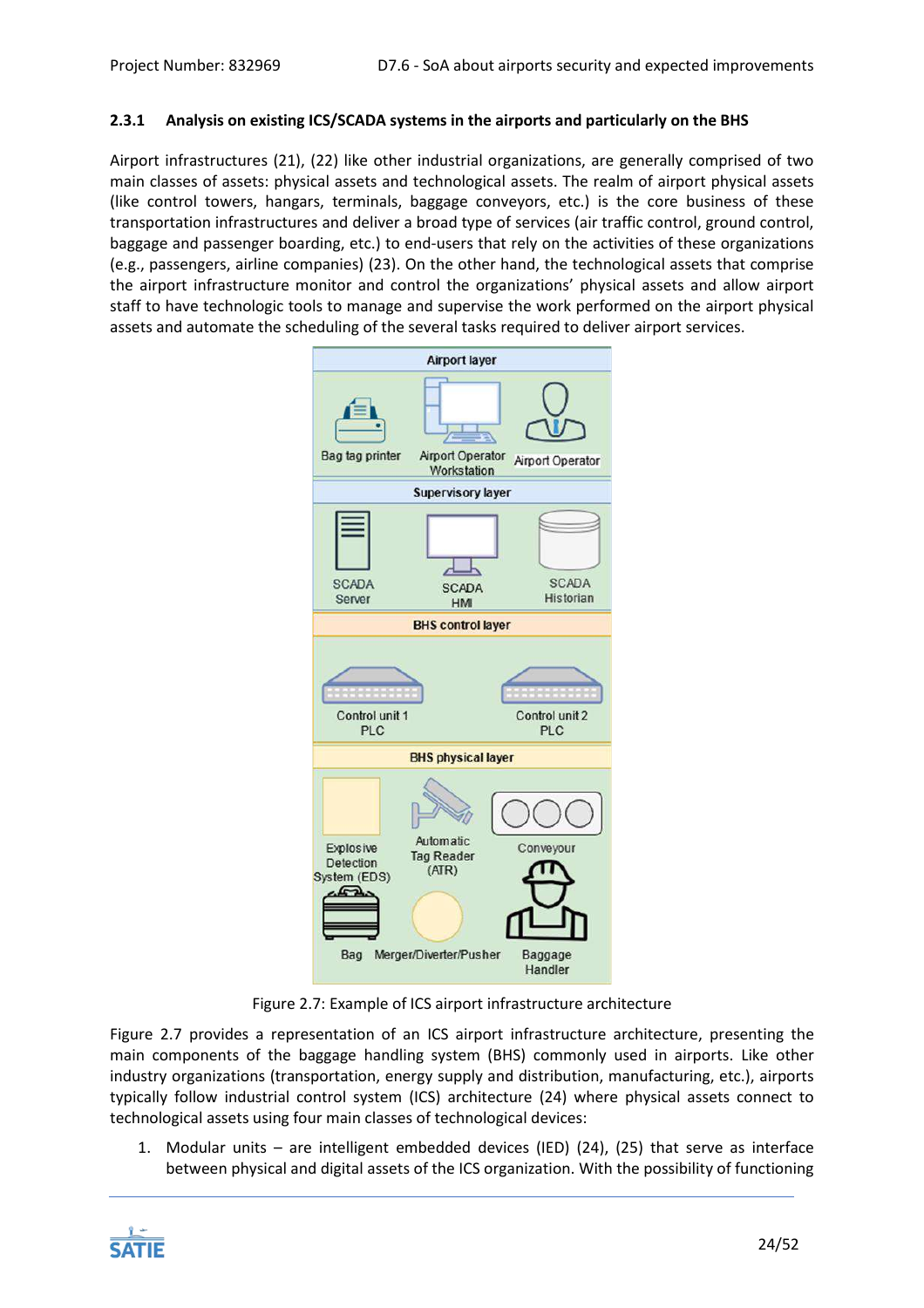as sensors or actuators, these technology components are directly connected to physical assets (wired) and can: collect information about the asset physical state (acting as sensor); and, manipulate them according to certain events received from ICS control units (acting as actuator).

- 2. Control units which are logical computing devices<sup>1</sup> connected to the modular units that decide, based on the input information gathered from modular sensor units, the actions that should be carried out by the actuator units to guarantee one or more airport services. Such decision capabilities are loaded as low computational programs<sup>2</sup> (26) each implementing one or more airport service. Moreover, contrary to modular units that are only communicate with one control unit, control units can also be connected<sup>3</sup> to a wide range of IT devices present in the ICS network (27) and this way collaborate by exchanging high-level information of the services provided by the airport. The level of collaboration between control units and other IT devices allows airport ICS to be classified into two categories:
	- a. Centralized control systems (CCS) In this case, only one central control unit is used to provide all airport services. All modular units are connected to this one control unit that decides reads input from all the sensors in the system and decides which actions should be performed to guarantee all the ensure all airport services. A representation of a CCS system is illustrated in [Figure 2.7](#page-23-1) in the box "Service A control layer".
	- b. Distributed control systems (DCS) In this case, more than one central control unit is used to provide all airport services. All modular units are distributed between control units according on the airport services control unit is responsible for the decision making. Control units, then interact between each other, by exchanging the necessary high-level information and include these external data sources as input for decision making. Since most airports offer a wide range of services, and are comprised by wide variety of assets, it is very common for airports to use DCS architecture (e.g., several control units that exchange information and control specific assets: one or more control units that provide baggage handling services by controlling baggage handling assets; others for providing ground control services by controlling ground control assets; etc.). As described in (27), there are several ways for control unit interaction to take place, either one can use a multicast communication channel (also known as, multi-drop) where control units communicate freely, or a master-slave approach (also known as, series or series-star) where a main control unit sends information to the remainder control units. A representation of a master-slave DCS system is illustrated in [Figure 2.7](#page-23-1) in the box "BHS control layer".
- 3. Human-machine interface (HMI) (28) that are IT devices that serve as entry points for airport staff to interact to the ICS system. These components are network connected with control units and are responsible for:
	- a. Gathering control unit information about the organization services and convert it to human understandable data representation format.

<sup>&</sup>lt;sup>3</sup> Central units can connect to other IT devices using two types of network protocols: fieldbus protocols; and ethernet protocols. Most common fieldbus protocols are: Modbus; Controlnet; profibus. Most common ethernet protocols are: profinet; ethernet/IP; etherCAT.



1

<sup>&</sup>lt;sup>1</sup> Three examples of control units used in airport ICS are Programmable Logic Controller (PLC), Remote Terminal Unit (RTU), Programmable Automation Controller (PAC)

<sup>&</sup>lt;sup>2</sup> Most control unit programs are developed in IEC 1131 or IEC 1499 programing languages (first one is used for centralized control unit, while the other one is used for distributed control units).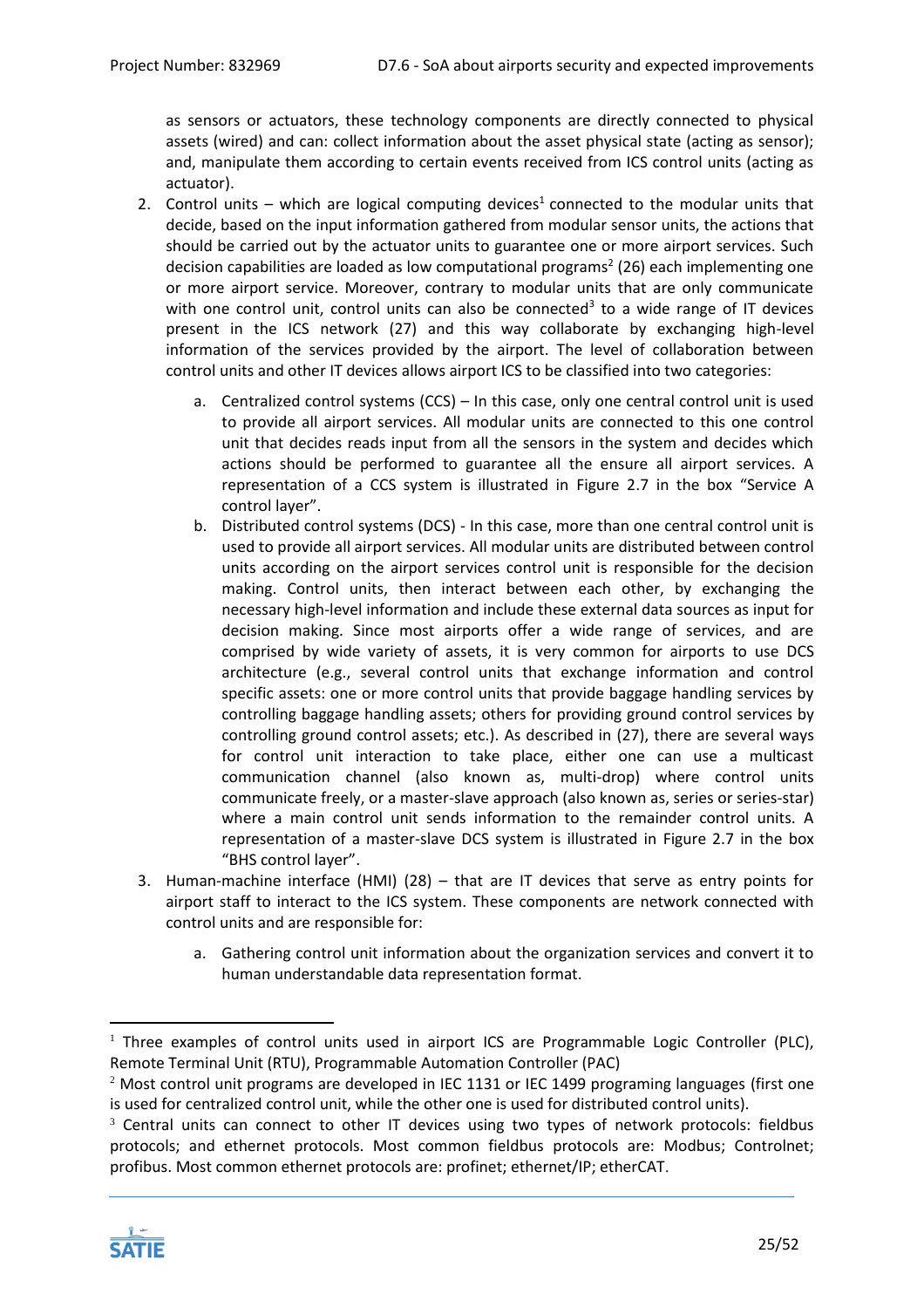- b. Receiving human commands for control unit interaction, converting and transmitting those commands in communication formats understandable by those control units.
- 4. Supervisory Control and Data Acquisition (SCADA) which are IT devices that supervise the work performed by the control units that comprise the ICS. SCADA is responsible for: acquire the necessary data from those units for assessing the quality of service; triggering control unit actions whenever it is time to apply the necessary operations of a service; and to warn organization staff (typically using system alarms) whenever corrective measures are needed to be applied to the control units for restoring quality of service.

The overall network topology of an airport ICS network is geographically dispersed throughout the airport facilities and is organized in three layers organization layers: the supervisory layer; control layer; and physical layer. The supervisory layer contains the high-level monitoring tools of the ICS network, SCADA and HMI, and it is typically centralized in one location, the airport operation centre (APOC) (29) which is responsible for managing and applying concrete measures to guarantee airport quality of service. The supervisory layer is typically the only layer that has internet connection (24). The other layers, control layer (that contains control units of the system) and physical layer (physical assets and modular units), are geographically dispersed throughout the airport infrastructure depending where the physical assets are located. Information is exchanged from the supervisory layer to the control layer and then communicated to the physical layer.

In the remainder of this section we explore in detail the existing airport SCADA (section [2.3.1.1\)](#page-25-0) and provide an in-depth overview on the baggage handling system (BHS) deployed on airports (section [2.3.1.2\)](#page-26-1).

# <span id="page-25-0"></span>**2.3.1.1 Supervisory Control and Data Acquisition (SCADA)**

In order to supervise the work performed by the control layer and trigger the necessary actions for ensuring airport services, the SCADA system (27), (30) deployed in this type of infrastructures is responsible for: acquiring the necessary data from those units for assessing the quality of service; provide to airport operator the necessary information for decision making and trigger alarms whenever quality of service is in jeopardy. To do so, such systems typically follow a model-viewcontroller (MVC) approach comprised of three components: the SCADA Server (also known as, Master Terminal Unit); the SCADA Database (also known as, data historian); and the human machine interface.

SCADA Server is the controller of the system, provides real-time monitoring of the ICS network and issues operations to control units to assure airport services. This component continuously polls the several control units that comprise the ICS network, and collects from those units the status of the infrastructure physical assets. The information collected is then analysed and evaluated to assess the status and quality of the services offered by the airport. As result of this real-time assessment, the server sends operation requests to the control units to assure service continuity and generates notifies airport operators (through alarms) when upon detecting any incident related with: physical assets (e.g., malfunctions); airport service quality drop (e.g., baggage flight sortation problems); or security/safety (e.g., explosive detection).

SCADA Database is the model of the system, this component stores the complete registry of the assessment conducted by the SCADA server. Namely, stores the data collected from the control units of the system, through a data model that provides information about the status of every physical and technical asset of the ICS network; stores the status of every airport service at the time of the analysis conducted by the SCADA server; and stores the registry of the incidents that occur in the infrastructure.

SCADA HMI is the view of the system, display to the airport operator a complete view of the analysis conducted by the SCADA server. This HMI is connected to the SCADA database and presents the model of the system in the most suitable human representation, normally contains: graphical overview of the ICS network assets and status of the airport services; real-time notification with

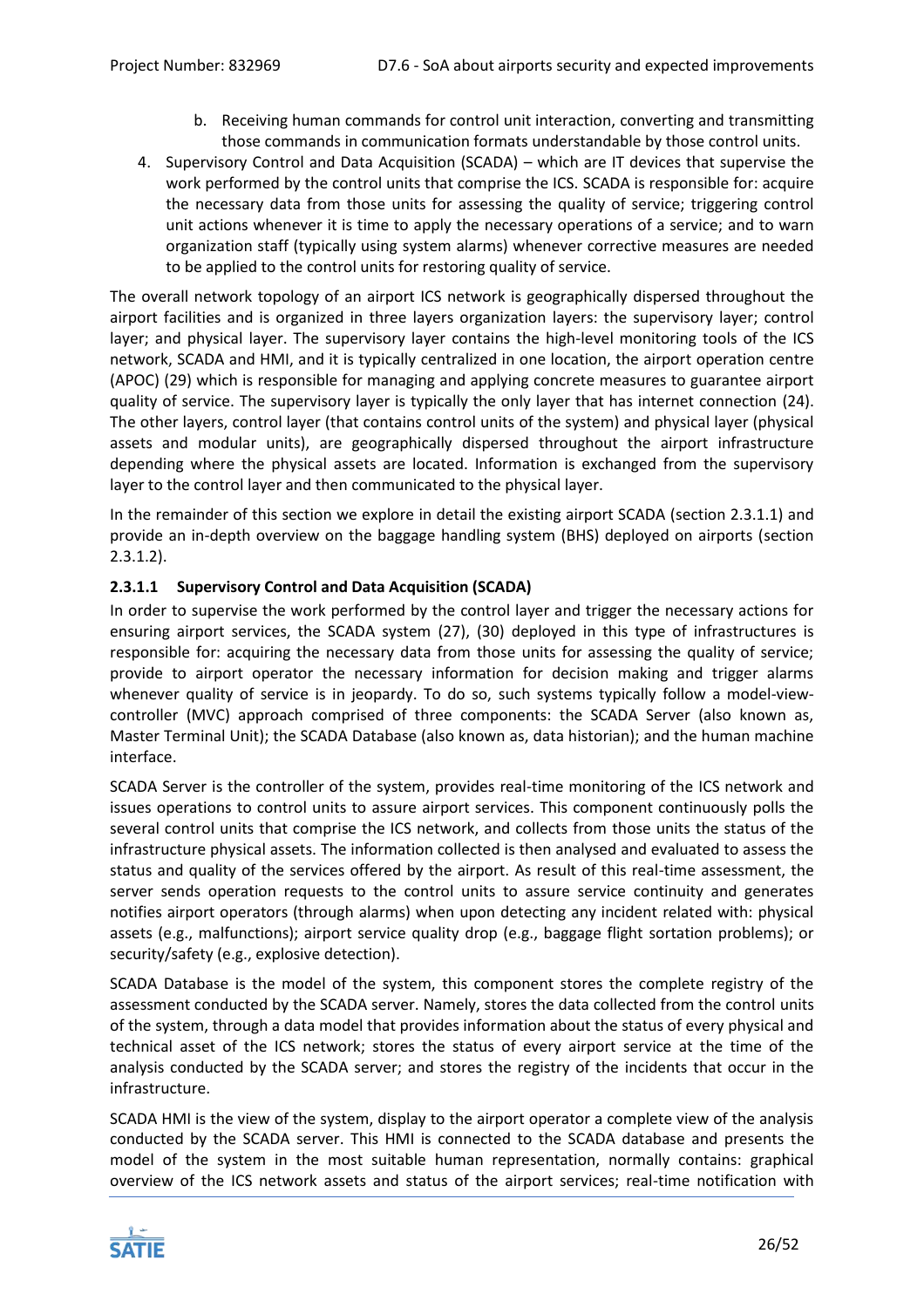graphical representations of alarms (sometimes with other human attention capturing methods, like sound and vibration) for increasing incident awareness and response; detailed vistas for airport operators to access SCADA database and analyse the assessments and actions performed by the SCADA server. This HMI also allows airport operators to interact with the SCADA server and select service operations to be performed by the control units of this ICS infrastructure.

Currently, airport SCADA is mostly used to supervise the operations of air traffic control (31), (32) and baggage handling system (33), (34). In terms of air traffic control, the SCADA system provides real-time status and operative controls over: runway lighting systems, radar systems, UPS and genset controllers. In terms of baggage handling these systems can provide real-time status about: conveyor, diverter/pusher, fire and security door, and X-ray equipment.

# <span id="page-26-1"></span>**2.3.1.2 Airport Baggage Handling System (BHS)**

As illustrated in [Figure 2.7,](#page-23-1) baggage handling systems are ICS mechanisms deployed in airports that ensure all the necessary operations to guarantee baggage dropped on airport check-in areas are delivered securely to the destination planes (also known as baggage handling lifecycle).

The services offered by BHS include: baggage tracking (that monitors the route taken by each baggage from check-in to destination plane); baggage sortation (which separates baggage received on BHS according to the destination flight, in order to allow easy distribution of baggage by plane); baggage screening (which checks baggage authorizations to be onboarded on the assigned plane, and identifies potential evidences of explosive material objects inside the baggage). BHS services are accomplished, by deploying one or more control units (usually PLC that implements the aforementioned service operations) combined with modular units and a physical infrastructure that includes four main physical assets: conveyor; diverter/pusher/merger; automatic tag reader; baggage weight scale; and explosive detection systems (EDS) (25).



Figure 2.8: Example of BHS Distributed Control system

<span id="page-26-0"></span>As can be seen in [Figure 2.8,](#page-26-0) the BHS baggage transportation line path is composed of three main areas (25): (1) starting point of the BHS which is the airline check-in areas (where ATR and baggage weight scale are located), (2) then baggage are routed to the two BHS sectors: (2.1) security screening (where the EDS is located) and (2.2) baggage sortation (where diverters and pushers move the baggage to different conveyors in order distinguish them according to the destination flight); (3) and forward them to the flight makeup area for baggage collection and airplane onboarding (this

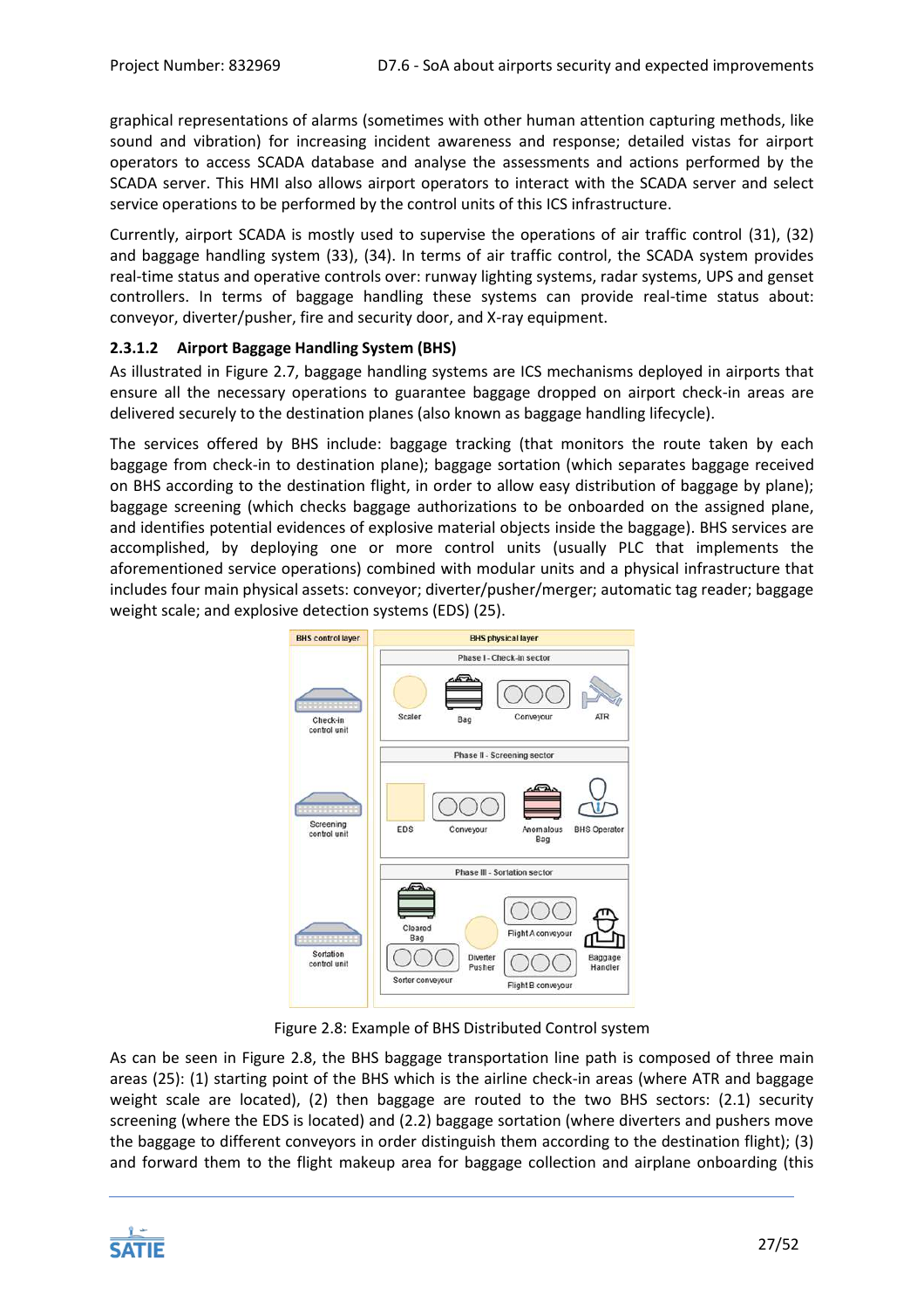section includes ATR to provide baggage handlers the necessary information for flight onboarding). The behaviour of the BHS is typically implemented as follows:

- 1. Passengers check-in their baggage in the airlines check-in counters. Baggage is weighted using a weight scaler, and if authorized, a physical tag is attributed to the baggage with information about passenger (identification and name) and flight ticket (ticket number, plane identifier).
- 2. Baggage is put in the BHS entry conveyor, tag is scanned by the ATR and communicated to the BHS control unit. The BHS control unit decides whether the baggage is authorized based on information received by the supervisory layer (about the flight and passenger), and if authorized: starts the tracking of the baggage (by CCTV cameras and monitoring the speed of the baggage in the conveyor to ensure baggage is not manipulated); and forwards baggage to the screening area.
- 3. The screening area receives baggage and checks, using EDS devices, that no explosives are inside. The screening is typically composed of four conveyors (35) each representing a threat security level. All the bags are checked by EDS scanning devices classified into a specific threat security profile and they are treated accordingly..
- 4. The sortation area receives the baggage, scans it with the ATR and waits for the control unit decision. If the tracking system validates the baggage lifecycle, and explosive validation the baggage is then authorized for sortation and control unit sends baggage routing information. The sortation can be done manually by the baggage handler or automatically, using pushers and diverters, that forward the baggage to different conveyor lanes.

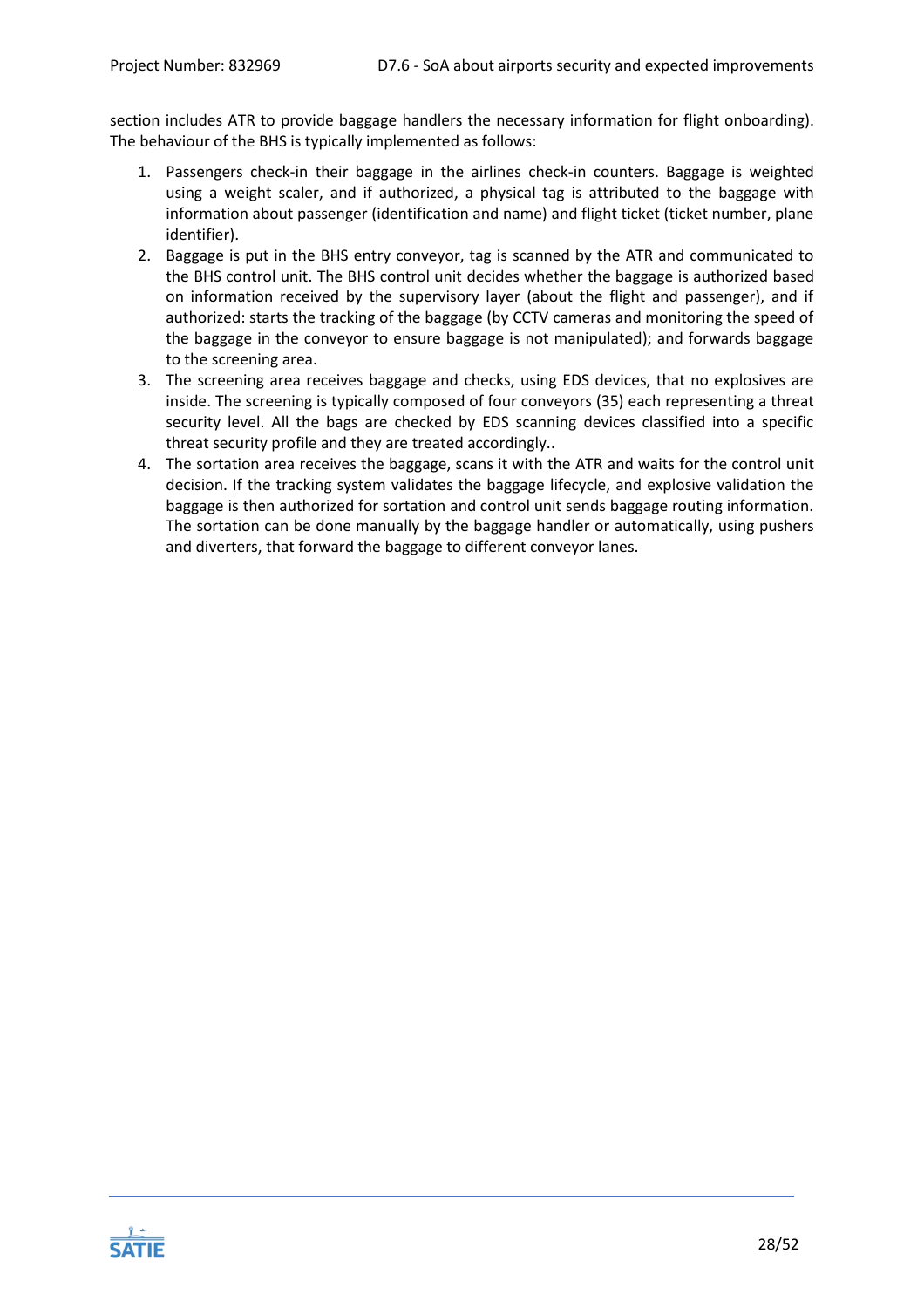# <span id="page-28-0"></span>**3 Overview of existing security solutions**

# <span id="page-28-1"></span>**3.1 Methodology**

Airports have many security solutions and procedures in place. However, we needed to identify those which are extant and relevant for the hypothetical attacks outlined in this project. To this end, we followed the same systematic approach used in the methodology described in deliverable D2.1 sections 3.1 and 4.1 on the identification of critical assets and their vulnerabilities. The five scenarios, or attacks, include multiple steps which can each include a physical and/or cyber sub-attack. These sub-attacks were then analysed according to Know, Get in, Find, and Control: what kind of knowledge is required for the attacker, how they can physically or digitally gain access, how they can find what asset they are in search of, and how they can gain control of the targeted asset? This approach is based on the EBIOS risk analysis approach (35) used by ANSSI (the National Cybersecurity Agency of France), which is ISO 27001-, 27005- and 31000-compliant.

Using this same approach for security solutions as for asset identification and threat identification means that the results are consistent and closely connected. A particular sub-attack involves a particular asset, which in turn is involved in one or more airport operations, which are overseen by and/or follow certain security solutions. By identifying the individual assets involved in the subattack, such as a muster station or an internal network, we identified the surveillance cameras or cybersecurity standards directly related to those assets. The identification of the security teams involved in the threats management, lead to the identification of the security measures they are using to face the dangerous and/or emergency situations. This was performed for every sub-attack, therefore resulting in an exhaustive list of the security solutions used in each airport, and which assets and operations they involve, as shown in [Figure 3.1.](#page-28-2)



<span id="page-28-2"></span>Figure 3.1: The elements in the Know, Get in, Find, and Control (KGFC) chart are translated into threats, assets, operations, impacts, victims, response plans, and procedures. This incomplete example demonstrates that each KGFC element may also involve more than one category.

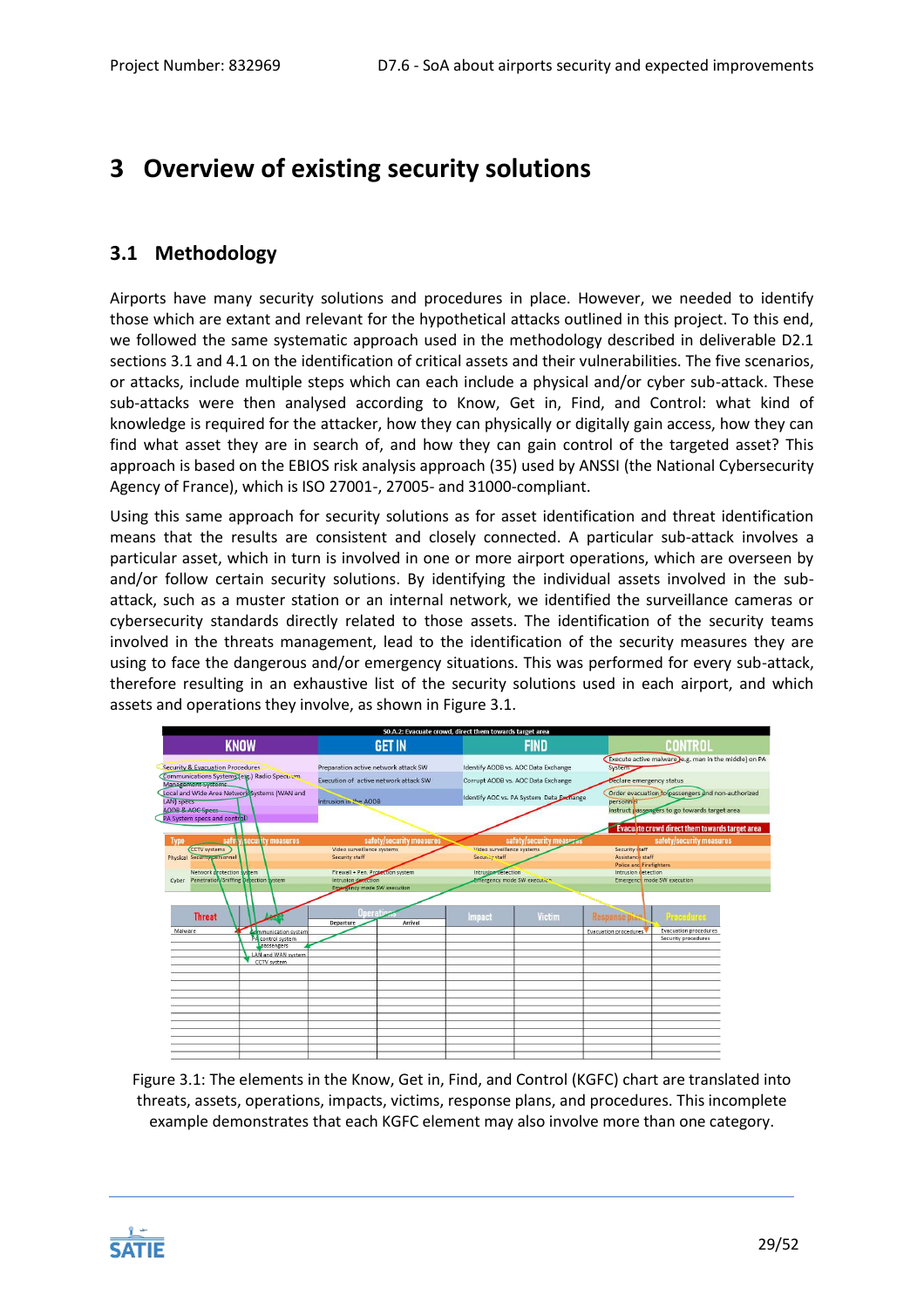# <span id="page-29-0"></span>**3.2 Data collection and analysis of security controls in airport infrastructures**

The collection of security solutions data started at the physical meeting in Athens (July 11-12, 2019) where almost all partners were present. Everyone was informed of the above-described methodology (Section [3.1\)](#page-28-1) and worked together to this end. The primary goal of that meeting was to collect the relevant information for SATIE deliverable D2.1 (36) and therefore the work with security measures was later completed at the physical meeting in Zagreb (September 10-11, 2019). End-users agreed on which international standards they follow (and which are relevant for this project), along with nation-specific and airport-specific measures in use. All end-users verified with legal parties their ability to share this security information before information release.

The following sections present the physical and cybersecurity controls in the three SATIE demonstration airports (Athens International Airport, Franjo Tuđman Airport of Zagreb and Milan Airport).

# <span id="page-29-1"></span>**3.2.1 Physical security controls in airport infrastructures**

## **3.2.1.1 Physical security controls in Athens Airport**

The physical security controls along with the physical security standards and legal background currently applied in the Athens International Airport (AIA) are described in the following.

## 3.2.1.1.1 AIA's applied physical security controls

This section describes the physical security controls applied by AIA for protecting the Company's information and technology resources from physical and environmental threats in order to reduce the risk of loss, theft, damage, or unauthorized access to those resources.

These controls establish a sound framework for the physical and environmental protection of AIA's facilities and system, in order to ensure the protection of its employees and passengers as well as to guarantee the confidentiality, integrity and availability of its information. Physical security controls of AIA have three types: organizational, procedural and technical. Organizational controls refer to constructive, structural policies performed vertically at the organizational level, procedural contain standards and internal instructions and guidelines to support organizational parts and technical controls involve policies regarding the physical security equipment.

The security equipment associated with the applied physical security controls in the Athens Airport is divided into three categories: electronic, responsive and structural.

- The electronic security equipment of Athens Airport are electronic systems or devices that support control operations or provide surveillance services and they fall in the following categories: (i) *Metal objects detection gates*. *Portable metal objects detector*; (ii) *X-ray machines*; (iii) *Explosive Detection Systems (EDS)*; (iv) *Explosive trace detection equipment (ETD)*; (v) *Long range cameras and other CCTV systems*; and (vi) *Perimeter detection - alarm systems.*
- Responsive security controls are considered forces capable of supporting the prevention of security events and the ensurance of safety within the airport.
- Structural security controls are measures designed to deny unauthorized access within the Airport.

# 3.2.1.1.2 Current security standards and legal background on Athens Airport physical security

The Athens International Airport applies a number of standards and regulations with regards to the *physical security controls* at international, EU, national and Airport Industry level. Indicatively, the following are listed:

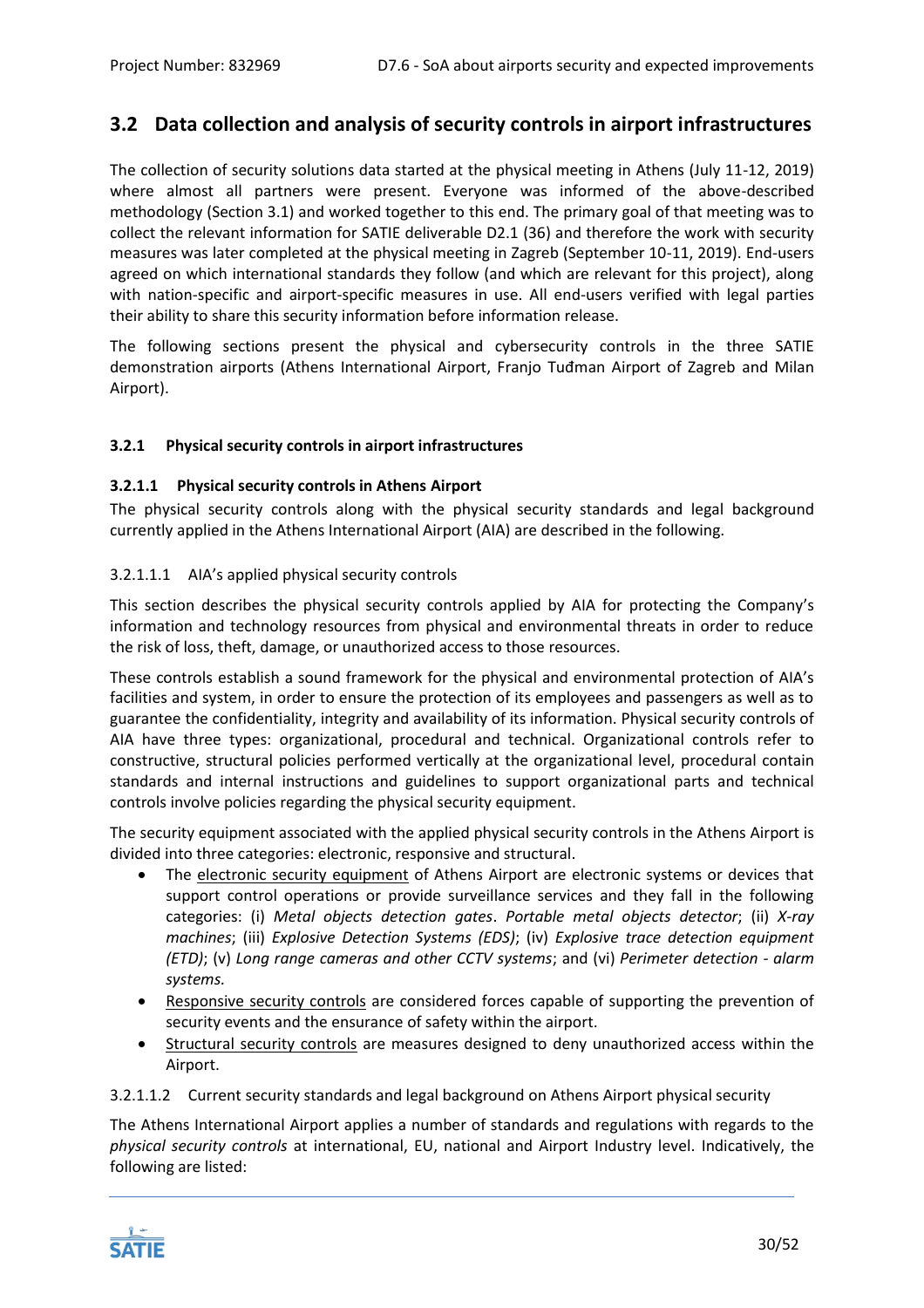- Annex 17 "Security Safeguarding International Civil Aviation against Acts of Unlawful Interference" (37)
- Annex 9 "Facilitation" (38)
- [Regulation \(EC\) N°300/2008.](https://ec.europa.eu/transport/modes/air/security/legislation_en) Most recent version: [Commission implementing Regulation \(EC\)](https://ec.europa.eu/transport/modes/air/security/legislation_en)  [N° 2015/1998](https://ec.europa.eu/transport/modes/air/security/legislation_en) (39)

# **3.2.1.2 Physical security controls in Milan Airports**

The physical security controls along with the physical security standards and legal background currently applied in Milan Airports are described in the following sections.

# 3.2.1.2.1 Legal background on Milan Airports physical security

In Italy, the main point of reference for Civil Aviation security is the Ministry of Infrastructure and Transport which has delegated to ENAC (National Civil Aviation Authority) the administrative and operational functions relating to the Civil Aviation security.

With the Ministerial Decree of 21 July 2009, in fact, the Ministry has designated ENAC as a "Competent Authority" responsible for the coordination and monitoring of the implementation of the common basic rules on Civil Aviation security, according to the provisions of Art. 9 Reg. CE n. 300/2008.

The National Civil Aviation Security Program (PNS) of civil aviation described in Art. 10 Reg. CE n.300 / 2008 is drawn up by ENAC and defines the measures and requirements to be adopted for the protection of the security, the regularity and the national and international efficiency of the Civil Aviation in Italy, by providing dispositions and procedures tailored to prevent the execution of acts of illicit interference and the introduction of articles prohibited in areas potentially at risk. At the same time they regulate the response processes in case such events occur.

ENAC is divided into a central structure and local sections with Airport Districts ("Direzioni aeroportuali"), headed by a Director.

Every "Direzione Aeroportuale" ENAC coordinates, in normal situations, the application of the PNS measures, through a surveillance activity on the services given by the company managing the airport (as SEA), by the airlines and by the companies authorized to perform the security activities.

In emergency situations, collaboration with Police is envisaged to implement the necessary additional security measures. An essential role is played by the Border Police Office, which has a supervisory role to ensure the correct application of security measures and procedures and, in the event of disorders, in coordination with the Airport Management, assumes the direct management of the operations necessary to deal with them.

The provisions of the PNS, with reference to the regulation (EC) n. 300/2008, apply to:

- 1. Italian airports open to commercial air traffic;
- 2. airport operators;
- 3. air carriers;
- 4. subjects other than operators.

For other Italian airports not open to commercial air traffic, alternative security measures are applied, as allowed by regulation (EU) no. 1254/2009.

# 3.2.1.2.2 Milan Airports current security standards and applied physical security controls

With reference to Chapter 1 - AIRPORT SECURITY of the PNS, it is appropriate to specify that, in accordance with paragraph 2, letter h) of Art 705 of the Navigation Code, the company that manages the Airport (SEA SpA), without prejudice to the powers attributed to the state authorities regarding public order and security, civil defense, fire prevention and control, rescue and civil protection,

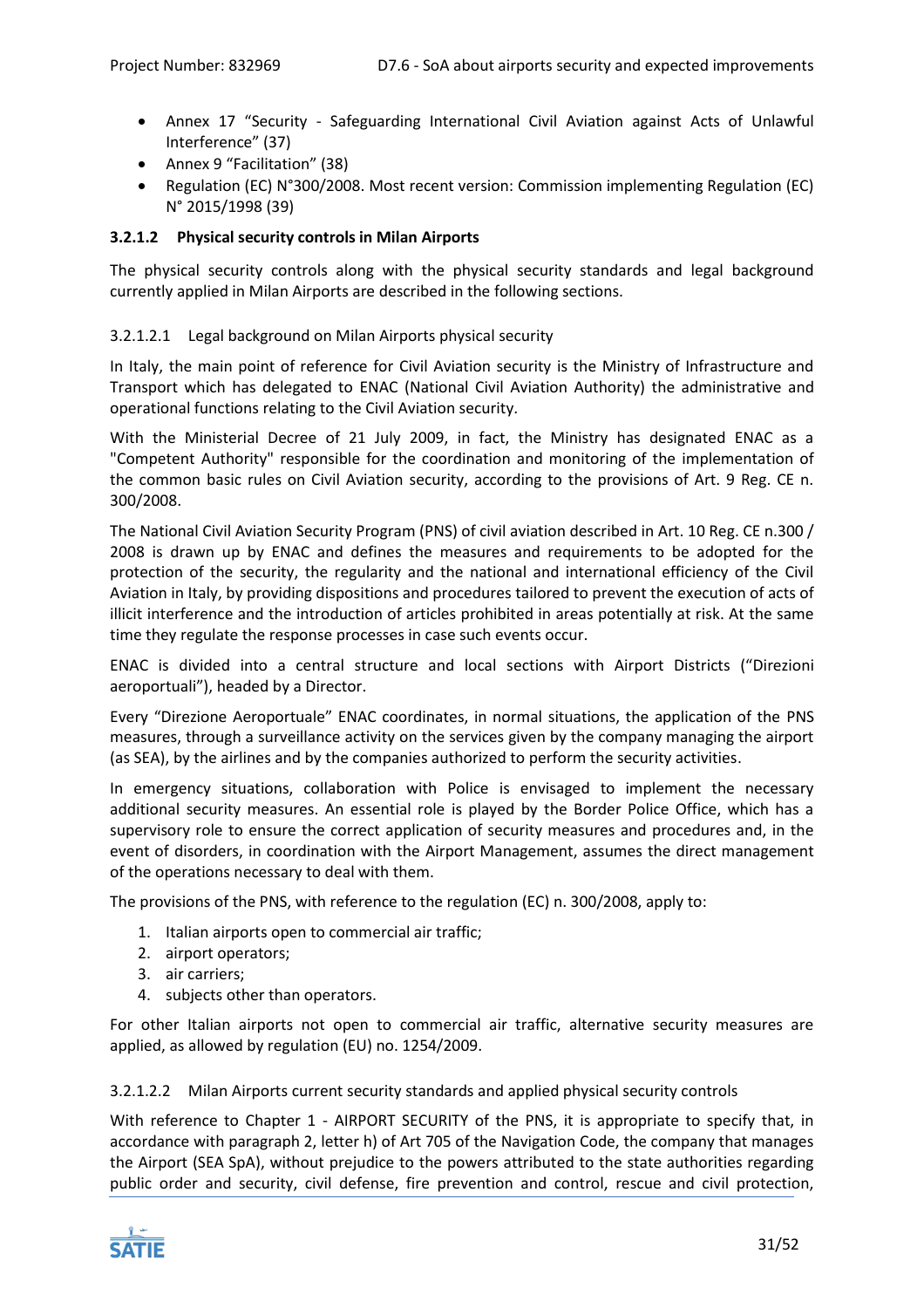ensures security checks on passengers, baggage and cargo, in accordance with current regulations, as well as the management of lost and found items. SEA SpA responds to ENAC for the organization, preparation and performance of security services.

In order to efficiently manage a complex environment such as the airport, SEA applies a set of physical security controls to protect the organization from different kinds of threats. These controls embrace several aspects and areas including passengers and hand luggage check, hold baggage check, on-board supplies, airports supplies and cargo/mail security checks.

# **3.2.1.3 Physical security controls in Zagreb Airport**

# 3.2.1.3.1 ZAG applied physical security controls

A variety of physical security controls (e.g. X-ray equipment and CCTV) are applied by Franjo Tuđman Airport Zagreb to protect the restricted areas of the airport. The main purpose of these controls is to ensure that no unauthorized person enters these areas and that no prohibited articles can be introduced into a critical part of security restricted areas or aircraft.

## 3.2.1.3.2 Current security standards and legal background on Zagreb Airport physical security

The Franjo Tuđman Airport Zagreb applies a list of standards and regulations at international, EU, national and Airport Operator level with regards to the physical security controls. In particular: Annex 17 "Security - Safeguarding International Civil Aviation against Acts of Unlawful Interference"

- 
- Doc 8973 Aviation Security Manual
- [Regulation \(EC\) N°300/2008](https://ec.europa.eu/transport/modes/air/security/legislation_en)
- [Commission implementing Regulation \(EC\) N° 2015/1998](https://ec.europa.eu/transport/modes/air/security/legislation_en)
- Commission Implementing Decision of C(2015) 8005

# <span id="page-31-0"></span>**3.2.2 Cybersecurity controls in airport infrastructures**

# **3.2.2.1 Cybersecurity controls in Athens Airport**

The following sections describe the proper Information Security Governance (ISG), the cybersecurity controls, the regulations and standards which are currently applied in the Athens International Airport.

# 3.2.2.1.1 AIA's Information Security Governance

Athens International Airport's assets and their effective utilization provide an organization with a competitive advantage, but it can also cause the destruction of the organization if misused or compromised. For this reason, it is imperative that all the important assets are protected adequately. Information security is the process whereby this objective is accomplished. The criticality of this process imposes that it should be an integral and transparent part of enterprise governance at AIA. In this context, AIA has adopted proper information security governance (ISG).

# 3.2.2.1.2 AIA's applied cybersecurity controls

AIA has developed and adopted procedures and security controls that are proposed by the standard ISO 27001 as a combination of technical tools and management. The primary purpose of these controls is to ensure the protection of confidentiality, integrity, availability, accountability, authenticity and reliability of sensitive information stored or electronically transmitted and to ensure protection of company's information technology resources.

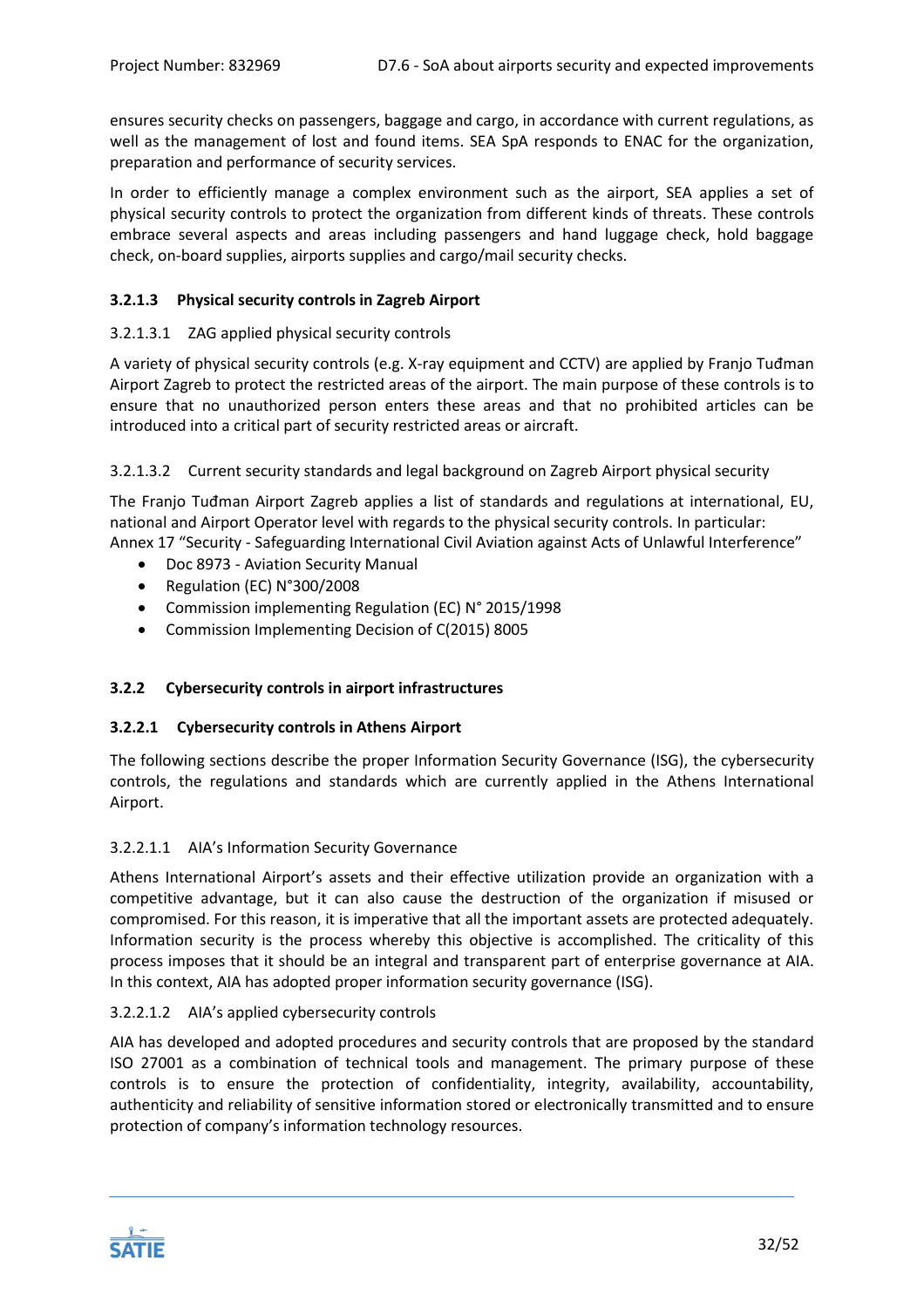# 3.2.2.1.3 Current security standards and legal background on Athens Airport cybersecurity

The Athens International Airport applies a set of cybersecurity standards and regulations at international and European level with regards to the *cybersecurity controls.* Bellow follows an indicative list of standards:

- ISO 27001:2013 (3) Information technology
- ISO 31000:2018 (4) Risk management Guidelines
- ISO 27005:2018 (5) Information technology -Security techniques -Information security risk management
- ISO/IEC 27002:2013 (6) Information technology Security techniques Code of practice for information security controls
- NIST Framework for Improving Critical Infrastructure Cybersecurity
- ISO/IEC 27033 (2015) (7) IT network security standard.
- ICAO Annex 17 (37) Aviation Security Manual Document 8973
- EUROCAE ED-201 204 Aeronautical Information Security System (AISS) Framework
- ISA/IEC 62443 (40)
- EU NIS directive (10)

# **3.2.2.2 Cybersecurity controls in Milan Airport**

## 3.2.2.2.1 Compliance with ISO 27001

As to SEA Milan Airports, in order to safeguard information security issues, in 2018-early 2019, an "IT Security Risk Assessment" activity and a consequent "Information Security Risk Management" have been performed, consistently with the recommendations indicated in ISO 27001, in order to consolidate corrective measures and IT security policies resulting from an appropriate risk assessment.

These activities have given rise to a baseline framework process, supported by a set of global policies and procedures aiming at mitigating the exposure to external and internal threats to the Company, in relation to information security risks.

# 3.2.2.2.2 Compliance with NIS Directive

The Directive 2016/1148 (41), the so-called NIS Directive, is a European Directive, stemming from this Directive, with the aim of defining the measures necessary to achieve a high level of security of its networks and IT systems, each Member State has given birth to its own Legislative Decree. In Italy it is the Legislative Decree 65 of 18 May 2018 (DL 65/2018).

As a consequence, in function of DL 65/2018, Italian Airports were summoned by Assareoporti to raise awareness on the NIS Directive. The cyber risk deserves full attention: it requires a deep awareness on the risks and requires necessary countermeasures to be identified for all the potential risks.

In turn, Italian Airports have independently completed a self-assessment process. In this context, SEA is verifying the compliance status of the measures active on its networks, systems, applications and data, with respect to the NIS Directive and DL 65/2018, with the aim of mapping the existing measures and those eventually to be implemented to strengthen the level of security of its networks and ICT systems.

#### 3.2.2.2.3 Good practices against evolving cyber threats

The aviation community considers the security of smart airports and the preparedness against evolving cyber threats a top priority. The aviation system's resilience against attacks at different levels, the Identification of challenges posed by cyber threats, the risk assessment approaches and

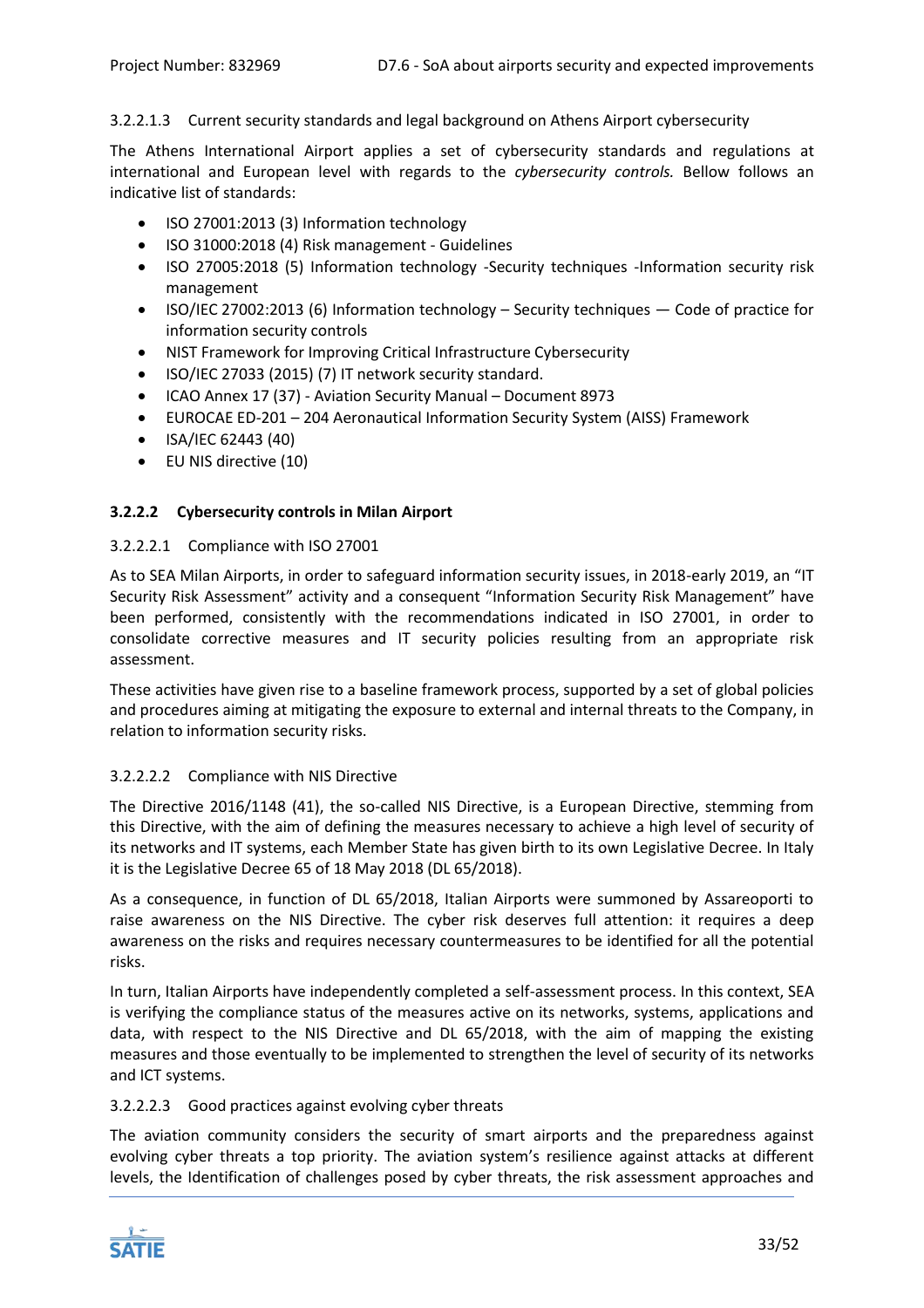guidelines to enhance cybersecurity, either in terms of high-level governance strategies or in terms of specific technological supports, are priorities currently tackled. In order to help Security Officers and actors involved in protecting smart airports against cyber-attacks, Operators, and asset owners, ENISA (1) has studied the current good practices. These practices represent what exists now and they are arranged according to the following three groups as suggested by ENISA: technical/tool-based, policies and standards, and organisational, people and processes.

# **3.2.2.3 Cybersecurity controls in Zagreb Airport**

# 3.2.2.3.1 Objective

The objective is to define appropriate use of the ZAG Company Information system. The target is to prevent risky use of the ZAG Company Information system. The controls are applicable to all users of the ZAG Company Information system:

- ZAG Company Information system includes all IT systems (all their software and hardware components; personal computers, servers, computer and network operative systems, network applications and maintenance), other IT resources and communication equipment, regardless of the location, types of connections and interconnections, which are used inside ZAG, as well as the IT property given for use to ZAG affiliated companies, but is under monitoring and management of the ZAG.
- User of the information system employees of the ZAG and other companies, external partners, tenants and all other users who have permission to use the ZAG Information system, and in accordance with legal relations with this ZAG are obliged to observe the controls.
- Usage of ZAG Information system by the User of information system implies use of all parts of ZAG Information system owned by the ZAG or being in other form of owned property/usage in the ZAG.

# 3.2.2.3.2 ZAG cybersecurity controls

ZAG implemented security controls to ensure confidentiality, integrity, and availability of company information and systems. It should be noted that the controls are used internally but also are mandatory for suppliers which maintain parts of the information system of ZAG. In respect to cybersecurity law, controls are also important for alignment with demands specified in mentioned law.

# <span id="page-33-0"></span>**3.3 Crisis Management and Societal Impacts in place**

# <span id="page-33-1"></span>**3.3.1 Crisis management and Societal Impacts at the Athens Airport**

The Crisis Management Plan (CMP) of Athens International Airport is the general process by which the Airport Organization handles possible major events which threaten to harm its business continuity, the proper and safe operation of the airport's stakeholders, as well as the safe circulation of the general public within the airport's facilities.

Any incident or even occurrence could potentially be escalated into a crisis depending on the level of the professionalism at the very first reaction and of course on the degree of readiness in both human and material resources.

The CMP is AIA's form of preparedness that allows the involved agencies to deal with crisis more effectively than through ad hoc responses. Of course, the CMP alone does not guarantee that a

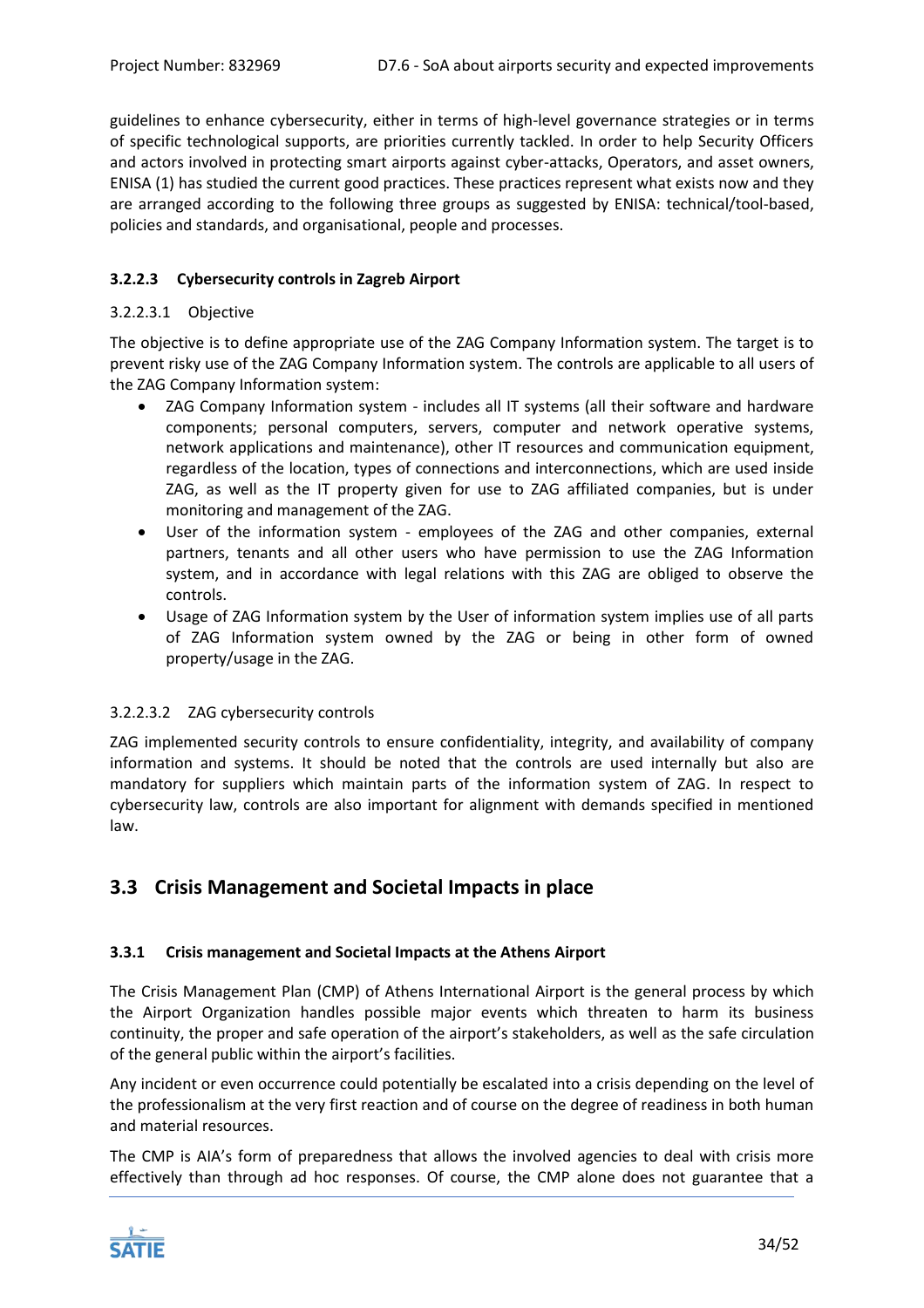particular crisis will not occur, but it does signal the intent of the involved to respond forcefully to any contingency that may develop. While the definition of a crisis can vary, each event covered by the CMP is included in specific categories of crisis, which can be arisen and be escalated as a domino effect from even a simple/daily/operative incident caused by either cyber or physical attack against the normal and smooth operation of the airport.

# <span id="page-34-0"></span>**3.3.2 Crisis management and Societal Impacts at the Milan Airports**

The **ENAC Advisory Circular APT 18th** "Airport emergency plan - plane crash" (42), specifies that ENAC has adopted the "Regulation for the construction and operation of airports", which formally incorporated into the national regulatory framework the standards and recommended practices contained in ICAO - Annex 14 (43). The Regulation, in introducing the Certification of the Airport, has provided that, for each airport, plans are prepared for the management of the various types of emergencies that may occur and in particular for those arising from aircraft accidents affecting the airport or its immediate vicinity.

The Regulation also establishes that the Airport Operator prepares the parts of its responsibility for the Emergency Plan and submits them to ENAC for evaluation.

With the Regulation (EU) n. 139 dated 12 February 2014 (44) , which entered into force on 6 March 2014, the European Commission adopted and published the Implementation Regulation (IRs) of the Basic Regulation (Regulation (EC) No. 216/2008).

The recipients of **Regulation (EU) n. 139/2014** are:

- The competent Authority or Authorities for the certification and surveillance of certified airports
- Airport Operators
- Suppliers of apron management services (Apron Management Service (AMS))

The Regulation (EU) n. 139/2014 of 12 February 2014, establishes the technical requirements and administrative procedures relating to the airports pursuant to Regulation (EC) n. 216/2008 of the European Parliament and of the Council.

The new Reg. (EU) n. 139/2014 introduces a set of articles (from art. 1 to art. 11) intended for Member States and, attached, a series of IRs, collected in three distinct Parts (Parts), named respectively:

- Part ADR.AR (Part Authority Requirements, for the competent Civil Aviation Authority);
- Part ADR.OR (Part Organization Requirements, for Aerodrome Operators);
- Part ADR.OPS (Part Operation Requirements, for airport operations).

The EU139 / 2014 Regulation - Annex III - Chapter D "Management" - ADR.OR.D.005 "Management system" - part b (10) - states that "the management system must include the coordination of the safety management system with the airport emergency plan and coordination of the airport plan with the emergency plans of the organizations with which the safety management system must interface during the provision of airport services".

The EU139 / 2014 Regulation - Annex IV - Chapter B: "Airport operational services, plants and installations - ADR.OPS.B.005 - Emergency planning for the airport" also provides that "The airport manager has and implements an Emergency Plan for the airport that:

- a. Is commensurate with the operations of the aircraft and other activities carried out at the airport.
- b. Provides for the coordination of appropriate organizations in response to an emergency occurring at or near an airport.
- c. Contains procedures for periodically verifying the adequacy of the plan and for reviewing the results in order to improve their effectiveness.IT 14.2.2014 Official Journal of the European Union L 44/31".

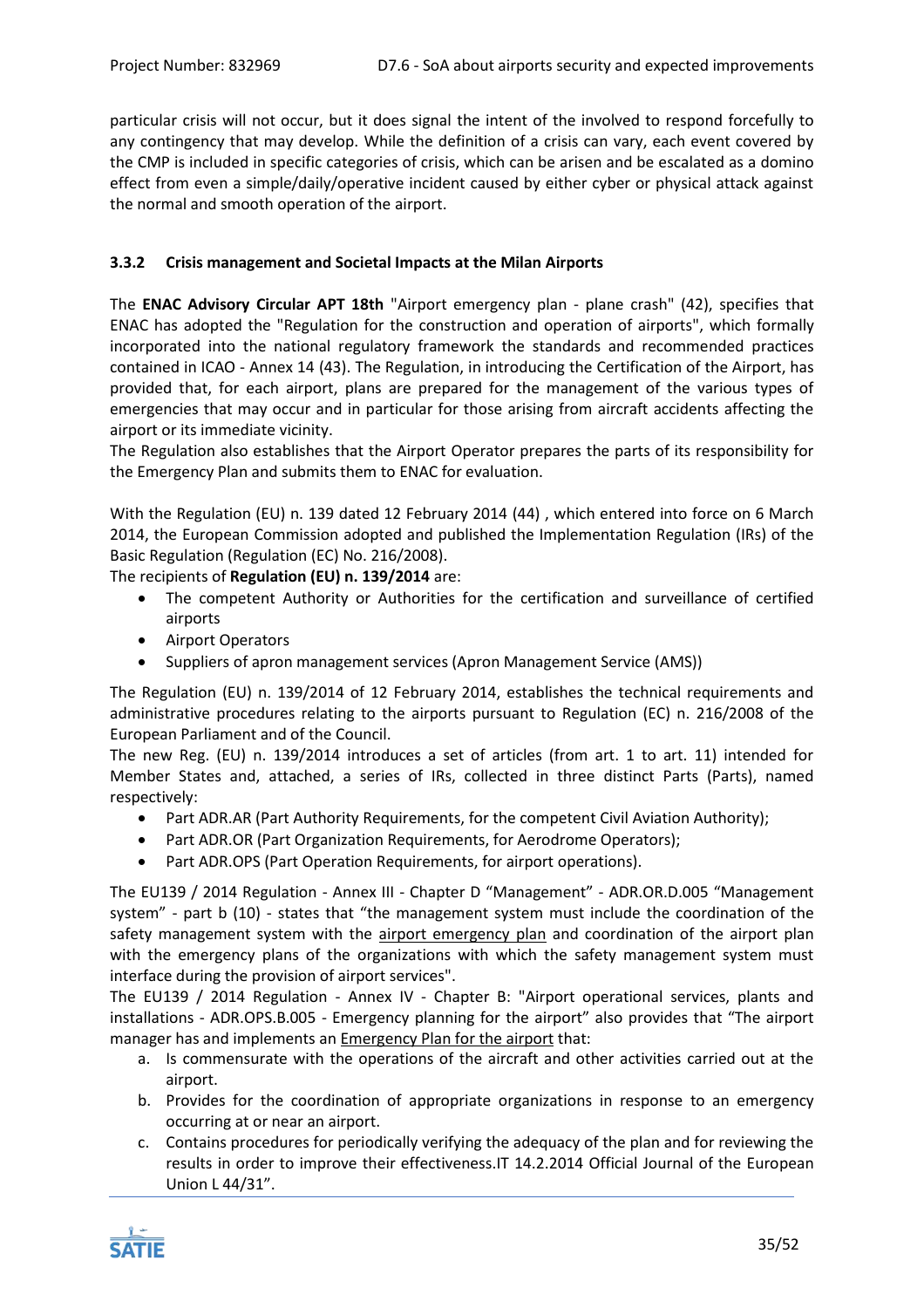The Airport Manual, as foreseen by EU Regulation 139/2014 - Annex III - Chapter E: "Airport Manual and related documentation" - ADR.OR.E.005, must be prepared by the Airport Operator.

It describes the procedures used by the Airport Operator for defining the contents of the parts of the Emergency Plan of its own competence, for monitoring the adequacy of such contents over time, for the qualification of the personnel involved in the activities related to emergencies, as well as the allocation of responsibilities for these activities.

It is useful to specify that it is not useful for the Manual to include "parts" of the Emergency Plan, but it is advisable that correct procedures are defined for the connection between the normal activity of the operator and the emergency.

# <span id="page-35-0"></span>**3.3.3 Crisis Management and Societal Impacts at the Zagreb Airport**

The first and main objective of emergency interventions is to save lives, and prevent the danger and threats to people, property and the environment.

ZAG adopts this plan for the purpose of defining an organized and coordinated transition from normal activities to a functioning state. This plan defines the types of emergencies, alerting, activation of the coordination and command units, procedures, main tasks and responsibilities, and key personnels.

The ZAG will, within the limits of its capabilities, take all necessary measures and engage available resources in order to minimize the consequences of an emergency, and prevent its escalation. ZAG will, in cooperation with relevant stakeholders, endeavour as soon as possible, depending on the type and scale of the particular emergency, to ensure the safe functioning of the airport and continued aircraft operations.

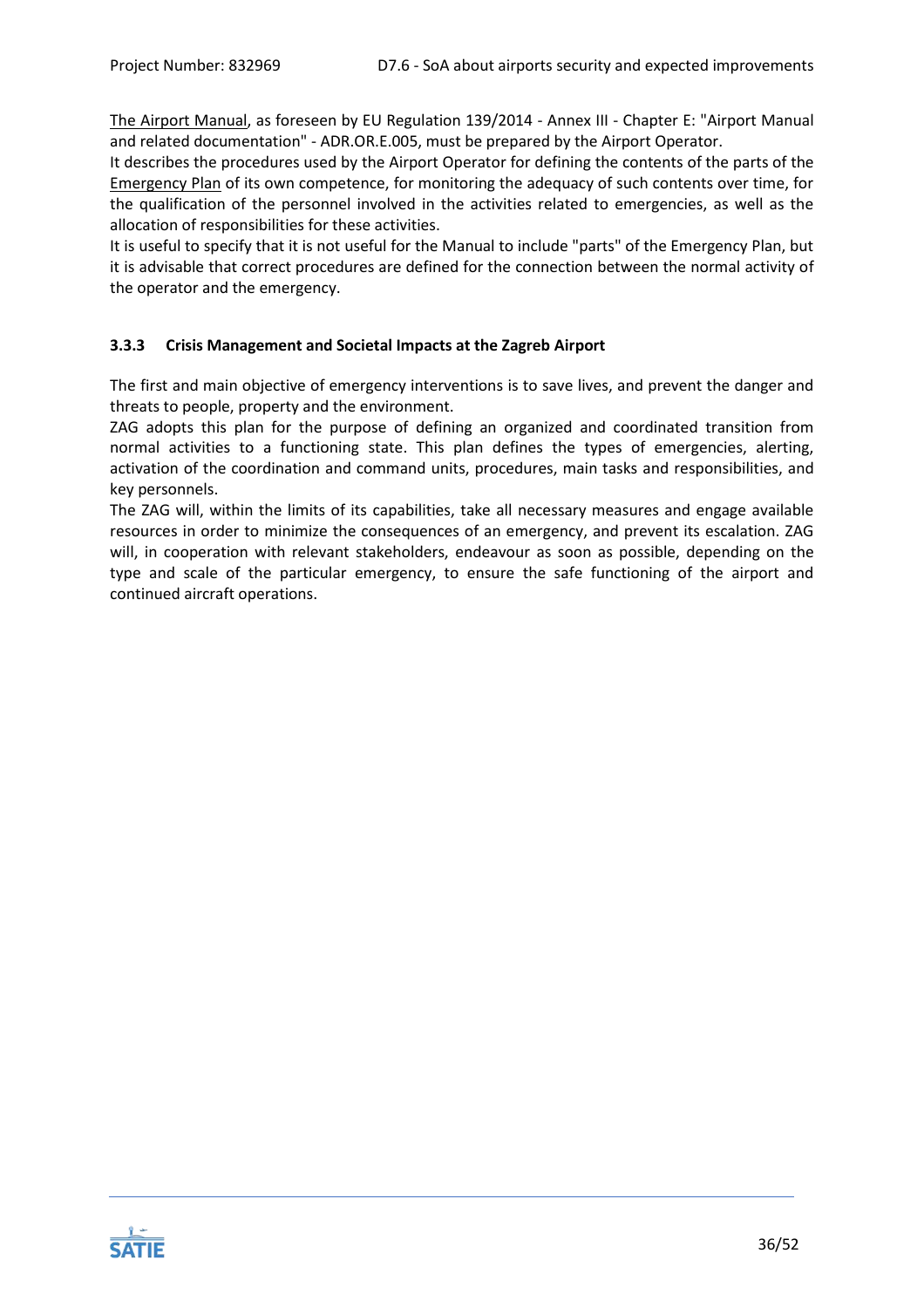# <span id="page-36-0"></span>**4 A study about expected improvements from SATIE**

Gap analysis is based on taking a critical look at the current position of an area in order to implement specific improvements. The first step, then, in performing a gap analysis is to define where we want to go using terms as specific as possible. In this way, it will be possible to build an effective information security program that helps to minimize risk exposure and ensure a clear strategy for handling incidents while maintaining a continuous improvement and monitoring process.

To develop a gap analysis, the following four key steps (45) were used:

- 1. Seek an understanding of the environment surrounding the project.
- 2. Take a holistic view of the environment to gain a complete understanding.
- 3. Determine what framework your team will use for project assessment.
- 4. Make sure to provide data supporting the analysis performed.

Thus, in the next section, keeping these four steps in mind, the gap analysis of SATIE project will be developed. Subsequently, by using the gap analysis as a basis, the expected improvements from SATIE project will be presented.

# <span id="page-36-1"></span>**4.1 Gap analysis**

Airports are complex infrastructures where three dimensions co-exist: Landside, with the security and ground staff, Airside, with the needs of both internal and external coordination, and the Terminal, with the IT infrastructure, passengers coordination and buildings. As already outlined in the previous sections, there are many current standards and several different guidelines for risk management. A lot of security tools are used in airport infrastructure to maintain the physical and cybersecurity at airports, however, there are still some gaps, in particular the need to face more complex attacks, resulting from the combination of cyber and physical breaches, that are very representative of today's challenges in cyber and physical security of the airports. Taking into consideration all these current regulations, standards and daily challenges faced by the airports, the following security gaps have been identified (1), (2), (46):

- **1. Security Convergence.** Security convergence has become a critical factor in airport cybersecurity and risk management. Security convergence refers to the convergence of two historically distinct security functions – physical security and information security – within infrastructures. Both are integral parts of any coherent risk management plan. It is important because control systems, physical security and IT security are now converging on an incredibly regular basis. For many organisations, increasing their security means changing their cultural concerns around it. Some difficulties arise from cultural changes, like the perception that physical security personnel are more blue collar, while the IT security industry is considered more white collar is one that needs to be overcome. There is a need to bridge the gap between physical and IT security and look upon it as one entity.
- **2. Gaps in taking the best potential of AI and data analysis for enhanced safety and security.** Airports have no choice but to place AI (Artificial Intelligence) at the top of their priority lists, both for security solutions to better prevent, detect, respond and mitigate cyber and physical problems. The more operational data they can capture and centralise, the faster they can bring some certainty back to operations and rebuild passenger confidence. Current topics like COVID19

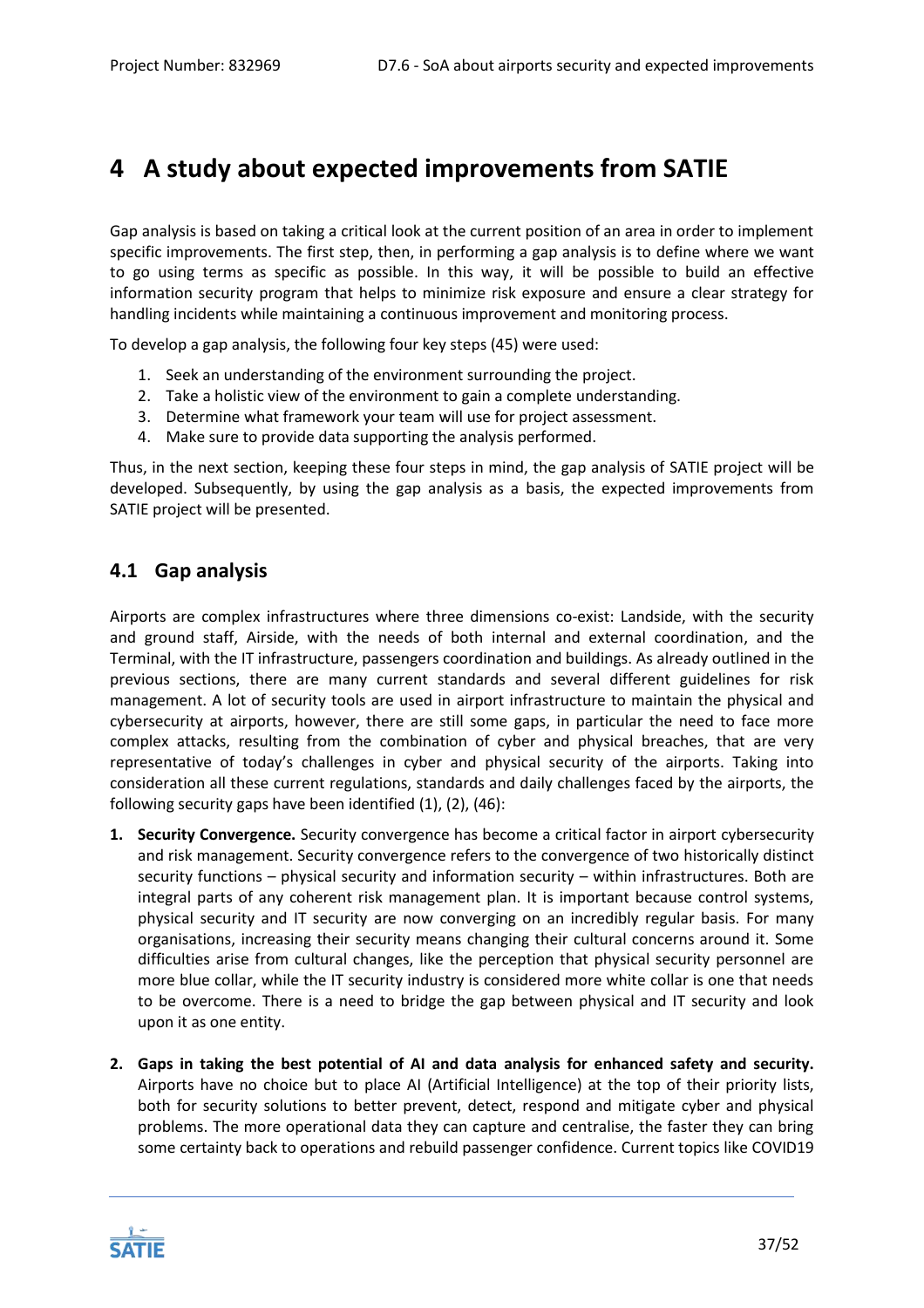pandemics are good examples of the benefits these technologies can bring from the safety point of view and also in the convergence of safety and security.

**3. Disparity of physical-cyber security solutions implemented in airports.** There is not a common adoption level and implementation of physical-cyber solutions that can support and enhance crisis management processes. Especially with regards to the cybersecurity the existing guidelines are broad enough, meaning that each airport decides upon their understanding for the measures to be adopted. Threrefore, some airports have a very mature cybersecurity posture, however, due to several reasons, many other airports have limited capabilities or resources dedicated to cybersecurity. Moreover, even some simple best practices are not in place, for example, password reuse or sharing is common and a centralised centre for incident handling does not exist.

# **4. Lack of integration between cybersecurity and privacy compliance**

The General Data Protection Regulation (GDPR) applicable since May 25th 2018 is now the legal framework for the protection of personal data in Europe. So, cybersecurity processes must be well integrated with data protection processes in order to:

- Ensure and to be able to demonstrate that processing is performed in accordance with the GDPR.
- Satisfy data subject's privacy needs and rights.
- Improve transparency between data controllers and data subject services.
- Implement appropriate technical and organizational measures to ensure a level of security appropriate to the risk of the processing.
- Find a trusted basis for risk calculation services in cyber sector.

With the introduction of GDPR airports need to implement changes to ensure compliance with the new regulation. In addition, compliance with NIS Directives also requires some changes in the airport systems and infrastructure. However, airports are critical infrastructures where change is always difficult to happen, and therefore some airports do not fully comply with NIS directives or/and GDPR law.

# **5. Lack of complex cyber-physical threats consideration in risk assessment definition**

Airports, due to its critical and vulnerable infrastructure, are a profitable target for physicalcybercrime, since exploiting its vulnerabilities brings a huge potential for financial and political gain. Several physical and cyber assets can be used as the source of the attack. In order to have the desired impact, an attacker could prepare, during months or even years complex attacks involving some cyber and physical assets (cyber-physical attacks). Typically, these attacks are difficult to predict, since they are new and sophisticated to ensure they can achieve their goal. This difficulty in attack detection is due to the lack of harmonization between cyber and physical security, which hinders the correlation of suspicious and dangerous actions. Because of that, risk assessment methods often underestimate these complex cyber-physical attacks.

Moreover, there is a lack in predicting the potential impact of such incidents within the Airport (i.e. fire propagation, terrorist attacks, plum dispersion, impact of toxic chemicals, radioactivity etc.), but also between interconnected CIs, as disruptions in one sector can have cascading effects in other sectors, including cross-border.

However, it is crucial to fight against this principle since these attacks can destabilize large organizations, nations and unions. In doing this, there is a need from airports to better understand the crisis management process as well as the stakeholders involved in this. In addition to this in order to enhance readiness and cooperation of all involved stakeholders to

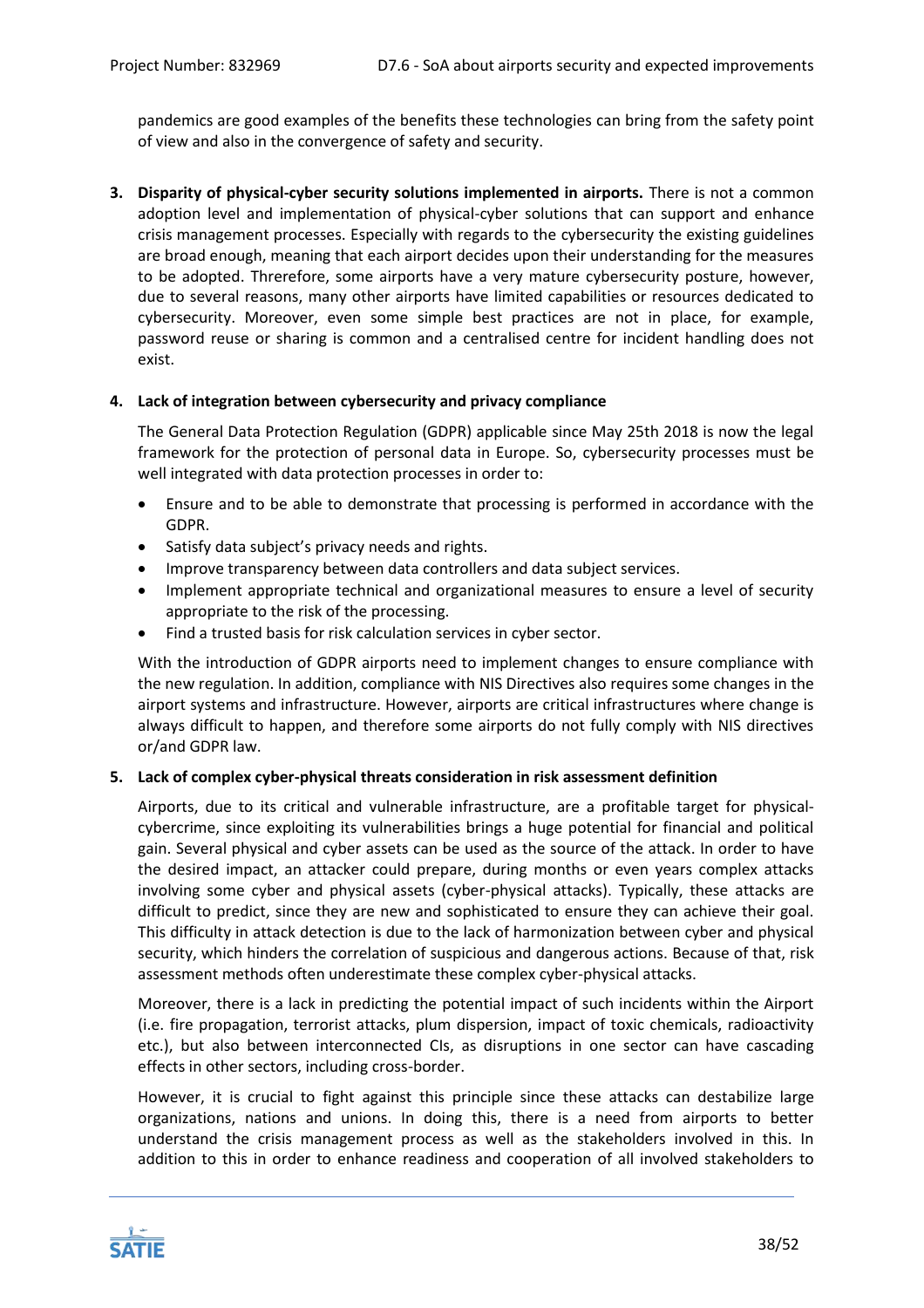respond to any type of complex incidents and emergencies, continuous and specialised training is of paramount importance.

# **6. Missing mapping between airport assets and airport operations**

The first step of any cybersecurity program is the identification of the assets, operations, business practices and data flows within the organization. This inventory is necessary in order to implement useful protective measures and organize all the details necessary in case of attack. However, not only is its identification important, the way they are related is also crucial to understanding what might be affected by a successful physical and/or cyber attacks. Thus, it is indispensable to develop a clear mapping between airport assets and airport operations (e.g. business processes), in order to improve cyber-physical detection rules and impact propagation models.

# **7. Command-control systems (like the Baggage Handling System) are not sufficiently secured**

Command control systems cover several types of systems, including supervisory control and data acquisition (SCADA) systems, distributed control systems (DCSs), programmable logic controllers (PLCs), and general-purpose controllers (GPCs), such as airfield lighting control system, NAVAIDS, baggage handling system, Building Management System, Energies Management, etc. They perform various functions and exist at different stages of evolution throughout airport processes. Many of the systems used today were designed for availability and reliability during an era when security received low priority, and where they operated in isolated environments. In addition, they typically rely on proprietary software, hardware, and communications technologies. All these characteristics make control systems a good target for attackers. Today these systems are becoming increasingly interconnected and interdependent, which may introduce additional vectors of attack that can have a huge impact on operations, since they will compromise the availability and integrity of these systems.

All these systems comprise several IT, OT, IoT and SCADA assets. However, not all assets are correctly inventoried and managed, which can introduce many vulnerabilities in the system. Moreover, IT and OT systems are very different, so we cannot fully transpose IT cybersecurity methods to OT. OT is about availability and integrity of cyber-physical systems, whereas IT is about management of information. These differences can lead to inappropriate measure or lack of cybersecurity. Therefore, it is important to implement appropriate cybersecurity measures, incorporating cybersecurity in the earliest stages of design. Also, legacy applications should be fully supported given the longevity of the technical airport facilities. These implementation needs should be justified and analyzed during the risk assessment process.

# **8. Radio communication networks are insufficiently secured**

Radio communications networks, such as Wi-Fi, support a lot of systems as baggage handling, aircraft gate, facilities maintenance, operation and security needs. Moreover, many airports offer public Wi-Fi internet connectivity to passengers. All of these networks, if not properly protected, are vulnerable to cyber threats in a different number of ways, e.g. laptops, wireless access points, smartphones, emails, etc. In recent years, not only the airport users, but even the airport personnel wish to bring their own devices into the workplace. However, if these devices interact with enterprise systems (such as e-mail and VPN access) they can potentially be used to secretly gather confidential information or introduce viruses. Similarly, the increasing use of mobile Wi-Fi hotspots can pose serious cyber threats since hardware options for mobile hotspots, such as Mi-Fi devices and USB Wi-Fi routers can be easily brought into airport premises (46). In addition, these potential cyber-attack sources can lead to the occurrence of physical threats, causing a bigger impact in airport security, which is not so easily detected. Therefore, it is crucial to implement countermeasures to reduce the likelihood of vulnerability to these threats.

# **9. Novel System Wide Information Management (SWIM) services**

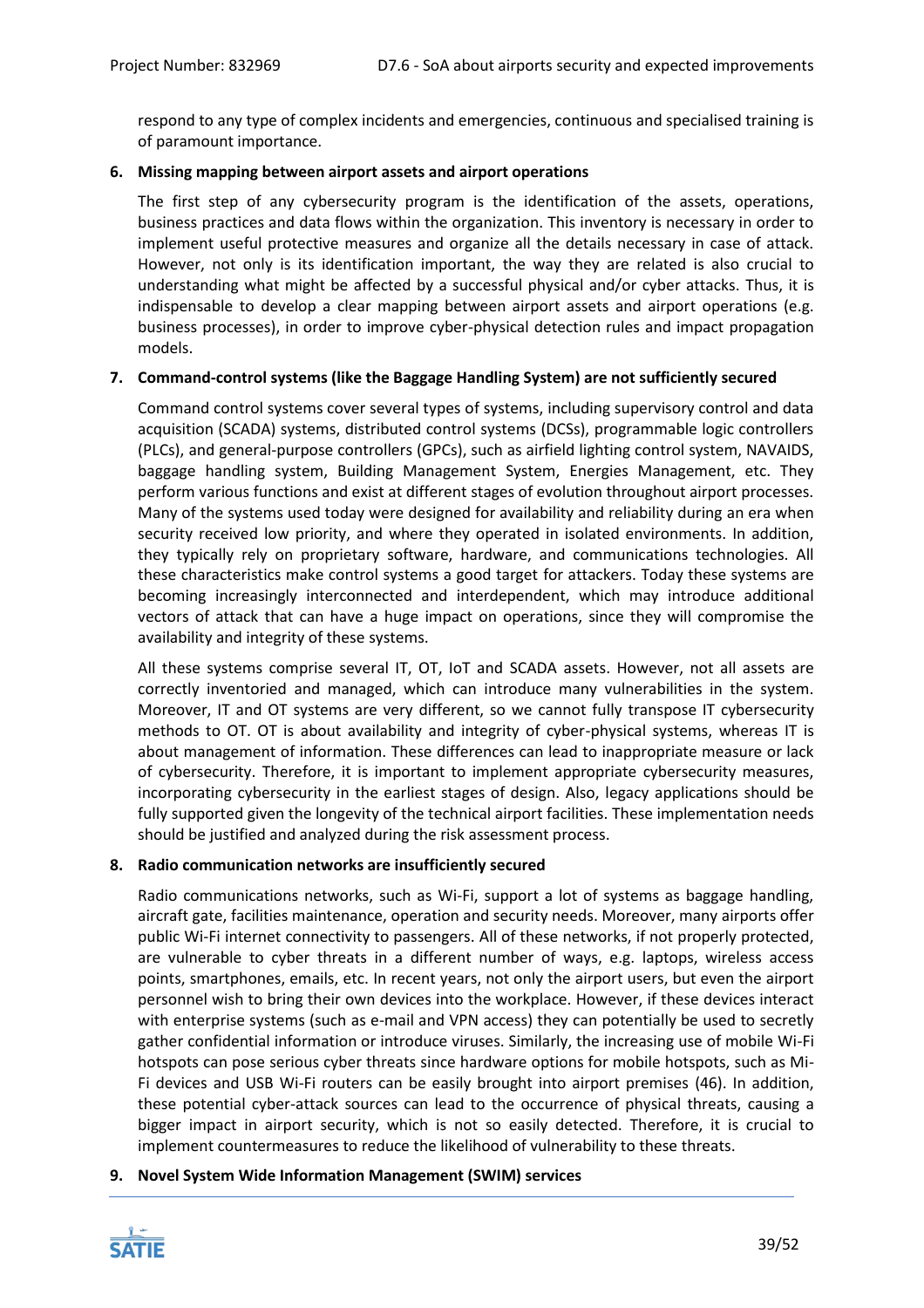System-wide information management (SWIM) was developed to facilitate the sharing of essential information between all air traffic management (ATM) stakeholders. SWIM is essential for the modern ATM systems such as NextGen, Single European Sky, CARATS and others, facing new challenges inspired to safety, efficiency and resilience. The fundamental premise of SWIM requires complete information availability at multiple levels with a plurality of recipients and a degree of reliability consistent with the expected safety, security, affordability and availability requirements. This modern concept of aeronautical information must at every stage consider security as a main requirement, however, as any new system, it requires a new approach in terms of cybersecurity actions, learning from the safety approach and taking into account the similarities and differences. It can bring new attack vectors and keep some that already exist, but the important action is to analyse the potential effects of new information sharing paradigms, such as SWIM, and take the necessary countermeasures to prevent cyber-physical attacks (47).

## **10. Voice communication attacks**

Voice communication is the primary means of communication between ATC and the aircraft. It is used to transmit all ATC instructions to the aircraft, which are acknowledged by the pilot, as well as pilots' reports and requests to ATC. Flight information services, weather reports, and airport information broadcasts can also be provided by voice communication. It is also used for operational communication between the airline operator and the aircraft, as far as the aircraft is in range of the operator's transmitter. Voice communication is conducted by analogue radio on VHF and HF (outside VHF range, e.g., over oceans) (48). Therefore, spamming and spoofing attacks (for example) on voice communication networks put both airside and landside operations at risk. A key element of security needs in these ATM critical communications is end-to-end encryption without compromising and violating strict requirements such as high-availability (network resiliency with full redundancy) as well as precise timing and very low delay, jitter and packet loss needs (49). However, physical security should not be forgotten or underestimated. Security measures should be implemented (if not already done) to avoid unwanted access to the ATC tower and other ANSP-facilities deserving protection to avoid subsequent risks.

# **11. Breaches raised by lost baggage tags**

Baggage tags are more important than a passenger thinks. Passenger name, frequent flyer number, address and other personal information can all be accessed by using a barcode reader, which can be downloaded for free on the internet.Moreover, each traveller is identified by a sixdigit code which is also the booking code (known as a PNR Locator) and is printed on boarding passes and baggage tags.

A passenger's last name and their PNR locator code is all that is needed to access a booking. Once logged in, an attacker can see details about the flight and all other passengers in the same booking. This includes full names and often email addresses, phone numbers, frequent flyer numbers, postal addresses and, for intercontinental flights, passport details and dates of birth. With most airlines, having the PNR code and passenger's last name means an attacker can cancel the flight, rebook it for another date, or change customer details in their frequent flyer account. Basically, an attacker could gain full control over passenger bookings and have access to a lot of sensitive information that could also be used to carry out identity theft and phishing attacks (50). Therefore, the link between passenger and baggage must be better managed through, for example, an extended passenger identity and enhanced video monitoring with picture recognition of passengers' baggage. Anomaly detection on passenger data is still frequent in the airports and need to be improved.

# **12. Correlation between physical and cybersecurity events**

The integration of physical and digital worlds is helping airports to cope with new challenges. However, the correlation between physical and cybersecurity events is not easy to perform due to the lack of interoperability between physical and cybersecurity solutions (e.g. access control

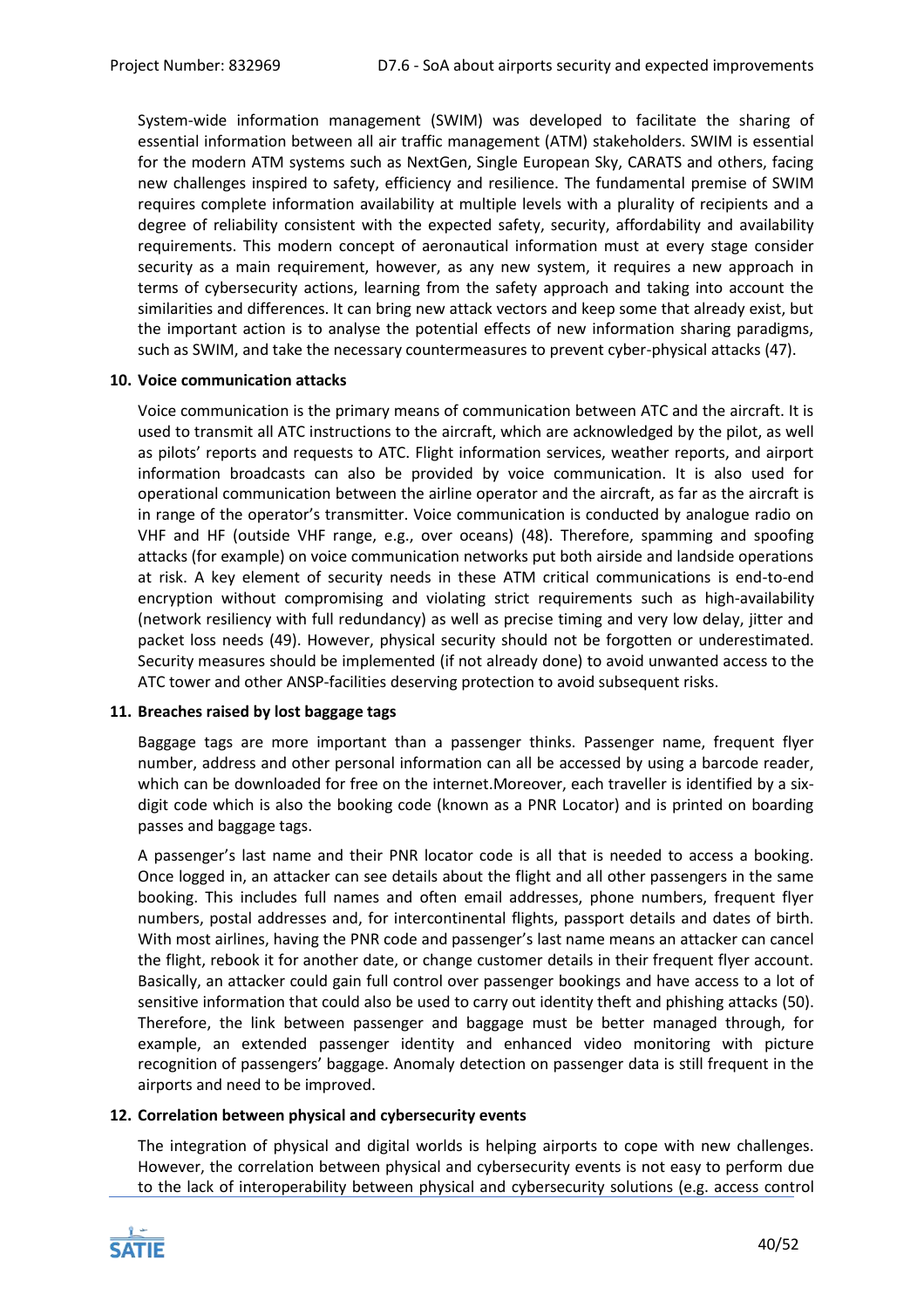systems, IDS, IPS, etc.). The existence of legacy systems and their lack of compatibility with smart technologies, the outdated policies and the insufficient experience make it difficult to establish a correlation between physical and cybersecurity events. This gap is a direct consequence of the lack of harmonization between cyber and physical security.

# **13. Forensics investigation tools**

Forensics investigation tools remains notably under-developed especially due to lack of enough solid data that combines cyber and physical incidents and threats which can be very distant in time. Log files can be an important source of data, since they are the most likely of all files residing in a system that contain significant information. They can help to understand how, when and where an attack occurred and to reveal the malicious activities of the attacker. However, as mentioned before, the difficulty in correlating physical and cybersecurity events hinders the analysis of different data, reducing the efficiency and usefulness of the forensic investigation tools.

# **14. Lack of structured and fast communication and harmonized procedures**

According to current usual practices, most airports, CIs and involved stakeholders during a crisis use multiple decentralised information gathering processes that run in parallel (potentially overlap). Usually, there is no single coordination point acquiring the complete set of collected data for feeding it to the interested parties. It is well known, that aiports, and CIs in general, need to effectively and efficiently manage and share information (incident detection, evolution, resource allocation and management etc.), in different layers: within the airport, between the airport and its response partners, between the airport and the public, as well as between interconnected CIs. To that end, there is arguably the need for a collaborative platform for airports to share data with Airport Operation Centers, Security Operation Centers, local authorities, firstresponders and maintenance teams. The lack of a real network to collaborate on specific issues of cyber and physical security has a negative impact on airport structures and security priorities within it.

Also, a data sharing platform would allow airports to share information on new attack vectors and early warning vulnerabilities in systems to provide continuous system improvements. Before being implemented, this need for communication and collaboration should be analyzed during the risk assessment process to check if the advantages of the use of the data sharing plataform outweight the risks of an attack.

# **15. Lack of cost-effective solutions for cyber physical security**

It is difficult to show return on investment for physical-cyber risk programs, since the budget on airports side is very limited to cover security requirements defined by national and European authorities. Airport safety and security teams have a hard time demonstrating that the investments they are making are aligned with the actual risks they face. They must ask if they are making the appropriate investments in security, vigilance, and resilience, and whether those decisions are based on a realistic understanding of the specific risks their organisation faces – and the magnitude of impact that a physical and/or cyber-attack could have. The use of detailed risk assessments should help justify the use of such safecty and security plans, programs and measures, when potential incidents are identified.

#### **16. Different or no security plans within each airport**

As mentioned in Gap 1, each airport is individually responsible for developing its own physicalcybersecurity measures. There are several guidelines and standards addressing cybersecurity practices that need to be implemented, but its interpretation and adaptation to fit an airport context is done by each airport. Therefore, standards and guidelines for the implementation of comprehensive plans for the security of airports are needed at a national level in order to build a common ground for all airports. It is of high value to have a series of standardized plans (Risk and

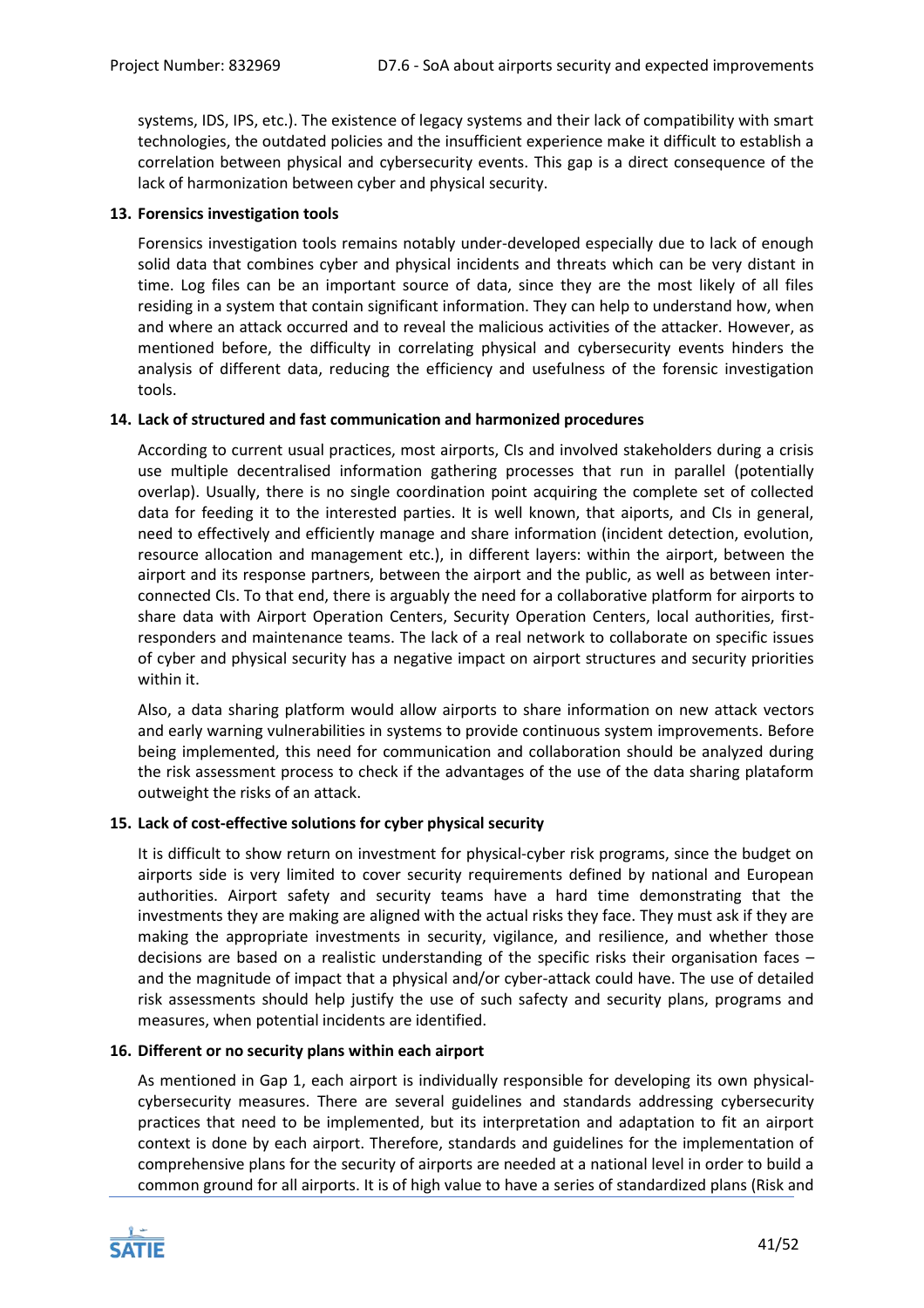Vulnerability Assessment, Security Operations, Crisis Management, Business Continuity) related to preventive planning, day-to-day operation and business continuity management. Therefore, despite the importance of having security guidelines and standards that can serve as a baseline level of security processes, it is also important to ensure the consistency of its application at airports.

In addition to the challenge of correcting the aforementioned gaps, there is also the additional challenges of combining them, and updating security policies in favour of a simplified change management. A common awareness to security as a whole shall be raised, together with harmonized roles, responsibilities and procedures, ensuring improved prevention, detection, response, mitigation and recovery against physical and cybersecurity threats and attacks. These changes in security approach and operations allow for the improvement of the synergy between cyber and physical security, which, in turn, should affect the risk assessments made. That is the number of potential incidents should diminish with the application of better cyber and physical security measures.

# <span id="page-41-0"></span>**4.2 Identification of expected improvements from SATIE**

The gap analysis allowed the identification of twelve key objectives that will support the development of the security toolkit to protect critical air transport infrastructures against combined cyber-physical threats. These objectives and the gaps to which they respond are presented in the [Table 4.1.](#page-41-1)

| <b>Ref</b>     | <b>Objectives</b>                                                                                                                                          | Gap          |
|----------------|------------------------------------------------------------------------------------------------------------------------------------------------------------|--------------|
| 01             | Identify main areas of security improvements in airport infrastructures                                                                                    | 3            |
| <b>O2</b>      | Improve risk assessment methods to address complex attack scenarios                                                                                        | 3,4          |
| O <sub>3</sub> | Improve cyber threat prevention on airport assets and communications                                                                                       | 3, 5, 6, 7   |
| O <sub>4</sub> | Improve physical threat prevention and detection against access to critical<br>areas and passenger control                                                 | 3,9          |
| O <sub>5</sub> | Improve cyber threat detection on airports IT and OT networks                                                                                              | 3, 5, 7, 8   |
| <b>O6</b>      | Improve correlation of cyber and physical threats to facilitate human<br>analysis and decision-making                                                      | 3,10         |
| <b>O7</b>      | Improve incident response and impact mitigation for a unified and fast<br>response                                                                         | 3, 4, 11, 12 |
| O <sub>8</sub> | Carry out operational demonstrations at TRL7 in real conditions at three<br>different international airports                                               | All          |
| O <sub>9</sub> | Continuous improvement approach to dynamic airport security standards<br>and to the harmonization of emergency and security-incident related<br>approaches | 12,14        |
| O10            | Disseminate project results to inform the pervasive service industry, and<br>the scientific and business communities about the developments                | All          |
| 011            | Provide efficient and cost effective solutions for airport security                                                                                        | 13           |
| 012            | Ensure compliance with ethics, privacy and regulations                                                                                                     | 1, 2, 14     |

<span id="page-41-1"></span>Table 4.1: Key objectives

According to these objectives, it is possible to identify fourteen key innovation elements of SATIE project that will improve the state of the art by addressing the conceptual, technical, economic and social gaps already identified:

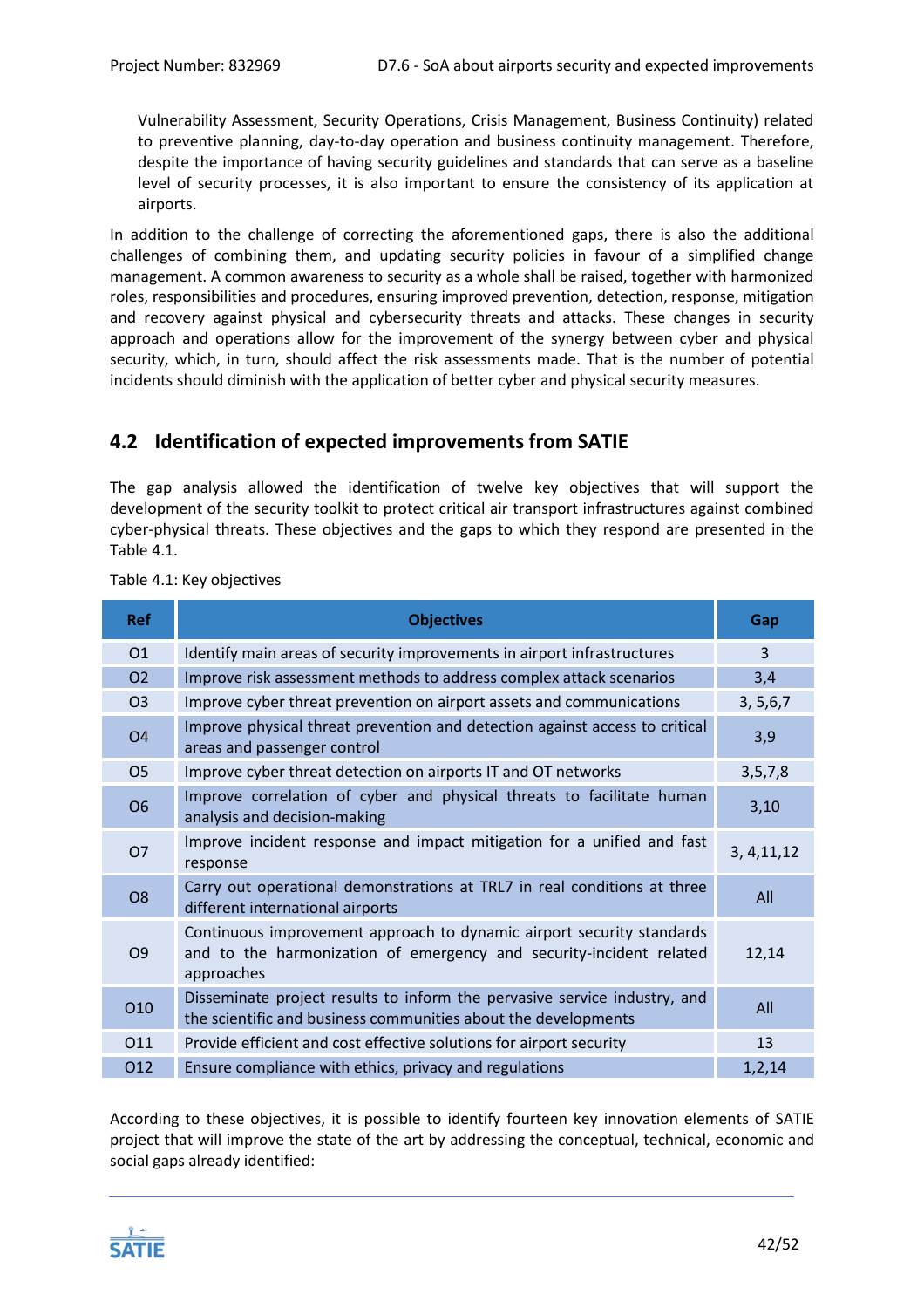# **a) Risk assessment platform with cyber-physical threat analysis (RIS)**

Existing risk management solutions are not able to combine and correlate cyber and physical threats in an integrated risk view. Usually, these solutions analyse the cyber and physical threats separately. Another issue of the current solutions is the use of predefined categories of threats and vulnerabilities that are limited and not dynamically updated to the current landscape, what makes difficult the prevention against not known attacks. This can be solved by a repeatable analysis to compare the threats in the course of time. However, this is not a easy task to current solutions due to its actual design. Also, risk treatment is almost never considered, what makes difficult to identify the high-priority domains where to invest resources.

Hereupon, SATIE project aims to develop a novel comprehensive and holistic cyber-physical security risk management platform considering all phases of risk management process, providing qualitative and quantitative risk analysis results. The methodology adopted for risk analysis will be in accordance with the principles of the ISO 31000 standard that provides guidelines for risk management process. Unifying the world of physical security and logical security in a single integrated risk scenario, the platform will help to prevent and cope with complex attacks (for example, attacks that exploit vulnerability typical of the ICT world to disable some checks and then put in place a physical threat). The platform will implement functions that allow the user to realize "what-if" scenarios of risk treatment in order to provide assistance for mitigation. Infrastructure owners will be able to evaluate different risk treatment plans, analyse them and choose the most effective one, balancing cost and benefits. The platform will be realized so that it can be used "as-a-service" in order to simplify its adoption in new generation airport SOCs. This way, the adoption of the platform can take place very quickly, even experimentally, from all those airports that are interested in adopting the holistic approach to risk carried out by the SATIE project. The modular nature of the platform and the fact that it can be used "as-a-service" can also facilitate the exchange of information between the various entities involved, sharing information about new threats, vulnerabilities, but also contingency and strategic plans for risk reduction.

# **b) Vulnerability management system for ICS and OT systems (GLPI)**

The proprietary IT Service Management Systems (ITSM) solutions of the consortium partners manage an Information System containing desktops, servers and mobiles. However, they do not manage ICS/SCADA systems that are connected inside this Information System. No vulnerability management, connected with the Information System inventory, is provided, making this task complicated for the Information Systems' administrator. Automatic discovery of vulnerability is not yet integrated in the solution.

The platform developed will be integrated in single ITMS OT systems, ICS/SCADA systems as well as standard desktop and server systems, leveraging a unique database of all the IT components of the airport Information System. This database provides an inventory of all the components and will be automatically updated, delivering an up-to-date cartography of the airport's Information Systems: having an exhaustive and detailed inventory of an Information System is considered as a prerequisite for a security policy, but ITSM tools that are able to integrate standard desktops and servers as well as specialized systems such as OT or ICS/SCADA are missing. The centralized view of the airport IS provided by the platform will be accessible by the other components of the platform, in particular to the Incident Management Platform; based on this inventory, a vulnerabilities map will be established, showing the different levels of trust for all the IT/OT components in the airport. Using security evaluation rules as well as automatic discovery of vulnerabilities, a security ranking of the components of the airport IS will be delivered and automatically updated, delivering accurate input data for the risk assessment platform.

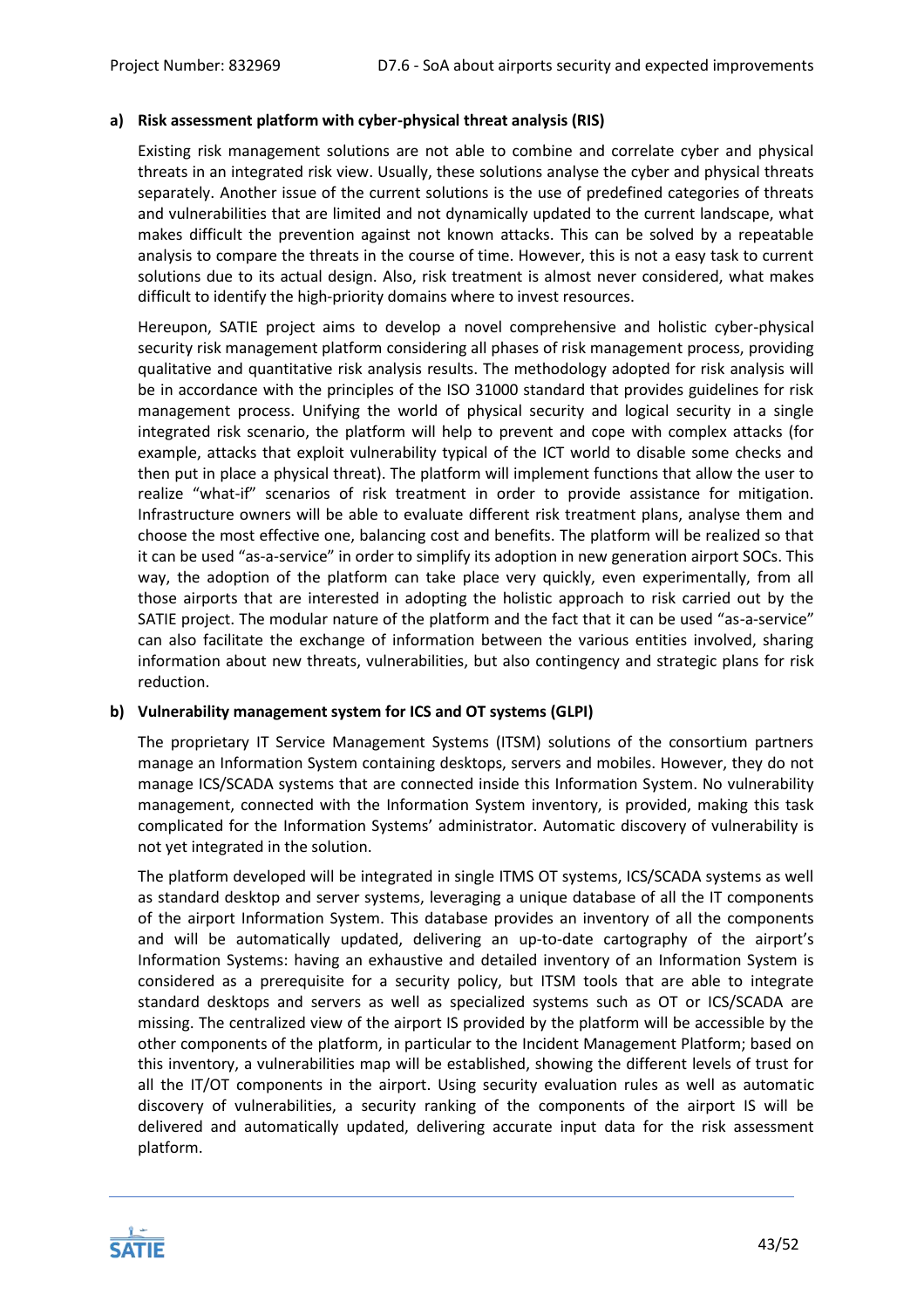### **c) Encryption framework for secured IoT communications on Baggage Handling Systems (BHS)**

Airports, formerly isolated in dedicated network with no connection to the IT or internet (air gapped), are continually being integrated into complex networks. New cybersecurity threats are emerging because of the interconnection of these highly connected IoT components with the traditionally segregated industrial control systems. Although several proposals exist for industrial control system (ICS) communication security, they are not widely adopted in systems like the BHS. IoT devices generally follow a different set of security protocols than the ones used in the ICS domain.

Under SATIE project, a communication security module will be developed in order to mitigate the risks of interconnection of an ICS, such as the Baggage Handling System, to the IoT ecosystem. This will be achieved by studying the vulnerabilities and threats that arise from this new type of interconnections, and the implementation of security communication modules for the two different interconnected domains: ICS and IoT. Although the BHS will be used as the reference application. The result might be reused for other IoT and ICS assets in the airports.

#### **d) Unified access control system combined with video analytics**

The most efficient existing access control systems are based on biometrics. They sometimes combine several biometrics (fingerprint, iris, face, etc.). However, even based on biometrics technologies, the current access control systems need human continuous monitoring. This fact limits the global capability of the airport security system and the Authorities to generate and to manage alerts. Therefore, combining access control technologies based on biometrics with video analytics will improve the prevention against physical threats and improve resilience and security response of the people and the airport infrastructure. Morpho Video and Image analytic platform (MVI – the software that enhances video analysis capabilities in daily security tasks and in criminal investigations) is the key component of the SATIE system to be implemented. MVI offers in depth post event analysis of video information from a range of sources. Investigators will benefit from real-time, or near real-time awareness of events both in live video feeds and in recorded videos.

#### **e) Extended passenger identity with baggage tracking and data analysis for anomaly detection**

All airports are equipped with check-in systems, able to collect API (Advanced Passenger Information) data (from "MRZ" Machine Readable Zone) of all passengers checked-in. However, only a very limited number of these systems all over the world are coupled with an API data analysis system. In the other hand, the baggage tracking by current BHS is based on baggage identification by means of tags.

Considering baggage as an extended passenger identity, it will be developed a complement to the BHS, which provides baggage identification functionalities as well as cross relations between passenger and baggage, by means of CNN (Convolutional Neural Network). This system aims at tracking lost or isolated untagged baggage. It identifies unusual characteristics of Passenger API data and related operational data, highlighting any potential cyber or physical threats (e.g. unusual changes to passenger records, unusual itineraries and unusual booking characteristics). It provides internal risk assessment to determine potential threats. Targeting is based on Watchlist matching and Profile matching. Risk Assessment is performed for all bookings and check-ins. It can be connected to national systems for verification against government watch-lists, and Interpol FIND/MIND if available. It applies maschine learning algorithms and predictive analytics to highlight outliers in Passenger Name Records, reduce the number of false positives, and infer potential threats based on past threats. It can import/export results of risk assessment and expected passenger movements from government systems. It can be connected to airports check-in systems for passenger identity control, travel document verification, and Passenger Name Record validity. Passport verification is based on MRZ or RFID reading for e-passports.

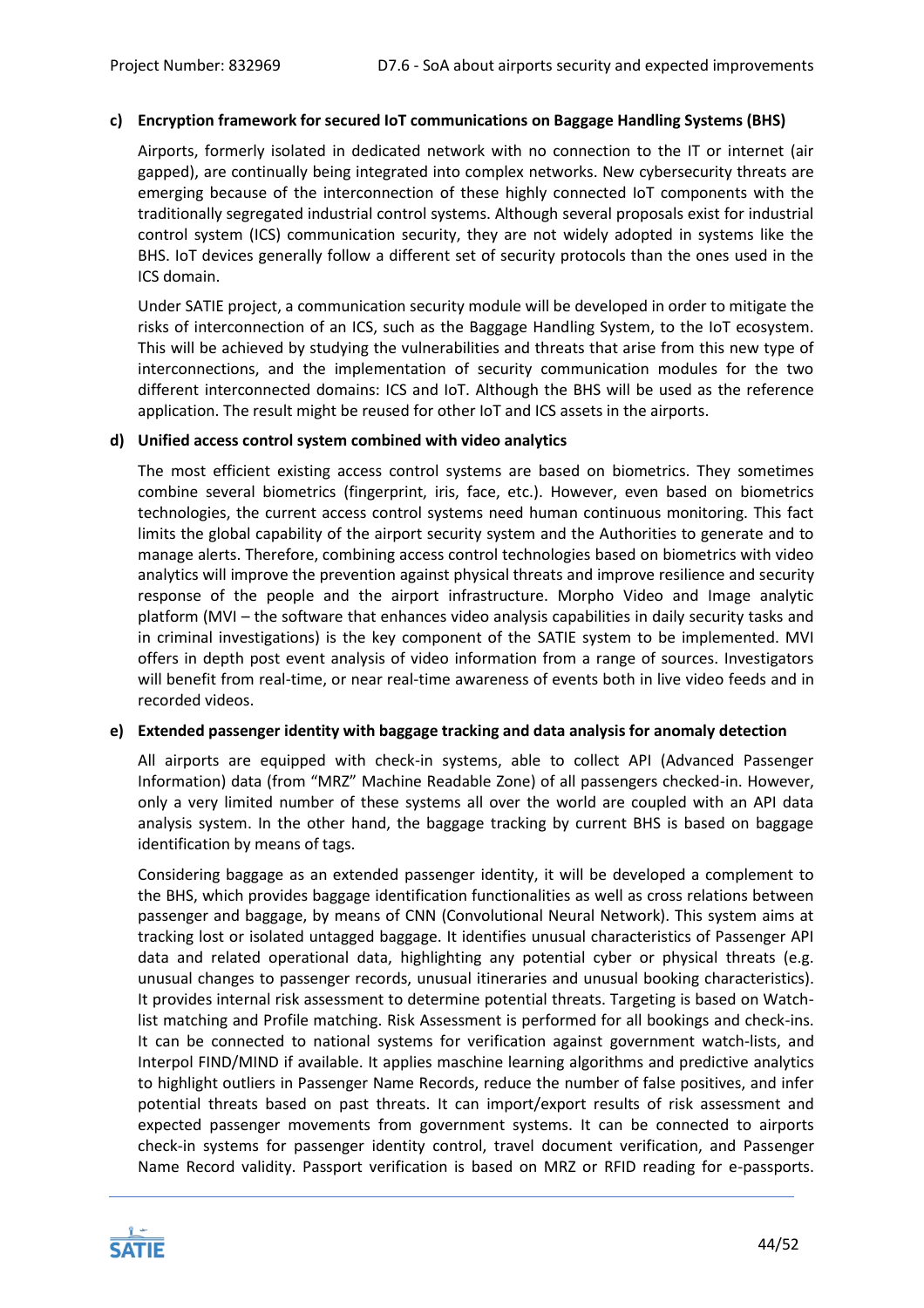Verification may include: verification against lost or stolen passports, verification of e-passports certificates, and verification of cryptographic protection of Passenger Name Record.

# **f) Secured air traffic management data services with enhanced traceability**

SWIM Technical Infrastructure and SWIM compliant services and applications are operating in an environment with complex threat scenarios that go beyond simple attacks using a singular attack vector. However, the current standard of securing SWIM services is based on authentication (access control), confidentiality (encryption) and integrity (verification) on data and service level. These protections assume a relatively low level of sophistication that focuses on one or a low number of technical aspects, like basic schema checks on data, or even assuming that data signed with the correct key is trustworthy.

Therefore, while security has been a focus in SWIM, validating and enhancing the SWIM security concepts are a key innovation on SATIE project. In order to provide guidance for retaining data and service integrity, and to secure the operational status of the air transportation infrastructure as a whole, complex and wide-ranging multi-pronged attack scenarios that include, but are not limited to cyber-attacks, will be evaluated and demonstrated.

## **g) Traffic Management Intrusion and Compliance System (TraMICS)**

Conflict detection and conformance monitoring are elements already used in air traffic control systems for safety reasons. However, it is important to decrease detection time of security threats and support immediate decision about mitigation procedures. Thus, a Traffic Management Intrusion and Compliance System will be developed to monitor different indications and correlate them to a security threat indicator. To achieve this, TraMICS monitors voice communication and traffic situation with regard to command conformance and common behaviour patterns. Speaker authentication, speaker acute-stress detection and plausibility checks of ATC instructions/aircraft movements will be features of this innovative system. Also, information on the vocal effort will be provided, since, according to recent research, it significantly affects the reliability of the speaker authentication. The system will be setup in such a flexible way that the conditions of different application areas (e.g. ground control) can be considered.

#### **h) Cyber threat detection on critical networks and business processes**

Currently, the majority of tools countering cyber-attacks (in particular in the application layer) are either proprietary solutions that are shipped with commercial licences or require cloud-based deployment. Some of these tools are also functionally limited to a specific environment.

Thus, the data from various services and knowledge as well as the context retrieved from recent threat scenarios analysis, will be used to build a new anomaly and cyber-attacks detection system. In example, malfunctioning, infected or taken over by cybercriminal components of the system, usually act differently than normal (e.g. excessively communicating with unknown hosts over the internet). The normality model can be seamlessly extracted from the collected data using popular machine learning solutions such as unsupervised deep auto encoders, recurrent neural networks or stochastic models. Moreover, our ambition will be also to improve already developed anomaly and cyber-attack detection methods in the application layer. Particularly, we will aim at extending the capabilities of our method for automated signatures generation. Part of the objective will be to provide online-learning capabilities of used models/classifiers and to improve scalability and interoperability. Using data generated by the ICS systems as part of the control process, and taking into account the business process where the specific systems are used, a Business Process specification-based Intrusion Detection System (BP-IDS) will be used to detect anomalies on processes that depend of ICS systems. The cyber threat detection system will serve as additional probes that produce security related events to the correlation engine.

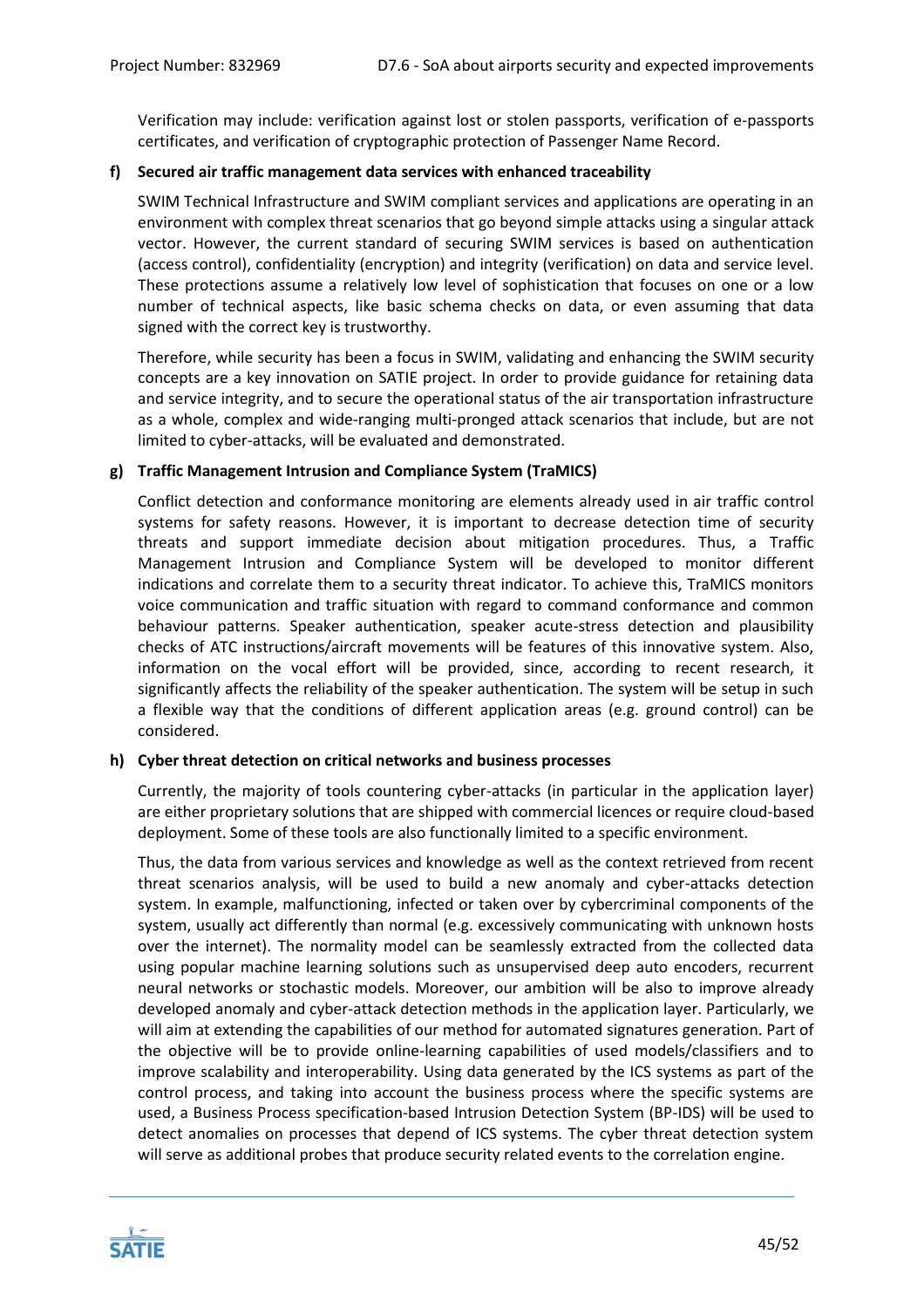# **i) Correlation engine for cyber-physical threat detection**

Many correlation systems are available on the market with a high maturity level. Most efficient solutions are owned by large US companies like Splunk or IBM (QRadar). These systems are cyber oriented, but they do not take into account physical security solutions like access control events. They are also big data oriented, very relevant for large interconnected networks. Moreover, annual licence costs are expensive and indexed on data load.

So, under the SATIE project a new correlation engine, based on an open-source framework which is more relevant for small segregated networks, will be developed. It will combine cyber and physical security events by gathering syslog data coming from various services and detection systems in order to store it and to process it in real time. Data processing includes threat signature detection based on deep packet inspection and file analysis as well as aviation specific rules in order to detect inconsistent information or combination of cyber and physical security events, also known as low signals. The correlation engine is accessible from the investigation engine in order to perform timeline analysis on a long-time frame and generate reports. It will include aviation specific rules related to anomaly detection on data exchanges related to passenger controls, baggage handling, and air traffic management. Finally, it will trigger real time alerts that are sent to the incident management system.

## **j) Data analytics for forensics investigation and fast recovery**

There are no mature tools to address multi-dimensional analysis of data coming from both cyber and physical security monitoring. Today attacks are even more sophisticated, and it is known how physical vulnerabilities can be used to open the way for cyber intrusions, and vice-versa. A comprehensive analysis of both dimensions provide knowledge to enrich the context of incidents and to drive new correlation rules, where investigation can be used for fast recovery after detection and for prevention.

Therefore, based on the analysis of airports and the set of scenarios considered from state of the art and from the end-users in the consortium, a common information base will be delivered, describing physical and cybersecurity concepts. The model will be defined by means of ontology, that provides description logics, as an efficient way to express complex knowledge and to provide deductive and inductive reasoning, and that allows interoperability between heterogeneous systems. An Investigation tool will analyse syslog data and rules from the correlation engine and unify the physical security and logical security investigation. It will analyse additional security details, providing contextual and semantic data, to identify causes for security events and threats started by an alert, and feed the correlator with new and/or improved rules. The analytics engine will use hybrid learning to process and analyse multi-dimensional data, across multiple behavioural attributes, and to provide an updated threat intelligence context. The investigation tool will deliver an intelligent dashboard, to present and contextualizes threats and events in an intuitive web application. The dashboard will support SOC in optimizing the analysis of activity and threats timeline, as well as the way to define and/or customize correlation rules in a dynamic way.

#### **k) Impact propagation simulation for anticipated impact assessment**

Several models are used for analysing different aspects of systems. There are some models for delay estimation in airport services. It is known that failures in services may influence the functionality of other services. But there is no model, including all relevant services, for ensuring a fast response on cyber-physical incidents.

SATIE impact propagation simulation for anticipated impact assessment is based on a model which aims increasing the understanding of effects of combined cyber-physical attack and includes various aspects of impacts and their possible propagations. The model will be built based on an analysis of the airport services, which contains the dependencies between the

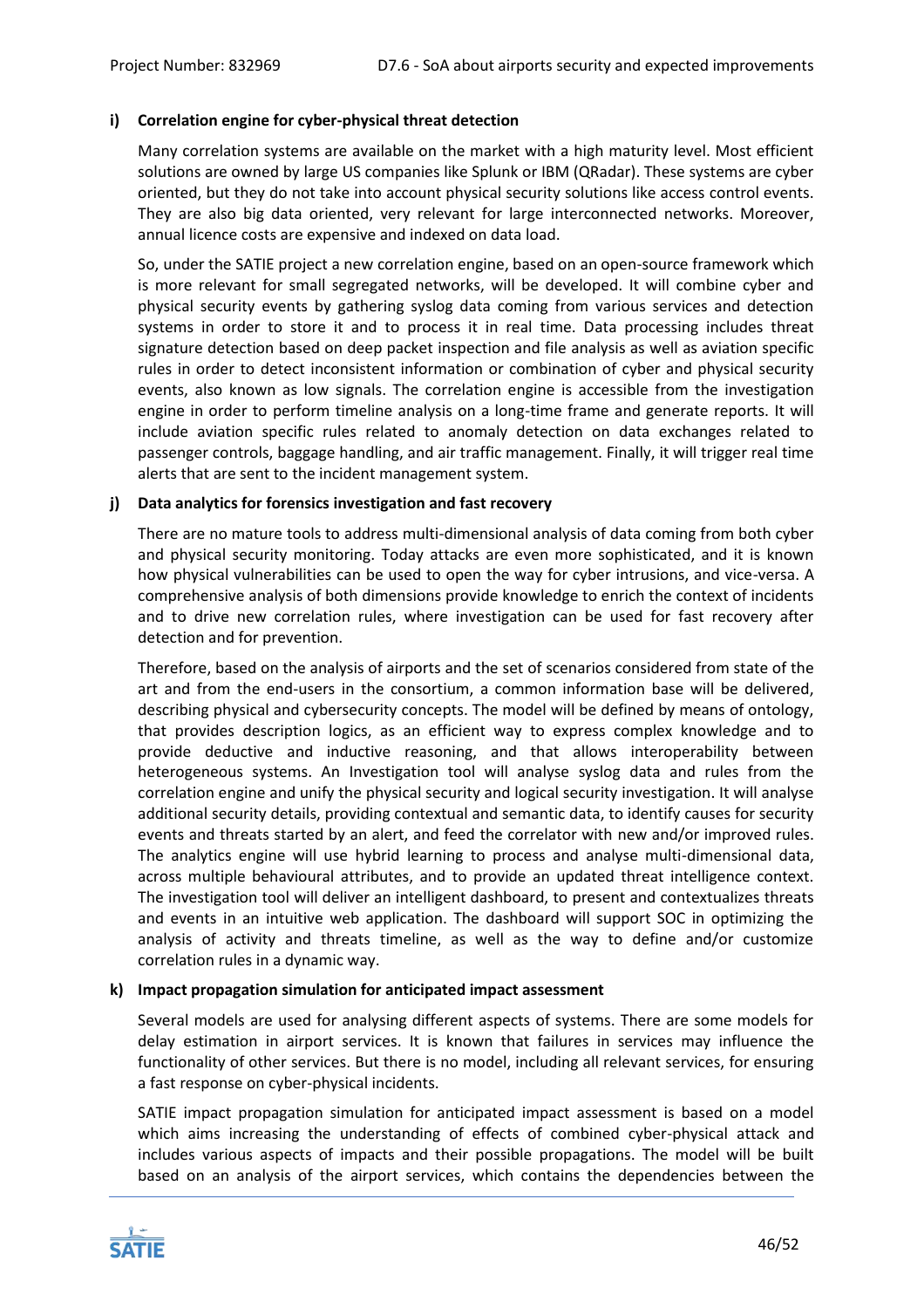services. This analysis will contain the relevant services, and business processes as well as direct and indirect dependencies between these services and services and business processes. This analysis serves then as input for two types of models: a basic model for fast response and an extended model for a deep analysis and for increasing the preparedness. Based on these models, the understanding of the impact of cyber-physical incidents can be increased.

Once the model will be built, it will be integrated in a software tool. This software tool allows SOC and AOC operators to analyse the impact of cyber, physical and combined attacks and possible propagations of it through different services. This propagation will cover different aspects of the system as economic, cyber, physical and societal ones. The results of the impact propagation assessment can be used for a resilience assessment with cyber, physical, cyberphysical, economic and societal aspect.

# **l) Cyber-physical incident management portal for enhanced SOC awareness**

There are several incident response systems available on the market with a high maturity level. Again, most efficient solutions are owned by large US companies like Splunk (Phantom) or IBM (Resilient). However, these solutions are not oriented towards cyber-physical awareness. They do not take into account geolocation of assets in the building and they do not provide impact assessment for a specific infrastructure. Moreover, their knowledge database is mostly focused on IT oriented systems.

Therefore, an incident management portal will be developed. It will be connected with the vulnerability management system and the correlation engine. From the first, it will get information about network topology and airport assets (type, IP address, Operating Systems, firmware, software versions, etc.). From the latter, it will collect security events in syslog format. Based on the top of a vulnerability intelligence platform, it retrieves the known vulnerabilities on these assets. By providing an overview about critical assets, known vulnerabilities and cyberphysical security events in near real time, it will improve the detection of insiders' attacks and it will reduce the time to respond.

It will also include a web portal that embeds several graphical widgets about forensics investigation and simulation of impact propagation and manages Single-Sign-On authentication. The web portal will also include a graphical framework that allows SOC operators to qualify security incidents and optimize decision making in case of complex scenarios of threat: visualize alerts, look for evidences on the syslog database, analyse airport networks in order to identify vulnerable assets to a specific threat, evaluate potential impacts on airport services in case of failure of a vulnerable asset. By unifying the navigation across the GUIs, the prioritization of the incidents according to the impact level will be improved, and the investigations in reaction to an unknown threat will be easier. Finally, the interconnection with the crisis alerting system will improve the communication between SOC and AOC operators.

#### **m) Crisis alerting system for coordinated security and safety responses**

Crisis Management System is quite new in the airport industry and the main available solutions in the market are provided by large US companies. Although most of them are providing some operational picture by integrating airport security and safety systems they do provide smart information sharing capabilities with other agencies, but just some predefined notifications.

The crisis management system performs two main functions. The first one is the generation of the operational picture by combining information from security and safety systems of the airport with information provided by the SOC and the impact propagation module. The second one is the smart notification and alerting service be based on the Emergency Message Content Router (EMCR). It enables information sharing among involved actors at every level of coordination, enabling collaborative response and at the same time can support multichannel alerting of passengers and adjusted possibly affected population with variable content according to their

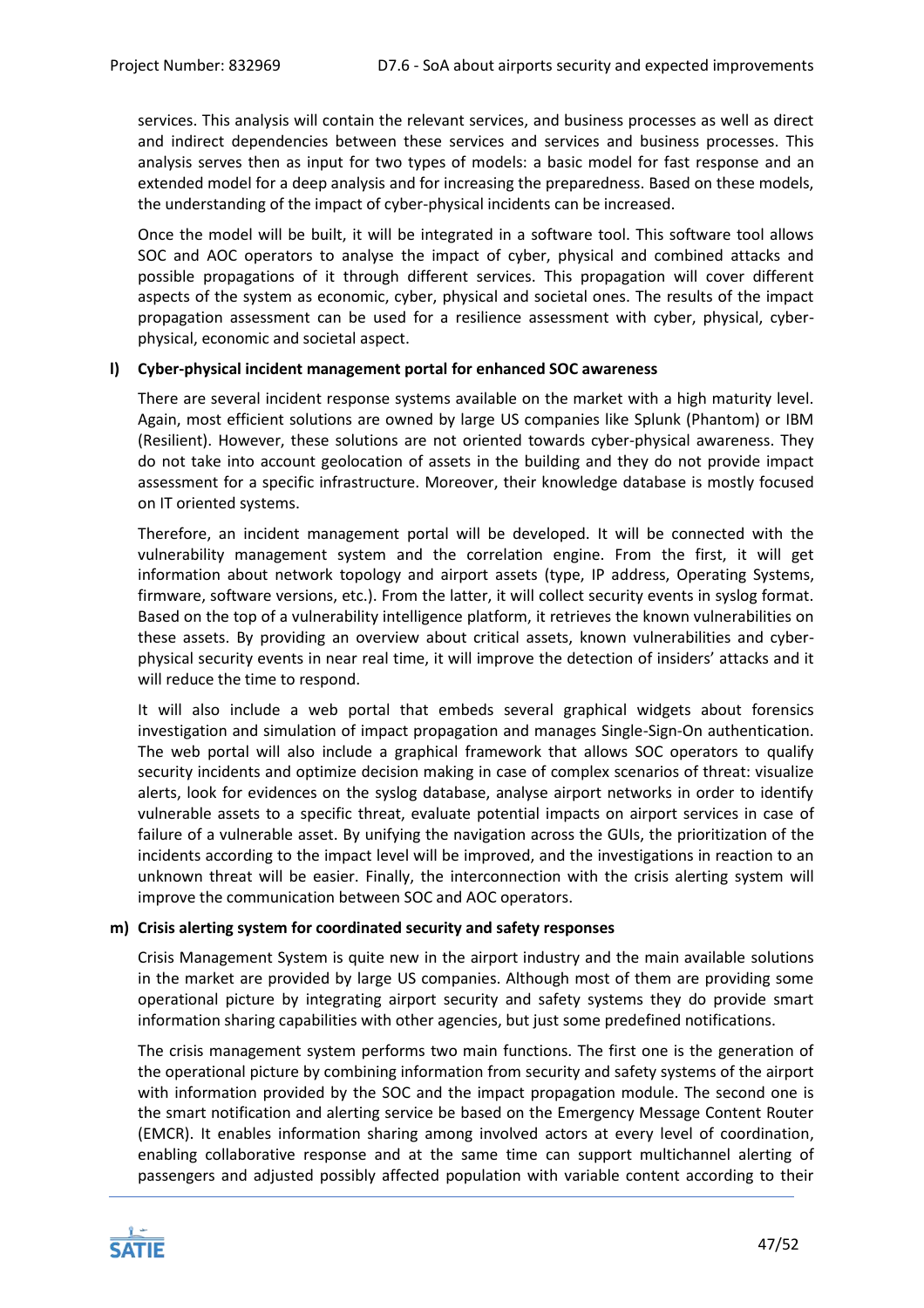location. The SATIE crisis management system will provide enhanced situation awareness by integrating information not only from the airport security and safety systems, but also from the EOC and the impact propagation module. In addition, the smart multichannel notification/alerting service will provide a unique capability to enable the proper information to reach the proper responder in due time and at the same time alert the public in the vicinity of the installations through many different communication channels.

EMCR is a software service which enables data messages to be routed according to their header information and in order to support cross platform interoperability, conforms to the Emergency Description Exchange Language (EDXL) of the OASIS standards organization. More specifically the EMCR routes messages conforming to the EDXL-DE (Distribution Element) via specific rules that can be based: on Roles (Role based communication), unique endpoints, geographical areas and even keywords. The payload of an EMCR message can be any format defined in the EDXL family of standards (e.g. CAP, TEP/TEC, RM, and SitRep) or any other well-defined message format. In the frame of SATIE, the EMCR will be further developed in order to support intelligent message content selection according to specific criteria (role, age, location etc.) and also to support various end devices such as social media, public announcement systems, IVR systems to inform fixed telephone users and SMS like messaging through mobile telephony cell broadcast service.

## **n) Emulation platform for improved cyber defence strategies**

Emulation platforms can be used either to test systems before on-site integration, optimize cyber-defence strategies or to train the end-users. The objective is to avoid potential incidents on operational systems. Focusing on cybersecurity topic, this kind of emulation platform is also called CyberRange. CyberRange platforms are often limited to IT environment which is not sufficient to cover airports requirements, whereas ICS and OT systems are widely used. Moreover, CyberRange platforms often remain experimental initiatives which do not reach TRL 7.

The SATIE emulation platform will replicate some parts of the airport information system related to passenger control, baggage handling, air traffic management services and airport operations management. It will be managed by the CyberRange system which provides the capacity to deploy airports assets on a virtual environment through a simple drag and drop, then to perform predefined cyber-attacks on demand. The main challenge is to package and embed new virtual instances, and to connect new hardware components that use specific communication protocols. Specific scenarios of threat exploiting target systems vulnerabilities will be implemented in order to highlight the efficiency of prevention, detection controls, as well as response including investigation and impact assessment.

In addition to all these innovation elements already presented, SATIE will also bring policy improvements. As mentioned in previous sections, there are several regulations in place but more have to be considered. Suitable solutions need to be developed also beyond the application of such regulations. This is needed to adequately protect professionals on duty in these areas as well as noninvolved persons like passengers. SATIE will contribute by discussing roles and responsibilities in such a complex area where airport operators, integrators, IT solution providers and first responders are all part of the game. SATIE will also help in the emerging exploration of policy makers and other stakeholders in this field and its results will feed not only trade associations of cPPP but it is also the intention to propose elements to the European Parliament (Committee on Security and Defence, Committee on Terrorism and Committee on Transport and Tourism) and the Commission (DG TRANSPORT, DG HOME, DG CONNECT) to better tackle evolution in regulations for increased/updated security in and around airports.

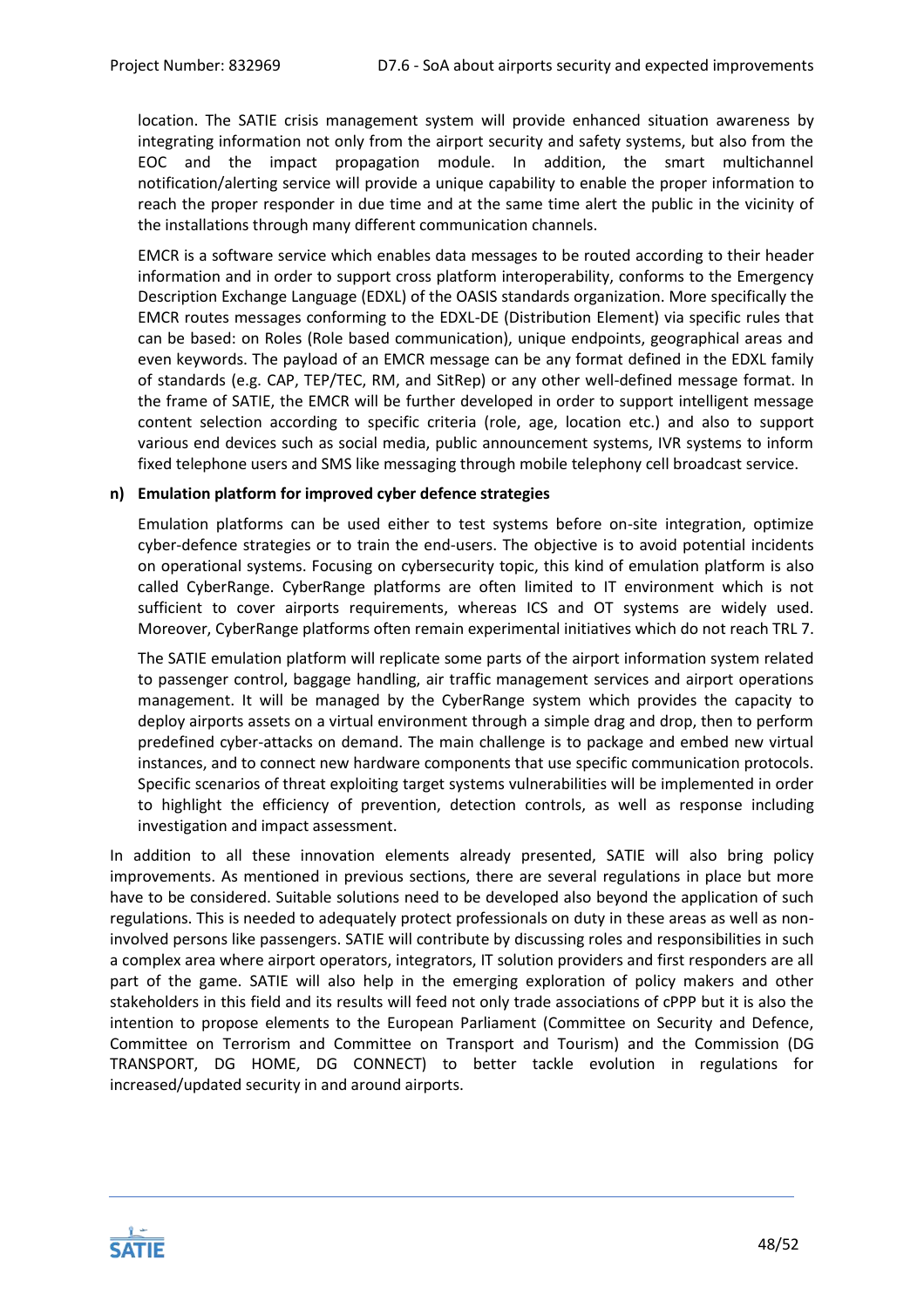# <span id="page-48-0"></span>**5 Conclusion**

Current report focuses on the identification of cyber-physical security improvements at airports relying on a state-of-the-art analysis of the current security measures applied on air transport infrastructures in the context of SATIE, resulting in the development of a gap analysis upon which the expected improvements from SATIE project are set up.

In this respect, relevant security standards and guidelines in the framework of the SATIE project have been presented, the principles and challenges of crisis management in airports along with their societal impacts have been described and existing solutions deployed in airport infrastructures have been highlighted and analysed in terms of existing ICS/SCADA airport systems and particularly on the Baggage Handling System (BHS).

Hence, in order to identify the security solutions that deal with the SATIE attack scenarios requirements, the methodology "Know, Get in, Find, and Control" of the EBIOS risk analysis approach (which has been already described in the deliverable D2.1 (36) for the identification of critical assets and their vulnerabilities) is adopted to analyse the sub-attacks of the five SATIE demonstration scenarios and produce an exhaustive list of the security solutions used per demonstration airport according to the assets/operations involved. Within this framework, a list of the physical and cybersecurity controls applied in the SATIE airports has been delivered. Additionally, the international, nation-specific and airport- specific measures followed by the demonstration airports in the context of SATIE and the airports crisis management and societal impact in place have been presented.

A brief analysis of the existing standards, guidelines and the security solutions applied on the airports CIs is provided in order to form a holistic view of the airports' current cyber and physical security environment. The understanding of this environment helped to conduct a gap analysis, which findings were described in detail.

The identified security gaps were used as a basis, to specify the expected improvements from the SATIE project. In particular, twelve key objectives were addressed according to relevant security gaps and fourteen key innovation elements were identified in the context of SATIE that are valued to improve the state-of-the-art by responding to the conceptual, technical, economic and social nature of the identified gaps.

The overall purpose of this deliverable is to formalize knowledge about the current cyber and physical security status on airports and the existing security gaps and challenges, in order to predefine the prerequisites that will support the cyber-physical risk analysis of D2.3 and assist in the development of the security toolkit that will be capable of protecting the critical air transport infrastructures against combined cyber and physical threats.

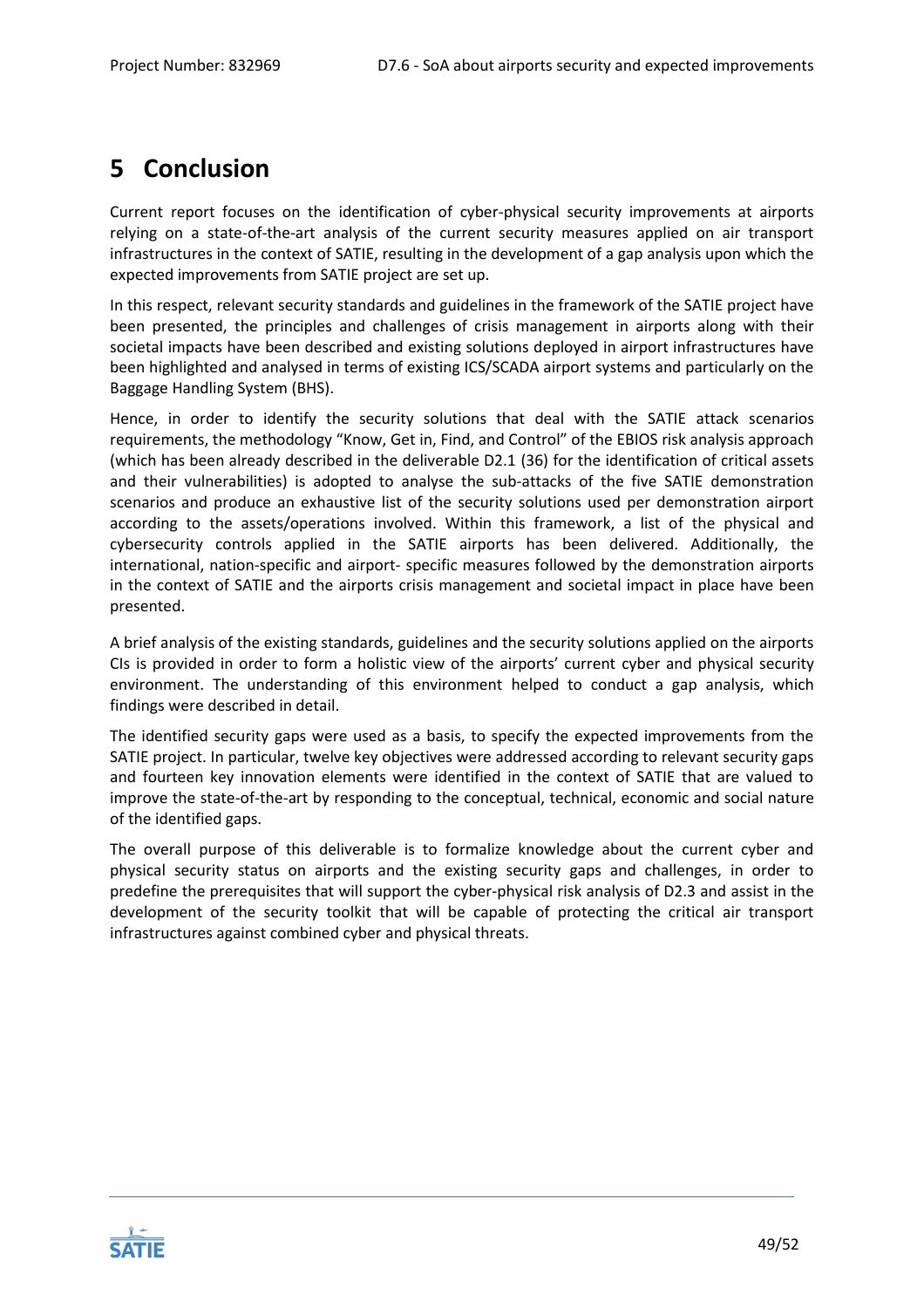# <span id="page-49-0"></span>**6 References**

1. **ENISA.** *Securing Smart Airports.* [Online] European Union Agency for Network and Information, December 2016. https://www.enisa.europa.eu/publications/securing-smart-airports.

2. **CONCEPTIVITY.** *Cybersecurity standard gap analysis.* s.l. : cyberwatching.eu consortium, 2019.

3. **ISO/IEC, 27001:2013.** *Information technology — Security techniques — Information security management systems — Requirements.* [Online] International Organization for Standardization, 2013. [Cited: 10 21, 2019.] https://www.iso.org/obp/ui/#iso:std:iso-iec:27001:ed-2:v1:en.

4. **ISO, 31000:2018.** *Risk management — Guidelines.* s.l. : International Organization for Standardization (ISO), 2018.

5. **ISO/IEC, 27005:2018.** *Information technology — Security techniques — Information security risk management.* [Online] International Organization for Standardization, 2018. https://www.iso.org/standard/75281.html.

6. **27002:2013, ISO/IEC.** *Information technology — Security techniques — Code of practice for information security controls.* [Online] International Organization for Standardization, 2013. https://www.iso.org/obp/ui/#iso:std:iso-iec:27002:ed-2:v1:en.

7. **27033:2015, ISO/IEC.** *Information technology — Security techniques — Network security.* [Online] International **Organization** for Standardization, 2015. https://www.iso27001security.com/html/27033.html.

8. **22301:2012, ISO.** *Societal security — Business continuity management systems — Requirements.*  [Online] International Organization for Standardization, 2012. https://www.iso.org/standard/50038.html.

9. **CANSO.** *Cyber Security and Risk Assessment Guide.* [Online] Civil Air Navigation Services Organisation, 2014. https://www.canso.org/canso-cyber-security-and-risk-assessment-guide.

10. **ENISA.** *EU NIS Directive 2016/1148.* [Online] ENISA, 2016. https://www.enisa.europa.eu/topics/nis-directive.

11. **ISO, 55001:2014.** *Asset management — Management systems — Requirements.* [Online] International Organization for Standardization, 2014. https://www.iso.org/standard/55089.html.

12. *Crises and Crisis Management: Integration, Interpretation, and Research Development.* **Bundy, J., Pfarrer, M.D., Short, C.E., Coombs, W.T.** s.l. : SAGE, 2017, Journal of Management, Vol. 43(6), pp. 1661–1692.

13. *Governance of occasional multi-sector networks.* **Treuniet, W. et al. (2014).** University Park, Pennsylvania, USA, pp. 118 - 122. : Proceedings of the 11th International ISCRAM Conference.

14. *Unified Incident Command and Decision Support (UICDS): A Department of Homeland Security Initiative in Information Sharing.* **Morentz, J.W., (2008).** s.l. : Proceedings of the Conference on Technologies for Homeland Security, 2008. IEEE. pp. 321 - 326.

15. *Towards a Pan-European Information Space.* **Huebner et al., (2015).** Proceedings of the ISCRAM 2015 Conference : Kristiansand, Palen, Büscher, Comes & Hughes.

16. **Fraunhofer, (2015).** IDIRA Interoperability of data and procedures in large-scale multinational disaster response actions. *Final report.* [Online] [Cited: 6 08, 2015.] http://www.idira.eu/.

17. *Developing a Framework of Common Information Space (CIS): Grounded Theory Analysis of Airport CIS, in Collaboration and Technology.* **Selvaraj, N. and Fields, B (2010).** s.l. : Berlin Heidelberg, Springer,, 2010. pp. 281-296.

18. **EACCC, (2019).** *European Aviation Crisis Coordination Cell.* [Online] European Commission. [Cited: 9 24, 2019.] https://ec.europa.eu/transport/modes/air%20/.

19. *The Hidden Cost of Airline Unpunctuality.* **Cook, A., et al (2012).** s.l. : Journal of Transport Economics and Policy, Vol. 46(2), pp. 157-173.

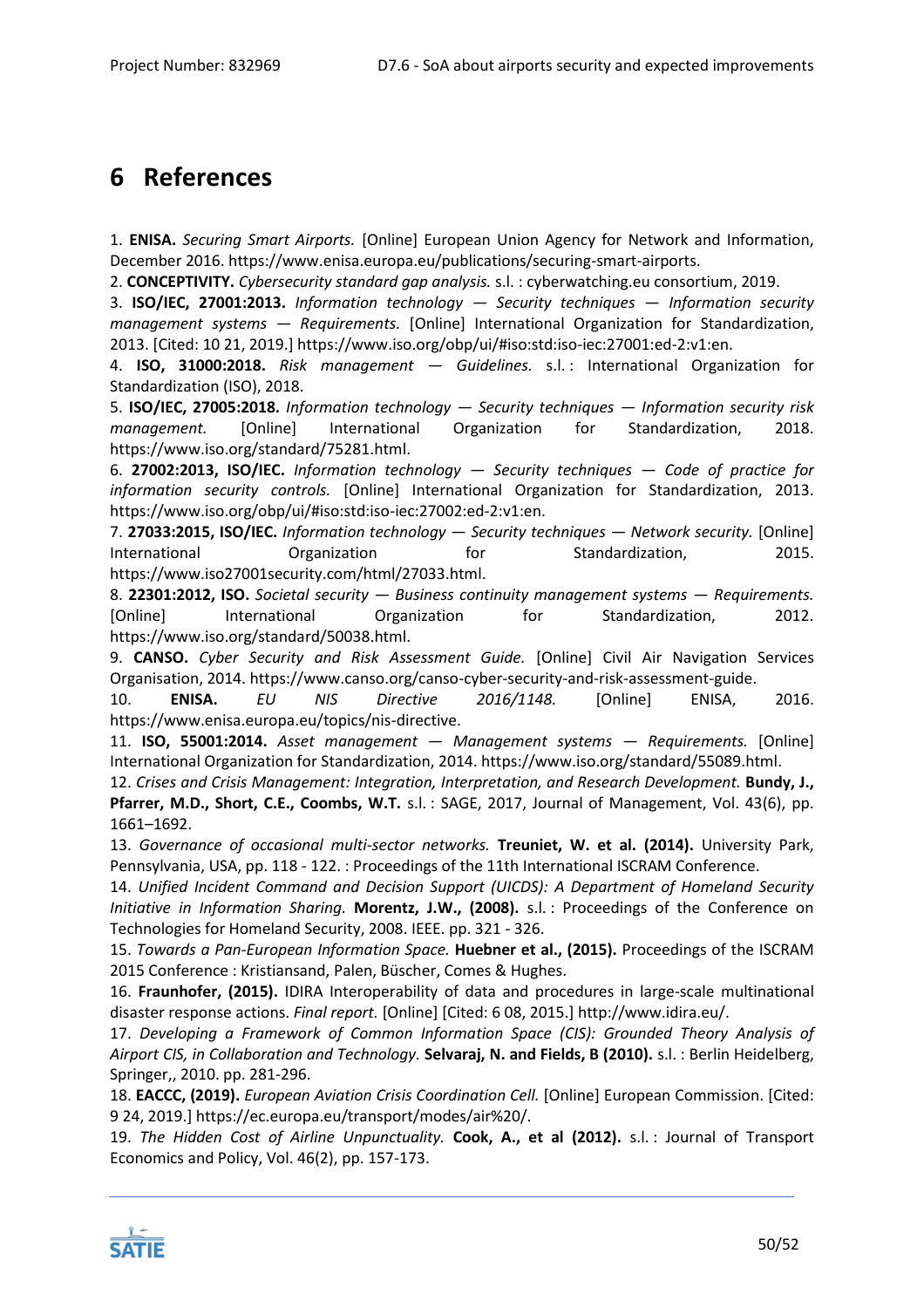20. **Schulz, Eric.** [Online] 2019. [Cited: 9 18, 2019.] https://www.airbus.com/content /dam/corporate-topics/publications/media-day/Presentation-Eric-Schulz-GMF-2018.pdf.

21. *Aviation Cyber–Physical Systems: Foundations for Future Aircraft and Air Transport.* **Poovendran, K. Sampigethaya and R.** s.l. : Proc. IEEE, Aug. 2013. vol. 101, no. 8, pp. 1834–1855.

22. **Falvo, M.C., Santi, F., Acri, E., Manzan, E., (2015).** *Sustainable airports and NZEB: The real case of Rome International Airport.* [Online] [Cited: 8 11, 2019.] https://ieeexplore.ieee.org/abstract/document/7165392.

23. *Extending the airport boundary: Connecting physical security and cybersecurity.* **Willemsen, Bert and Cadee, Menno, (2018).** s.l. : Henry Stewart Publications, Journal of Airport Management, Vol. 12(3), pp. 236-247.

24. **K. Stouffer, S. Lightman, V. Pillitteri, M. Abrams, and A. Hahn.** *Guide to Industrial Control Systems (ICS) Security.* NIST Special Publication (SP) 800-82 Rev. 2, Jun. 2015 : National Institute of Standards and Technology (NIST).

25. *Now That's Smart!* **Vyatkin, Valeriy, et al.** s.l. : IEEE Industrial Electronics Magazine, 2007, Vol. 1(4), pp. 17-29.

26. *Formal methods in PLC programming.* **Litz, G., Frey, L. (2000).** s.l. : in Smc 2000 conference proceedings ieee international conference on systems, man and cybernetics "cybernetics evolving to systems, humans, organizations, and their complex interactions". cat. no.0, 2000, vol. 4, pp. 2431– 2436..

27. *Introduction to Industrial Control Networks.* **Hancke, B. Galloway and G. P., (2013).** s.l. : IEEE Commun. Surv. Tutor, Vol. 15(2) (Second 2013). pp. 860–880.

28. **DLR, Institute of Flight Guidance.** *A-HMI Advanced Human Machine Interface.* [Online] DLR Institute of Flight Guidance. https://www.dlr.de/fl/en/desktopdefault.aspx/tabid-1127/1591\_read-3003/.

29. *OPERATIONAL CONCEPT FOR AN AIRPORT OPERATIONS CENTER TO ENABLE TOTAL AIRPORT MANAGEMENT.* **G. Spies, F. Piekert, A. Marsden, R. Suikat, C. Meier, and P. Eriksen, (2008).** s.l. : 26th International Congress of the Aeronautical Sciences. pp. 1-10.

30. *Providing SCADA network data sets for intrusion detection research.* **Fernandez, A., Lemay J. M., (2016).** s.l. : th Workshop on Cyber Security Experimentation and Test ({CSET} 16). p.8.

31. **Solutions, Airport SCADA.** *VTScada.* [Online] Trihedral's airport solutions. [Cited: 10 21, 2019.] https://www.vtscada.com/airport-solutions-overview/.

32. **S.p.A., Leonardo.** *Air Traffic Centres Increased automation & interoperability.* [Online] Leonardo S.p.A. [Cited: 8 11, 2019.] https://www.leonardocompany.com/en/land/air-traffic-control/air-trafficcenters.

33. **Systems, Integral.** *System of operating baggage handling complex IS-ABHS.* [Online] Integral Systems. [Cited: 8 11, 2019.] https://integral.lv/products/baggage\_handling/bhs-control/.

34. **Limited., Glidepath.** *GlideView.* [Online] Glidepath Limited. [Cited: 8 11, 2019.] https://glidepathgroup.com/pages/bhs-glideview.

35. **LA MÉTHODE EBIOS RISK MANAGER.** LA MÉTHODE EBIOS RISK MANAGER. [Online] https://www.ssi.gouv.fr/administration/management-du-risque/la-methode-ebios-risk-manager/. 36. **SATIE project, (2019).** *D2.1 - Critical Systems and Vulnerabilities.* 

37. **Organization, International Civil Aviation.** [Online] April 2017. https://www.icao.int/Security/SFP/Pages/Annex17.aspx.

38. **International Civil Aviation Organization, (ICAO).** *Annex9.* [Online] https://www.icao.int/Security/FAL/ANNEX9/Pages/default.aspx.

39. **Commission Regulation (EU), 2015/1998.** [Online] November 5, 2015. https://eurlex.europa.eu/legal-content/EN/TXT/PDF/?uri=CELEX:02015R1998-20190201&from=EN.

40. **62443, ISA/IEC.** *security capabilities for control system components.* [Online] 2018. https://www.isa.org/intech/201810standards.

41. **2016/1148, DIRECTIVE (EU).** *Concerning measures for a high common level of security of network and information systems across the Union.* [Online] July 6, 2016. https://eur-lex.europa.eu/legalcontent/EN/TXT/PDF/?uri=CELEX:32016L1148&from=EN.